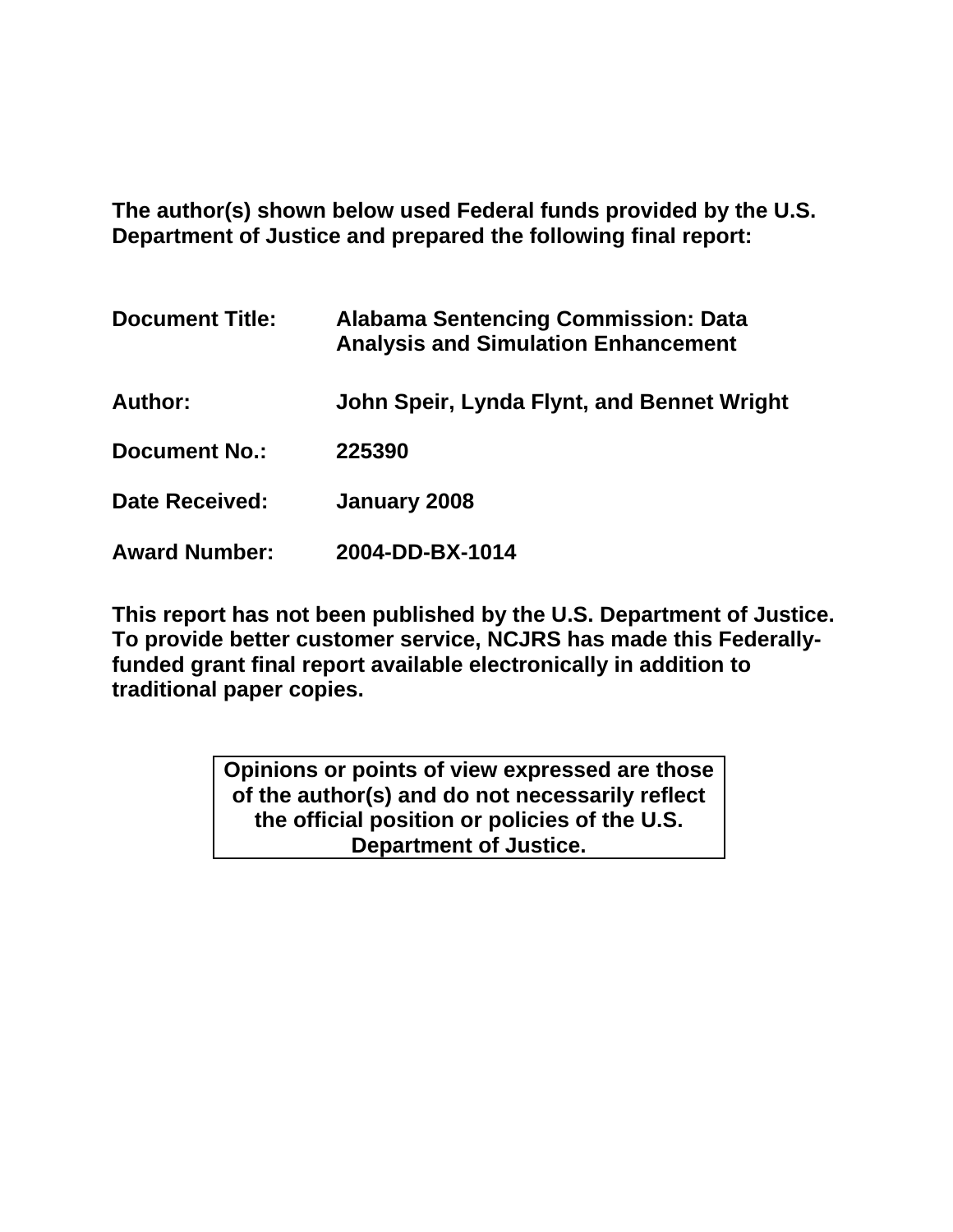# **The Alabama Sentencing Commission**

# *Data Analysis and Simulation Enhancement Congressional Grant*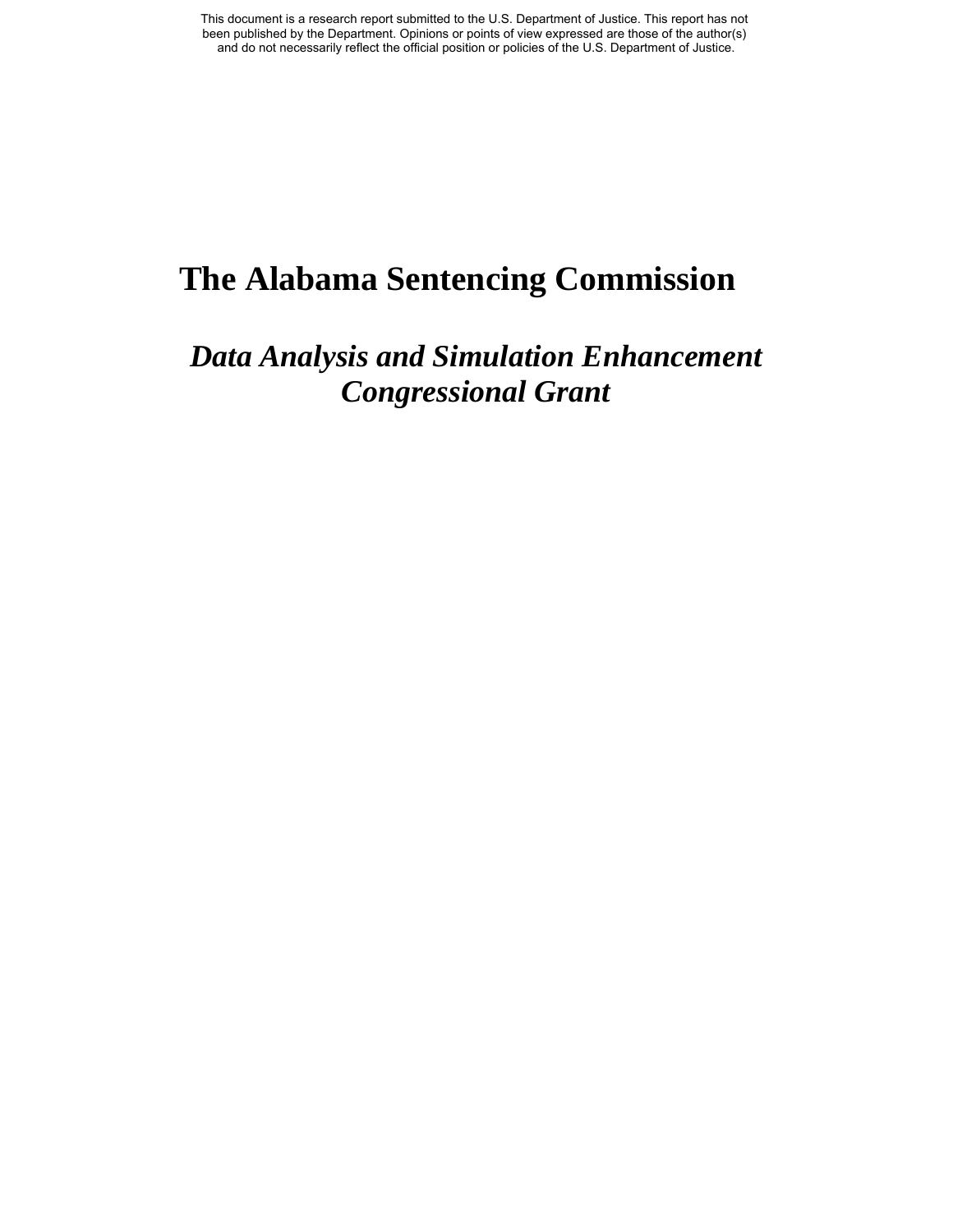This document is a research report submitted to the U.S. Department of Justice. This report has not been published by the Department. Opinions or points of view expressed are those of the author(s) and do not necessarily reflect the official position or policies of the U.S. Department of Justice.

*If you have any questions regarding the work of the Alabama Sentencing Commission or would like additional information on any of the Commission's projects, please do not hesitate to call or contact Lynda Flynt, Director, Alabama Sentencing Commission, telephone 334.954.5096, e-mail lynda.flynt@alacourt. gov The Sentencing Commission's website: http://sentencingcommission.alacourt.gov provides additional information about the work of the Sentencing Commission, including information on the new electronic worksheet system developed for designated sentencing standards worksheet preparers and implemented statewide.*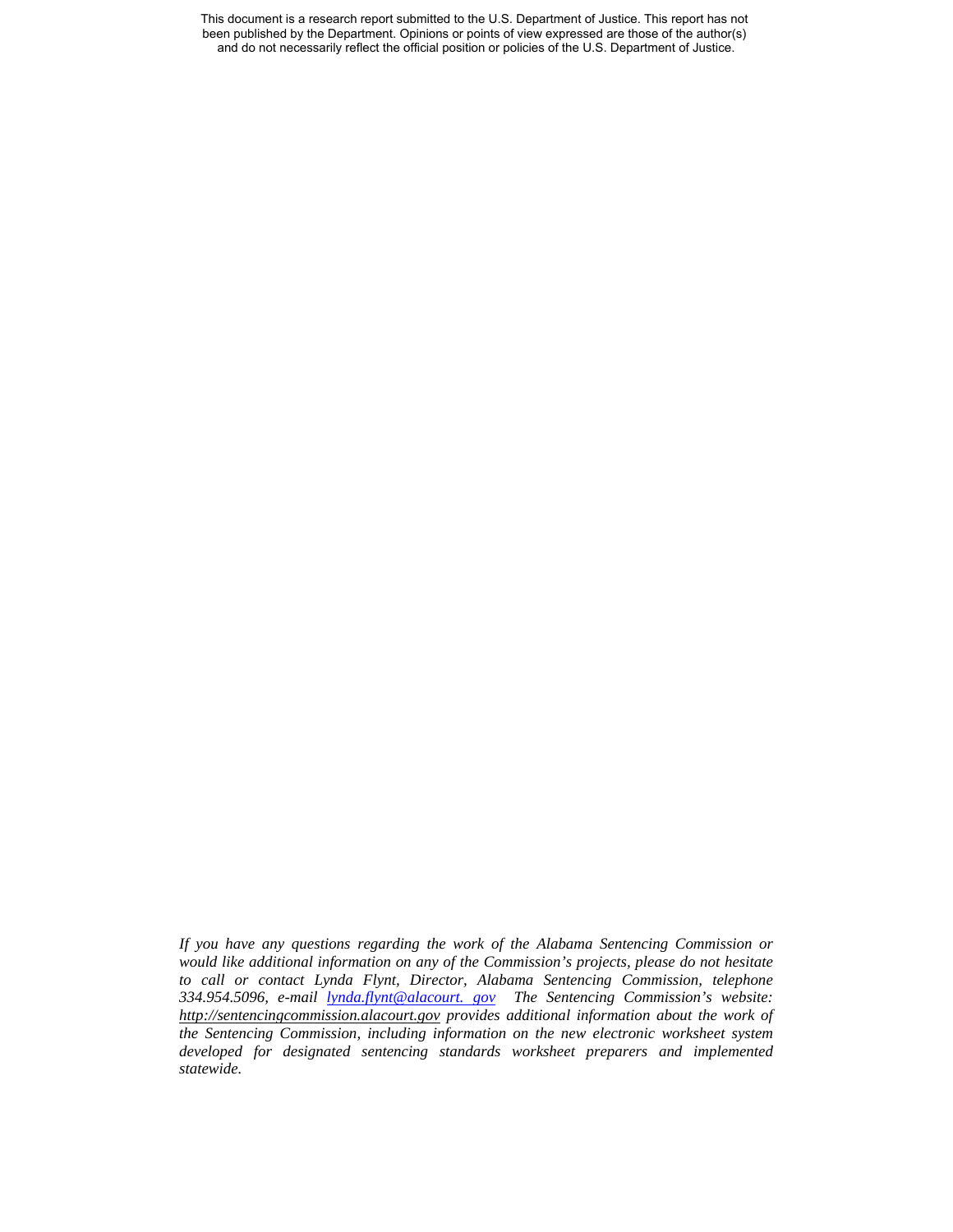## **Executive Summary**

## **Alabama Sentencing Commission's Dependence on Simulation Model Development and Knowledgeable Staff for Evidence-Based Sentencing Reform**

Following three decades of prison overcrowding and creation of temporary committees formed to study and make recommendations to reform Alabama's criminal justice system, the Legislature established the Alabama Sentencing Commission as a permanent state agency of the judicial branch of government. For the first time in our state's history, reliance on anecdotal experience was abandoned for evidence substantiated by data to underscore the impact of sentencing on the prison population and other key segments of the criminal justice system.

As any sentencing commission will attest, the essential components for sentencing reform are reliable data and skilled staff knowledgeable and experienced in data collection and statistical analysis. This project assisted in acquiring both for the Alabama Sentencing Commission, at a time when these resources were critical for the advancement of the Commission's reform efforts. While both components are of equal importance, due to the more intricate phases of development of the simulation model, this aspect of the grant project is explained in greater detail than the acquisition of a staff statistician. It should be noted that emphasis on development and modification of the simulation research tool is not indicative that it deserves extra credit and does not suggest that it plays a greater role in the work of the Sentencing Commission.

The project report begins with a brief historical description of simulation models utilized to forecast correctional populations, followed by an explanation of the advantages of the microsimulation model, utilized as the forecasting model by the Alabama Sentencing Commission. It is noted that prior to the widespread use of microsimulation modeling, other statistical and mathematical techniques were used to forecast correctional populations. However, these statistical and mathematical modeling techniques do not perform well in dynamic policy environments and for that reason do not compare favorably with microsimulation modeling.

Microsimulation is designed to mimic the flow of offender populations over the course of a specified timeframe. This is achieved through culling historical data and reviewing trends in the criminal justice system, with the ability to adjust the underlying assumptions of the model itself. Microsimulation provides users with the ability to test "what if" scenarios by altering actual or proposed policy, legislative, administrative, or practice changes that influence the path of individuals through the criminal justice system. The Alabama Sentencing Commission's decision to utilize a microsimulation model to project correctional populations was based on the model's flexibility to incorporate anticipated changes, the Commission's access to accurate, detailed individual offender records, and the ability to incorporate core assumptions.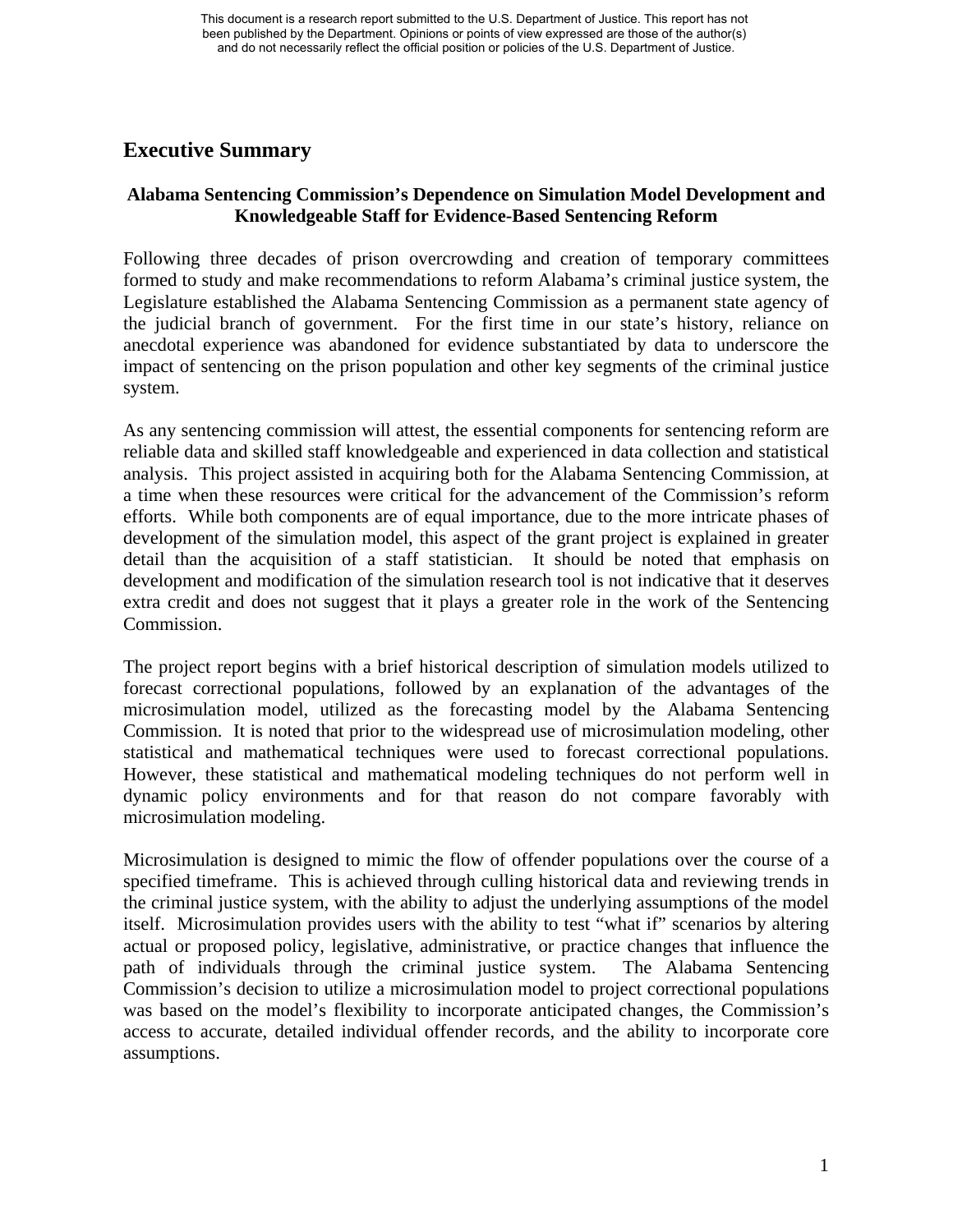The Sentencing Commission's development of Alabama's initial voluntary sentencing standards, based on offender and offense factors identified with statistical models and weights, was dependent on the construction of an effective and efficient simulation model that Commission staff could utilize without requiring complex, time-consuming programming. The Sentencing Commission contracted with consultants Applied Research Services, Inc. (ARS), to develop a simulation model to meet the Commission's needs.

## **Simulation Model Development**

Development of the simulation model was undertaken in a three stage process consisting of: 1) development of a baseline projection of current practices for later comparison with projections made following implementation of the sentencing standards; 2) incorporating the initial sentencing standards into the simulation model; and 3) integrating disparate modules together into a user-friendly model interface.

## **PHASE 1. Simulating Alabama's Sentencing and Corrections System**

Discrete-event simulation models, such as the model developed by ARS for the Alabama Sentencing Commission, are used in various fields, such as manufacturing, aviation, and transportation, to identify the best solutions to complex problems, providing an experimental platform to investigate hypothetical scenarios in a risk-free environment. In the context of criminal justice simulation, discrete-event methods are superior to flow models or ARIMA (Auto-Regressive Integrated Moving Average) statistical forecast models, because they can track actual offenders from one decision point to another and best describe movement of a particular type of offender through the criminal justice system.

To demonstrate the key concepts in a discrete-event model and its modeling logic, an example is provided utilizing airport security screening checkpoints, and discussing the impact of variables such as daily staffing, training, equipment, flight schedules, time of day, etc. on system operations and resources. Trial runs are discussed as a way of examining the probability of changes over time and the means of predicting the impact these changes will have on overall system performance.

Building a discrete-event simulation model first begins with data collection and analysis, varying in degree depending on the model's complexity. The analyst then must determine which statistical distributions (discrete or continuous) best fits the sample data. Once the best distribution is determined, Monte Carlo<sup>1</sup> sampling is employed to sample values under these distributions.

Discrete-event simulation models are considered superior to statistical projection techniques and flow models, especially when utilized for criminal justice applications because of the following factors:

 $\triangleright$  Offender Detail - Discrete-event models maintain the unique identity of all offenders as they travel through the system, with variables such as criminal history, current offense, and offender demographics, moving with the offender between each point in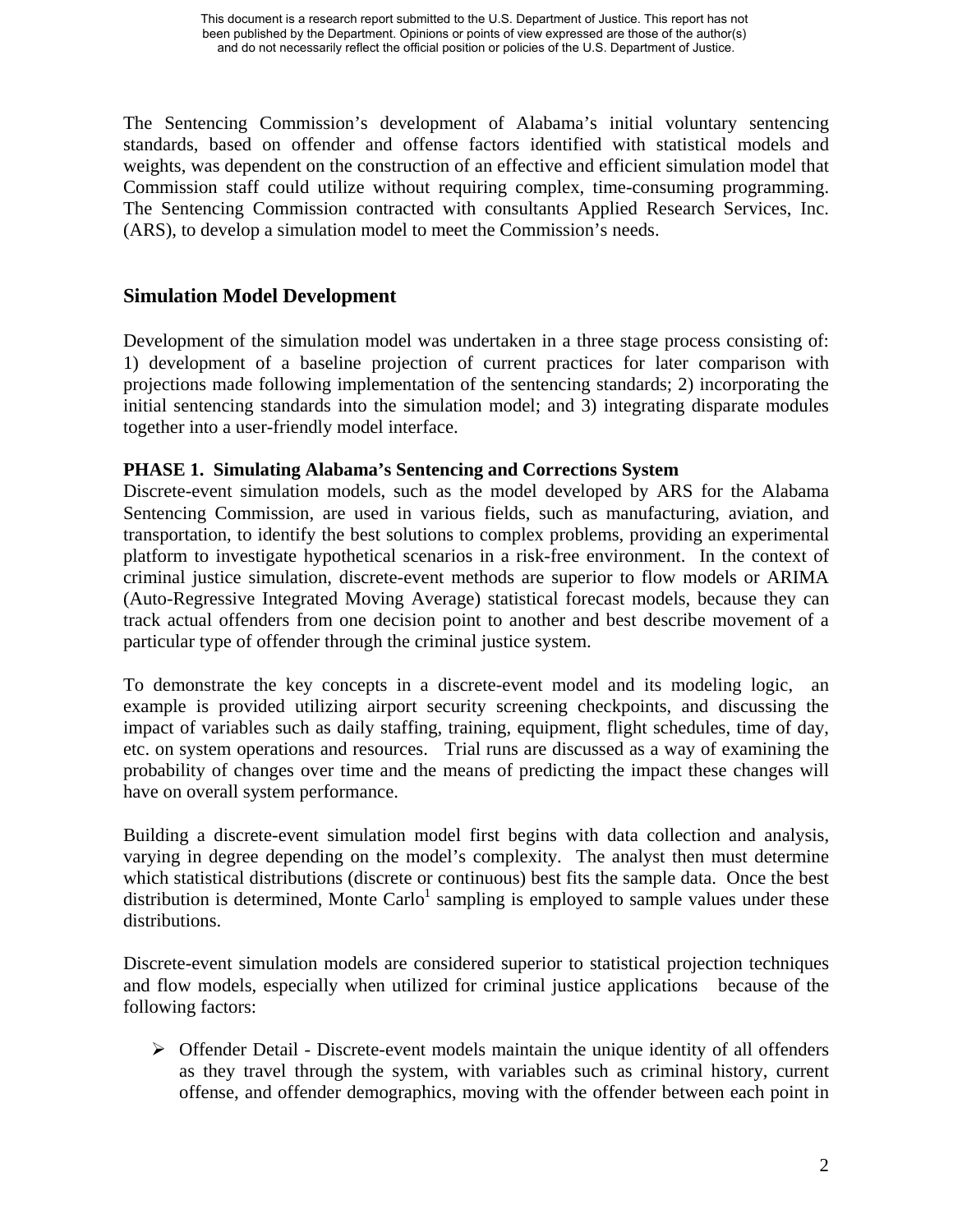the system. This feature of offender detail allows the incorporation of system changes such as the adoption of guideline-based sentencing systems and the examination of population characteristics at different points in time.

- $\triangleright$  Randomness Discrete-event simulation models provide the ability to introduce a random process anywhere within the model, mimicking "real world randomness" and also allow the incorporation of time-dependent probability distributions, enabling analysts to change the probability distribution depending on the time period.
- $\triangleright$  Repeated Trials Discrete-event simulation models utilize repeated trials to capture the most probable outcomes and allow the user to test every aspect of a proposed policy change.
- $\triangleright$  Time Manipulation Discrete-event simulation manipulates time by increasing the speed or slowing down the process, depending on whether the end result is sought or the analyst is interested in examining patterns of movement by the various objects in the model.
- $\triangleright$  NonIntrusive Testing Discrete-event simulation allows the user to experiment with hypothetical changes to the system without utilizing resources or affecting the actual system.

## **Simulation Model Goals and Objectives**

Three main objectives were identified in the process of developing a simulation model for Alabama. It was determined that the simulation model must be able to:

1. Support two sentencing models simultaneously, since the sentencing standards were based on a voluntary system and only covered 26 felony offenses, representing 87% of the most frequent felony offenses of conviction.

2. Accommodate offense/offender type worksheet recommendations consisting of points and scores translated into structured sentence recommendations.

3. Identify the best mix of prison vs. nonprison recommendations, worksheet factor points and sentencing ranges to guarantee that the more serious felony offenders are sentenced to longer prison terms and that nonviolent felons are sentenced to alternative forms of punishment.

After weighing the advantages of high-end programming simulation software against commercial off-the-shelf software programs, the Sentencing Commission chose from the latter category, purchasing the Simul8 Professional Edition platform. The major advantages of this type system were that it would be compatible with all Windows-based applications, utilized an easy-to-use internal programming language that did not require specialized training to make changes to the underlying logic, and was significantly less expensive than the competing products.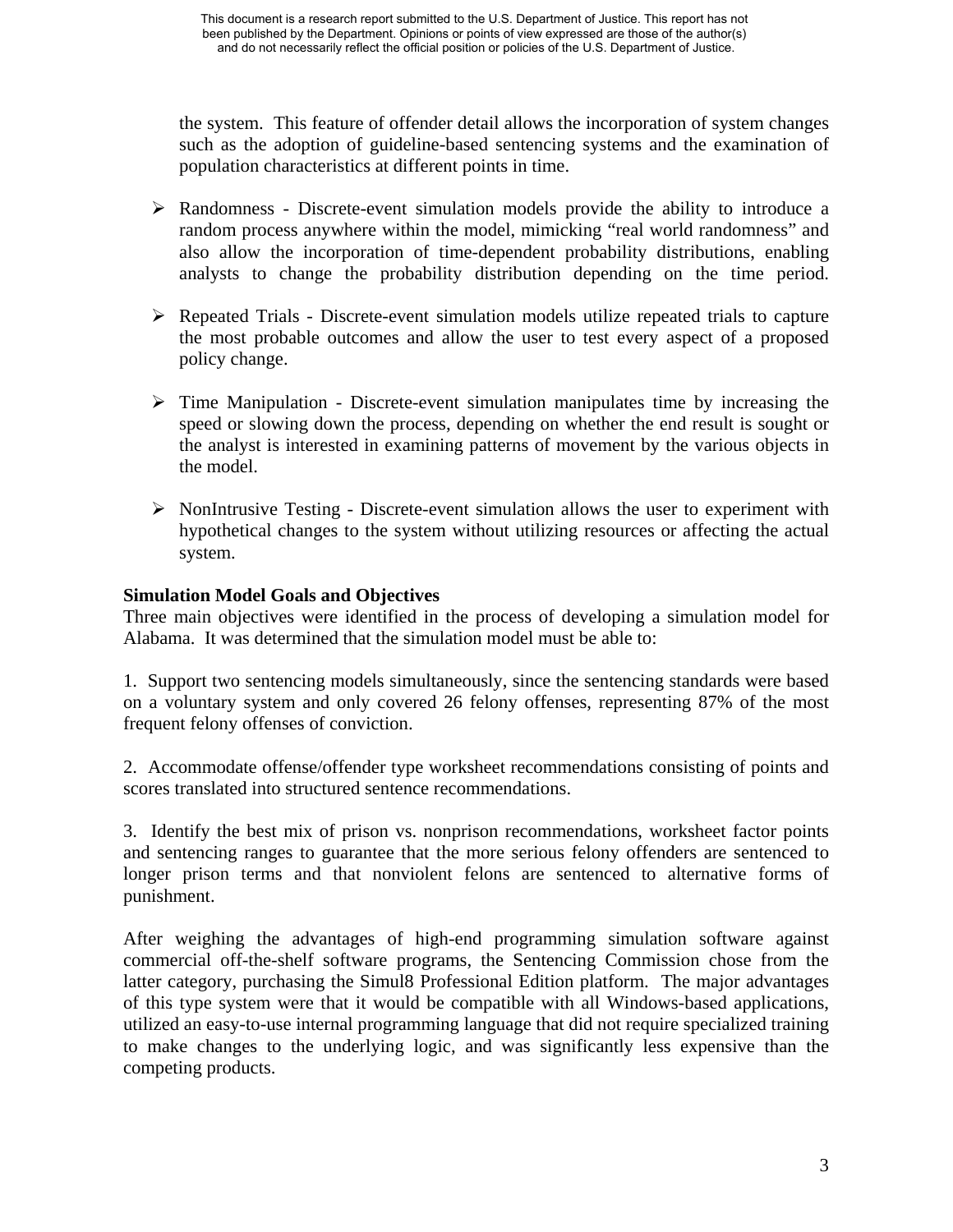Utilizing the most preferred data source method, the Sentencing Commission imported offender records from existing sentencing and correctional databases. To develop the model, baseline data were collected from four primary criminal justice databases: the Administrative Office of Courts filing and disposition records; the Alabama Criminal Justice Information Center, containing arrest records of offenders in Alabama; the Alabama Department of Corrections database on felony offenders – consisting of prison admissions, releases, active inmate populations by facility and incarcerated offenders' length of stay; and the Alabama Board of Pardons and Paroles database on paroles and probation. In addition to the databases for these criminal justice agencies, the Sentencing Commission relied on information collected from presentence investigation reports and surveys of community correction programs and county jails.

The simulation model contains a commitment module which monitors the flow of offenders into the model based on prison admission projections. The model then randomly selects new commitments based on the commitment projection and continues to admit new offenders at this rate. The major objective of the Simul8 model is to identify variables and related probability distributions to predict whether convicted offenders will receive a prison term or non-prison sanction. If a prison term is predicted, the next decision point that the model must set is the sentence length.

The Simul8 model allows the Sentencing Commission to track the flow of offenders through sentencing, prison classification and parole board decision-making. In addition, the model can forecast how changes in sentencing practices or laws impact the various parts of the criminal justice system. In the future, other programs will be added as data becomes available to track offenders according to classification and to capture those that are diverted to community correction programs, whether on the front-end or through institutional diversions.

Prior to adoption of the initial "time-imposed" sentencing standards, the Commission relied on its new simulation model to answer specific questions in regard to the projected prison population over the next 5 years. Utilizing a status quo model, the effect on the prison population using current sentencing practices was compared to the projected population after adoption of the sentencing standards, utilizing various compliance rates.

## **PHASE 2. Incorporating Sentencing Standards into the Simulation Model**

Phase 2 entailed expanding the simulation model to include modules needed to support development of the sentencing standards. This phase required an extensive amount of manual data collection by Commission staff, statistical analysis and simulation programming.

There were three primary tasks included in this phase of development of the simulation model. It was first necessary to determine whether the new offenders came within the purview of the sentencing standards. An offender would come under the purview of the sentencing standards if their conviction offense was one of the 26 felonies for which the standards are applicable. If the offender's conviction offense was not one covered by the sentencing standards, the offender was routed to the current module for sentencing estimates under the existing non-guideline system. The same culling process applied to cases that,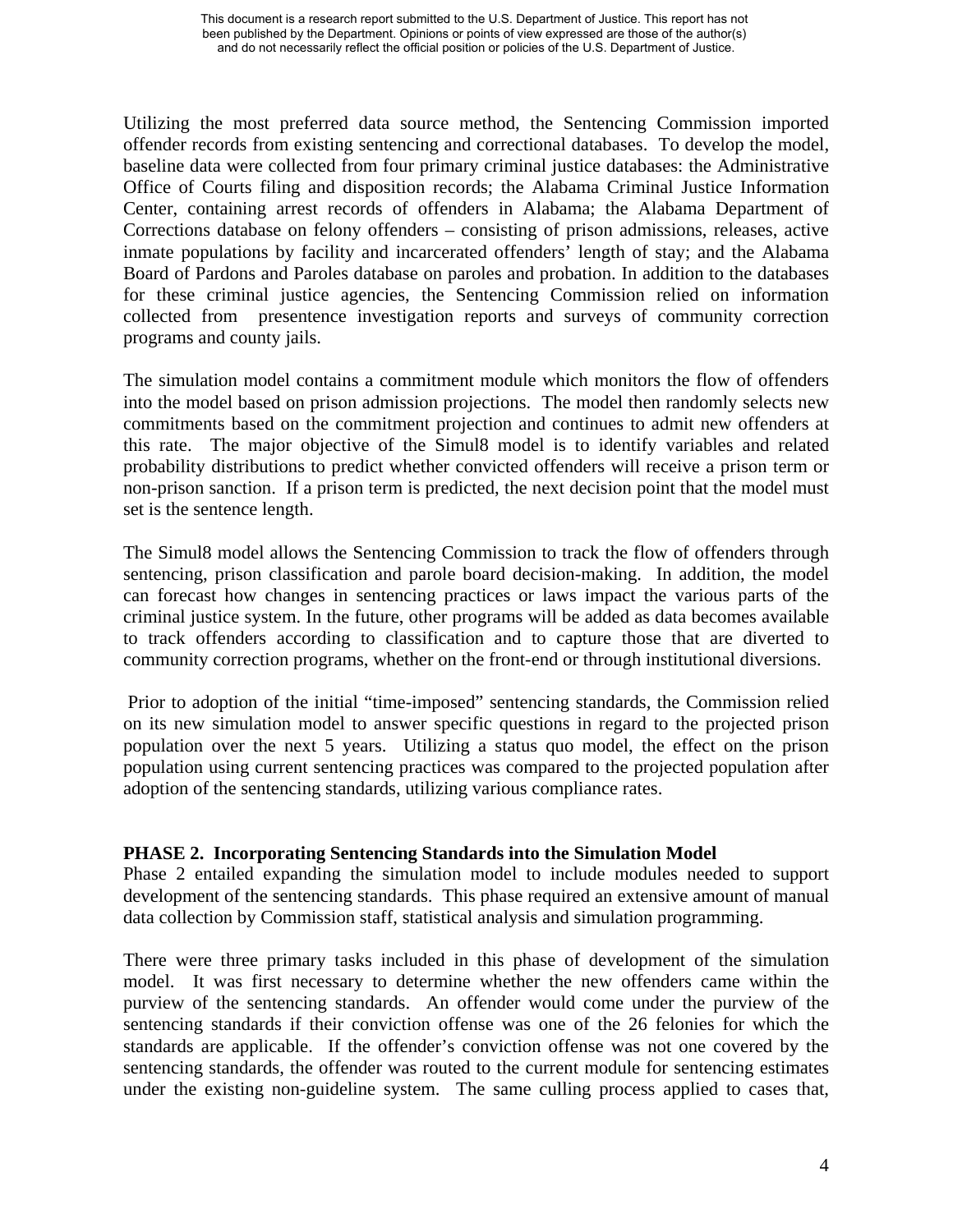while covered by the sentencing standards, did not comply with the standard recommendations. In some cases, even though the offender's conviction offense was one of the 26 covered offenses, it was known that the sentence given would fall outside of the recommendations made by the sentencing standards. It was assumed the cases falling within this latter category would make up 25% of the total felony convictions. The second module incorporated data from the presentence investigation data collection project undertaken to obtain vital information such as prior criminal history, weapon use, victim injury and other information that was not available from any existing database and was necessary to conduct a multivariate analysis. After these data were gathered, they were analyzed and converted into complex statistical distributions to estimate the offender's worksheet score under the proposed standards. Data were compiled on factors utilized for both the prison in-out decision and the prison length decision. The Commission then used these policy parameters to access the impact that different scores and cut-points would have on future prison populations, making modifications to provide longer prison terms for offenders convicted of personal offenses than felons convicted for property and drug possession offenses. The third and final module of the simulation model required sentencing standards cases to be routed to a parole release and good time component that assigned length of stay based on probability distributions according to release type, current offense, prior criminal history, type of sentence, sentence length, and other factors.

The factors utilized in the sentencing worksheets, the weights, cut points, sentence ranges and decision points utilized to recommend a prison or non-prison recommendation required over 500 adjustable policy parameters. Ad hoc amendments to the underlying logic were essential for the Commission's numerous revisions and were easily accomplished through use of the Commission's new simulation model.

**PHASE 3. Integration of the Simulation Model and Model Enhancement**  Although the Sentencing Commission could boast of a newly developed simulation model, without assistance from the consultants who built the model, staff were unable to routinely forecast the affect of proposed changes in laws, frequently requested from the Legislature in the form of impact statements. Due to time constraints and inadequate training, Commission staff were unable to make necessary programming changes in the underlying simulation codes or prepare the data to be incorporated into the model to meet parameter requirements. In addition, there were several features that were not included in the original model that the Commission indicated would be essential for future revisions of the initial sentencing standards and development of the truth in sentencing standards originally scheduled for implementation in 2009 but which must be delayed until 2011.

Three major modifications were undertaken to convert the new simulation model into an easyto-use simulation model that would meet the Commission's demands and that could be operated by Commission staff. First, to streamline the process of building the Department of Corrections Inmate Cohort and the Administrative Office of Courts Cohort, ARS added MS-SQL Desktop engine and Visual Basic.Net features to the simulation model to handle the data import and pre-processing tasks. These innovations have shortened the processing time required to build and update the AOC and ADOC databases to less than one hour, and have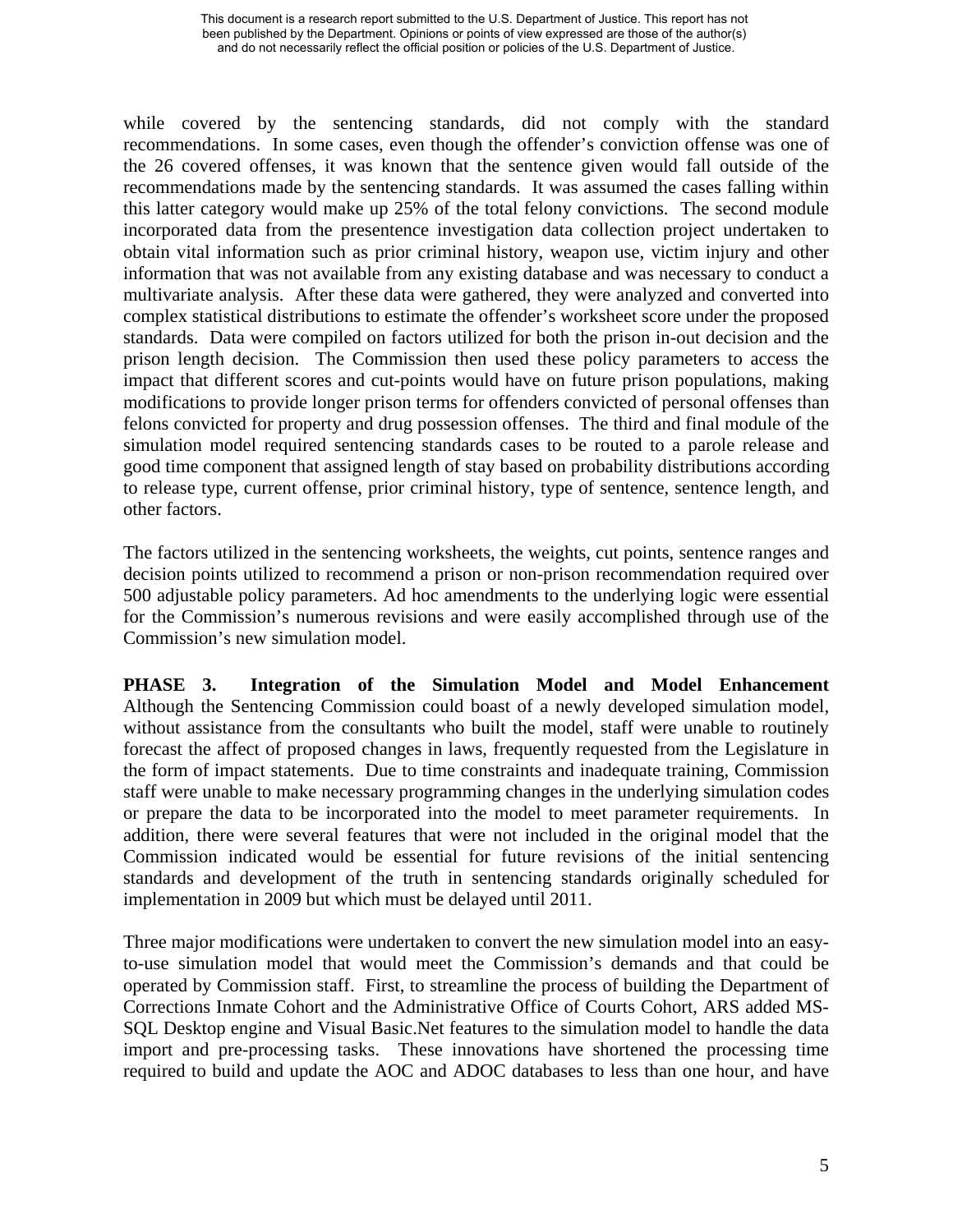also provided a means for staff to obtain easier access to the cohort files to prepare routine Commission reports.

The second modification of the Simulation model involved the incorporation of easy-to-use application software that utilizes dialog boxes and drop-down menus to build new worksheets and modify existing worksheet parameters. Utilizing this user-friendly application, Commission staff will now be able to edit the worksheets, experiment with different cut points, and build new worksheets to cover additional offenses.

The final modification to the simulation model was the inclusion of a Scenario Manager. This is an integrated management tool that facilitates the building of new policy scenarios, and the archiving of these scenarios with their associated results. Archiving this information in a scenario library will provide ready access for reference by the Sentencing Commission in the future when it is necessary to recall the results of queries or compare them with others scenarios.

## **Conclusion**

Development and enhancement of a user-friendly simulation model and acquisition of an inhouse statistician, essential to any sentencing reform effort, have been utilized by the Sentencing Commission to develop the initial sentencing standards, as well as to produce impact projections to the Governor and Legislature. While these accomplishments alone are significant, collateral advances have been achieved during this process, many of which were resolving data collection and data entry problems.

During the baseline data collection procedure, court file information was required to be converted from case specific data to offender based data. This conversion effort led to the discovery of programming problems that had to be addressed, ranging from the reporting of multi-count indictments and dispositions to reconfiguing the sentencing screen to capture direct sentences to community corrections.

In addition to identifying and resolving AOC mainframe problems, data systems of other departments were modified at the request of the Sentencing Commission. Pardon and Paroles developed electronic pre-sentence investigation reports (e-PSIs) and the Department of Corrections revamped their monthly reports to more adequately reflect the offenders that, although technically under their jurisdiction, were serving their sentence in community corrections programs. Due to the continuous collaborative efforts of all criminal justice system departments and agencies, improvements in the information technology services are made on a regular basis,

Future projects include developing and implementing "truth in sentencing" standards based on time served data; incorporating the Department of Corrections new classification system into the simulation model, and expanding the simulation model to include alternative sentencing programs such as specialty courts.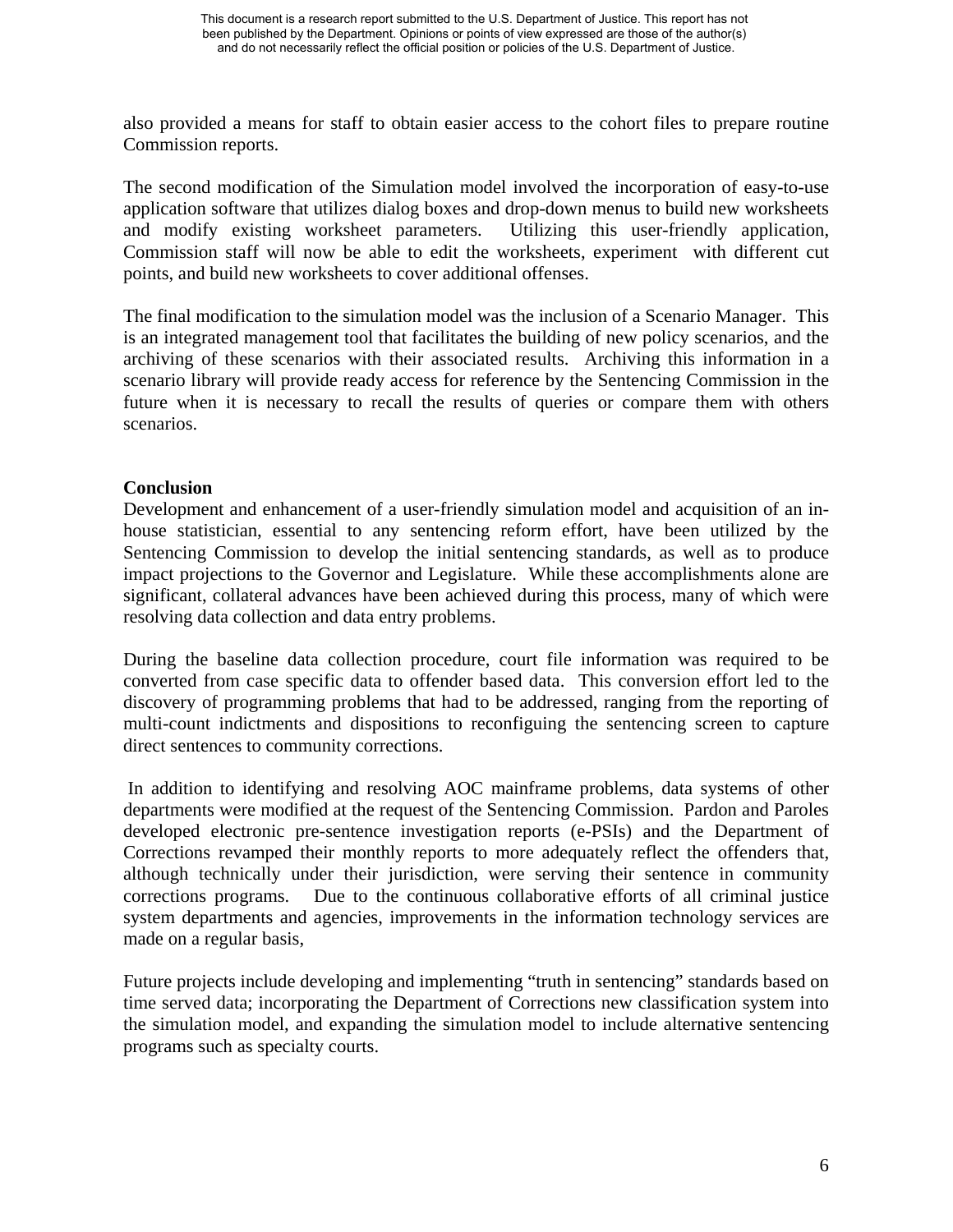## **Creation of the Alabama Sentencing Commission**

## *Sentencing Commission Essential for Criminal Justice Reform*

Alabama is a state that is generally considered slow to embrace innovative measures, even when facing problems that have reached crisis proportions. Like most major projects undertaken in our state, the initiation of criminal justice reform took time and required the strong support and leadership of key political figures and respected organizations. Because of that support, Alabama is now among the 23 jurisdictions that have an established Sentencing Commission,<sup>2</sup> one of the 22 jurisdictions that have sentencing guidelines,<sup>3</sup> and one of the 11 jurisdictions that have voluntary guidelines. $4$ 

Criminal justice reform in Alabama was initiated a decade ago, with its genesis as a project of the Alabama Judicial Study Commission (JSC), spearheaded by Alabama's Attorney General and Chief Justice of the Supreme Court. On January 23, 1998, a special committee of the Study Commission was created to study sentencing policies and practices in Alabama. This sentencing committee, charged with identifying and studying the strengths and weaknesses of Alabama's entire criminal sentencing system, met during calendar years 1998, 1999 and part of 2000. During this time, the committee members reviewed each area of Alabama's criminal sentencing structure, as well as other state and federal sentencing models. In conducting its investigation, the committee heard from local, state, and national experts<sup>5</sup> on current sentencing practices and reform efforts. The JSC, a broad-based group of criminal justice officials (judges, defense lawyers, prosecutors, corrections officials, district attorneys, and law enforcement leaders and victims' rights advocates) concluded that significant problems existed within the state's sentencing and corrections structure that demand immediate attention. As a result of this study, the JSC recommended the creation of the Alabama Sentencing Commission as a separate agency to serve as a permanent research arm of our state's criminal justice system. It was envisioned that the Commission would be responsible for acquiring, analyzing and reporting necessary information to officials and state agencies involved in the sentencing process and making specific recommendations to reform Alabama's criminal justice system, with primary emphasis on establishing truth in sentencing and eliminating unwarranted sentencing disparity.

#### *Statutory Mandates of the Alabama Sentencing Commission*

Following the recommendations of the Judicial Study Commission, the Alabama Legislature passed Act 2000-596, effective May 17, 2000, creating (but providing no initial funding) a permanent Sentencing Commission as a separate state agency under the Alabama Supreme Court. Pursuant to its enabling legislation, the Alabama Sentencing Commission is charged with reviewing and revising Alabama's sentencing laws and practices and recommending ways to resolve jail and prison overcrowding. The statutory mandates include establishing an effective, fair, and efficient sentencing system for Alabama's adult and juvenile criminal offenders that will: promote truth in sentencing; eliminate unwarranted sentencing disparity, prevent prison overcrowding and the premature release of prisoners; provide judges with flexibility in sentencing options and meaningful discretion in the imposition of sentences; and enhance the availability and use of a wider array of sentencing options in appropriate cases.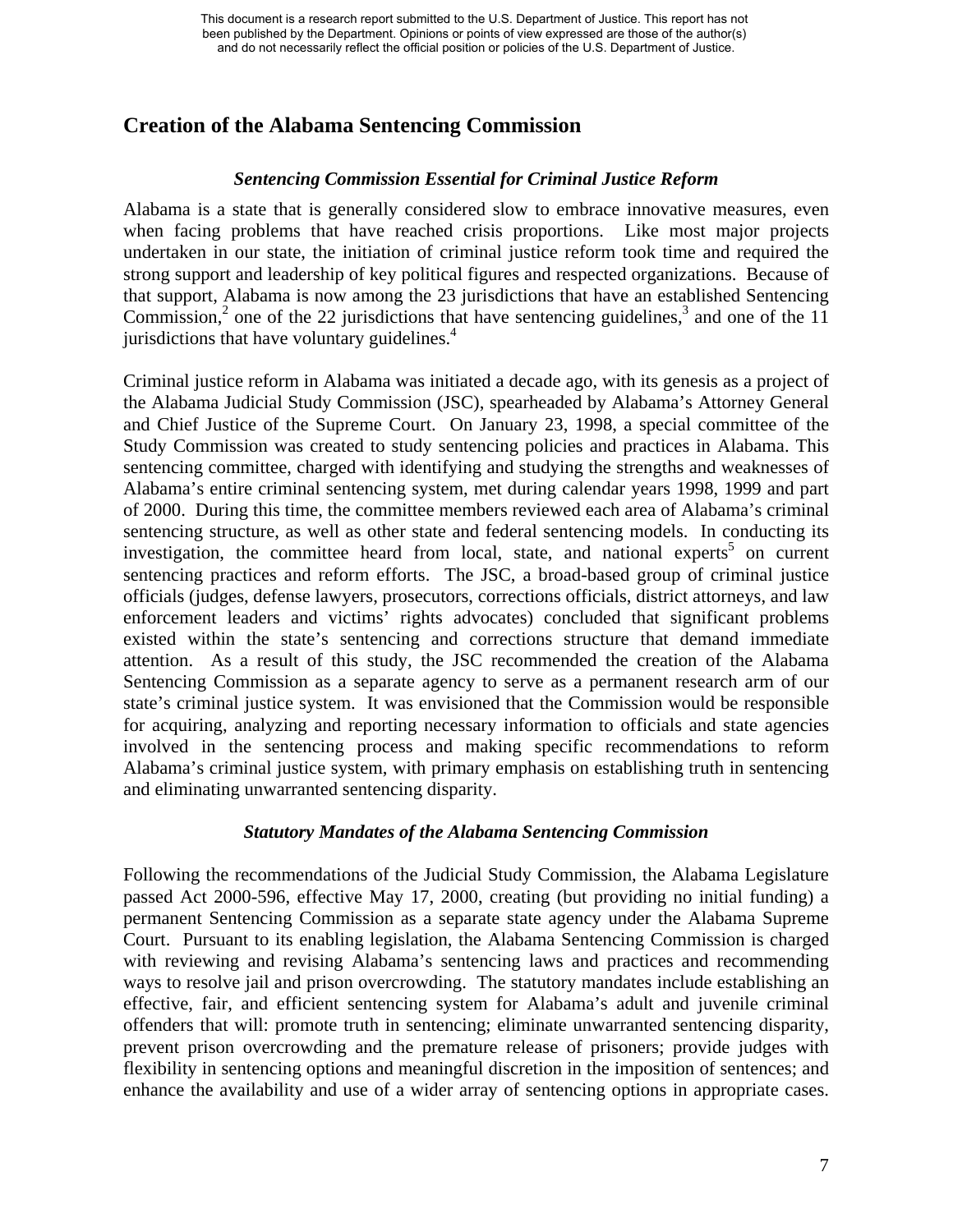The Commission is also required to (1) "serve as a clearinghouse for the collection, preparation, and dissemination of information on sentencing practices;" (2) "make recommendations to the Governor, Legislature, Attorney General, and Judicial Study Commission concerning the enactment of laws relating to criminal offenses, sentencing, and correctional and probation matters" and (3) "review the overcrowding problem in county jails, with particular emphasis on funding for the county jails and the proper removal of state prisoners from county jails pursuant to state law and state and federal court orders, and make recommendations for resolution of these issues to the Governor, Legislature, Attorney General, and the Judicial System Study Commission… ." §12-25-9, *Code of Alabama* 1975.

The Sentencing Commission's major considerations for developing an effective, fair and efficient sentencing system were the criteria set out by the Legislature to construct a sentencing structure that would:

- Provide certainty and consistency in sentencing;
- Avoid unwarranted disparity between like offenders committing like offenses;
- Promote truth in sentencing by assuring that a sentence served bears a certain relationship to the sentence imposed;
- Provide proportionality in sentencing so that the sentence imposed reflects the severity of the offense relative to other offenses;
- Maintain judicial discretion and flexibility to permit individualized sentencing as warranted by mitigating or aggravating factors in individual cases;
- Enhance the availability and use of a wide array of sentencing options in appropriate cases and provide judges with flexible sentencing options and meaningful discretion in the imposition of sentences;
- Prevent prison overcrowding by recognizing those offenders who may best be punished, supervised, and rehabilitated through more cost effective alternatives to incarceration by alternative means;
- Prevent the premature release of inmates, recognizing the impact of crime on victims and concentrating on incarceration and incapacitation of those offenders who most egregiously harm the public by inflicting personal injury, emotional injury, and great economic injury on others;
- Provide restitution to the victim and the community; and
- Recognize current sentencing practices with adjustments to meet other goals.

Before pursuing the creation of a sentencing system that would fulfill these seemingly conflicting legislative goals, the Sentencing Commission was required to concentrate on data development, information sharing among criminal justice agencies, and ways to address major data obstacles. As with many state information systems, the Commission was required to work with incompatible systems whose unique designs were developed solely to meet the immediate needs of their particular department or agency without considering capabilities for data sharing, analysis and reporting.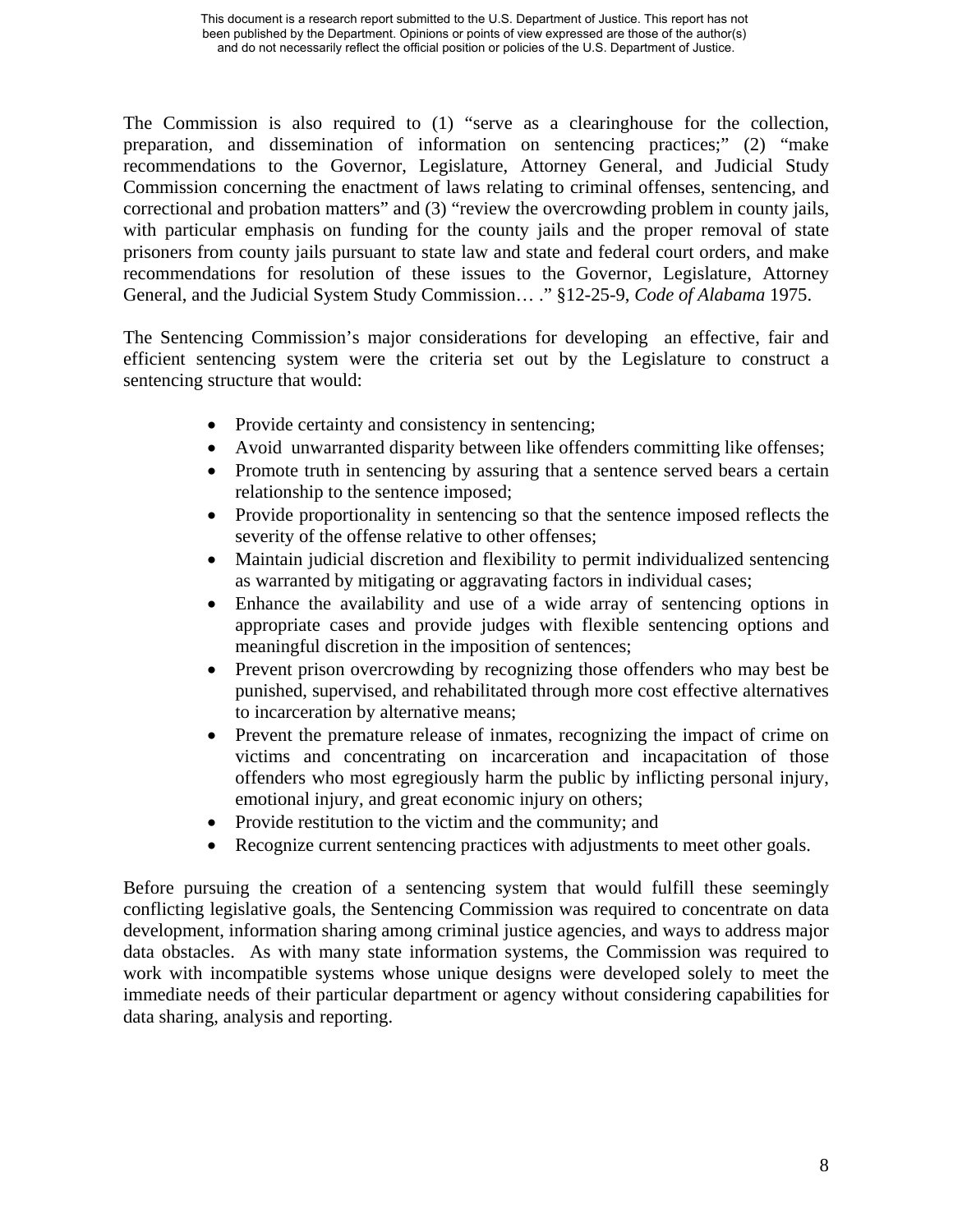#### *Data Driven Reform*

The first years of the Commission's existence were devoted to gathering sentencing data, identifying the deficiencies in Alabama's existing sentencing system and making recommendations for improved information sharing among criminal justice departments and agencies. Finding lack of reliable data to be a major obstacle for the development of a reformed sentencing system, the Commission obtained the services of a consultant to provide current statewide sentencing trends and develop a comprehensive statewide database. This initial database consisted of a three-year cohort of felony offenders obtained by combining information from the databases of the Administrative Office of Courts, Pardons and Paroles, Department of Corrections and Alabama's Criminal Justice Information Center.

The database was later expanded to a four-year cohort of 64,000 felony offenders and updated to include information obtained from a manual survey of presentence investigation reports, which required legislation to allow access by the Commission. This cohort is updated yearly by Commission staff, utilizing offense and offender information obtained from the Alabama Department of Corrections (ADOC), the Board of Pardons and Paroles (P&P), the Administrative Office of Courts (AOC), and the Criminal Justice Information Center (CJIC).

During the FY 02, the Commission contracted with Applied Research Services to develop a discrete-event prison population/sentencing simulation model for Alabama to obtain forecasting ability, utilizing the felony database that had been developed. This model, which has had subsequent modifications made through this grant project, has assisted the Sentencing Commission in developing the initial set of voluntary sentencing standards.<sup>6</sup> The model will also be utilized in considering subsequent modifications to the initial "time imposed" standards, as well as the truth in sentencing (based on "time served") standards that are scheduled for later development and implementation. In addition to being an essential tool for standards development, the simulation model has also enabled the Commission to provide valuable impact analyses to legislators and policymakers for more informed correctional planning and assessment of proposed changes in criminal justice laws and practices.

## **Development and Implementation of Alabama's Initial Sentencing Standards**

The major component of the Sentencing Commission's reform efforts - the initial voluntary sentencing standards - were developed to eliminate unwarranted disparity while allowing judges to retain meaningful discretion in felony criminal sentencing decisions. Alabama recognized the importance of relying on empirical data for the analysis of sentencing practices and procedures and used historical sentencing data to guide the development of the initial voluntary sentencing standards. The sentencing standards were constructed with data supplied from a variety of sources including the Administrative Office of Courts, Department of Corrections, Criminal Justice Information Center, and Pardons and Paroles.

Alabama chose to develop sentencing standards, patterned roughly on the voluntary sentencing guidelines used by Virginia. These standards do not govern all offenses but apply to the 26 non-capital felony offenses which represent 87% of the most frequent crimes of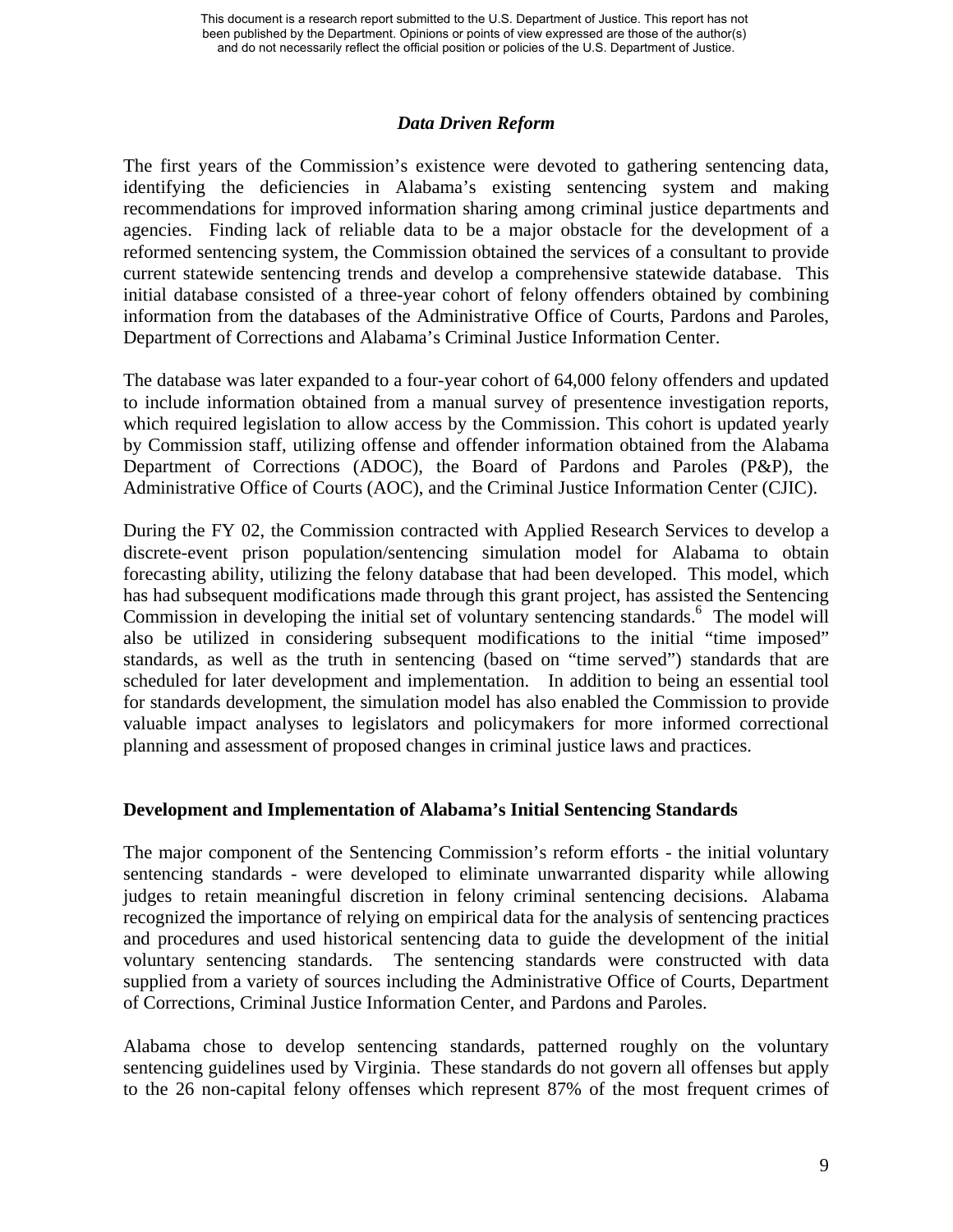conviction in our state. Rather than a grid sentencing system, the sentencing recommendations in Alabama come from worksheets with scored factors reflecting the instant offense, prior criminal history, previous sentence history, prior revocations, and firearm/deadly weapon information. Alabama uses three *in/out* and three s*entence length*  worksheets for three offense categories – drug, property, and personal – as opposed to Virginia's use of offense specific worksheets.

After consultation with national experts, it became evident that the development of Virginia type worksheets would require a large amount of offender and offense based information. In order to collect the necessary offender and offense detailed information, a massive data collection effort was undertaken by the Sentencing Commission to manually pull and code presentence investigation reports produced by Alabama probation and parole officers for persons convicted of felony offenses. This data collection effort took four months and involved Sentencing Commission staff pulling and coding over 7,000 presentence investigations with the assistance of probation and parole officers working overtime.

The information taken from the presentence investigation reports was used in conjunction with court, corrections, and arrest data to identify factors that were significant for judges in determining when an offender is or is not sentenced to prison, and in instances in which the offender is sentenced to prison, the sentence length. After the factors used in making these two sentencing decisions were identified, the next step in constructing Alabama's sentencing worksheets was to determine the weight to give each factor. This was done by assessing the relative impact of each factor to the other factors in making the two sentencing decisions – the *in/out* and *sentence length* decisions.

While data was heavily relied on as the basis for the construction of the sentencing standards, the Commission still needed the ability to modify cut points and factor weights in the standards that altered the in/out recommendation for imprisonment and the sentence length ranges. The use of the simulation model provided the means for the Sentencing Commission to test different scenarios and see what the projected impact would be on the prison population. By altering the scores of specific factors and/or thresholds for in/out and sentence length recommendations, the simulation model provided the Commission with prison population projections based on numerous combinations of factor scores and threshold recommendations. The simulation model served to bridge the gap between modifications of the worksheets and projecting associated changes in the prison population.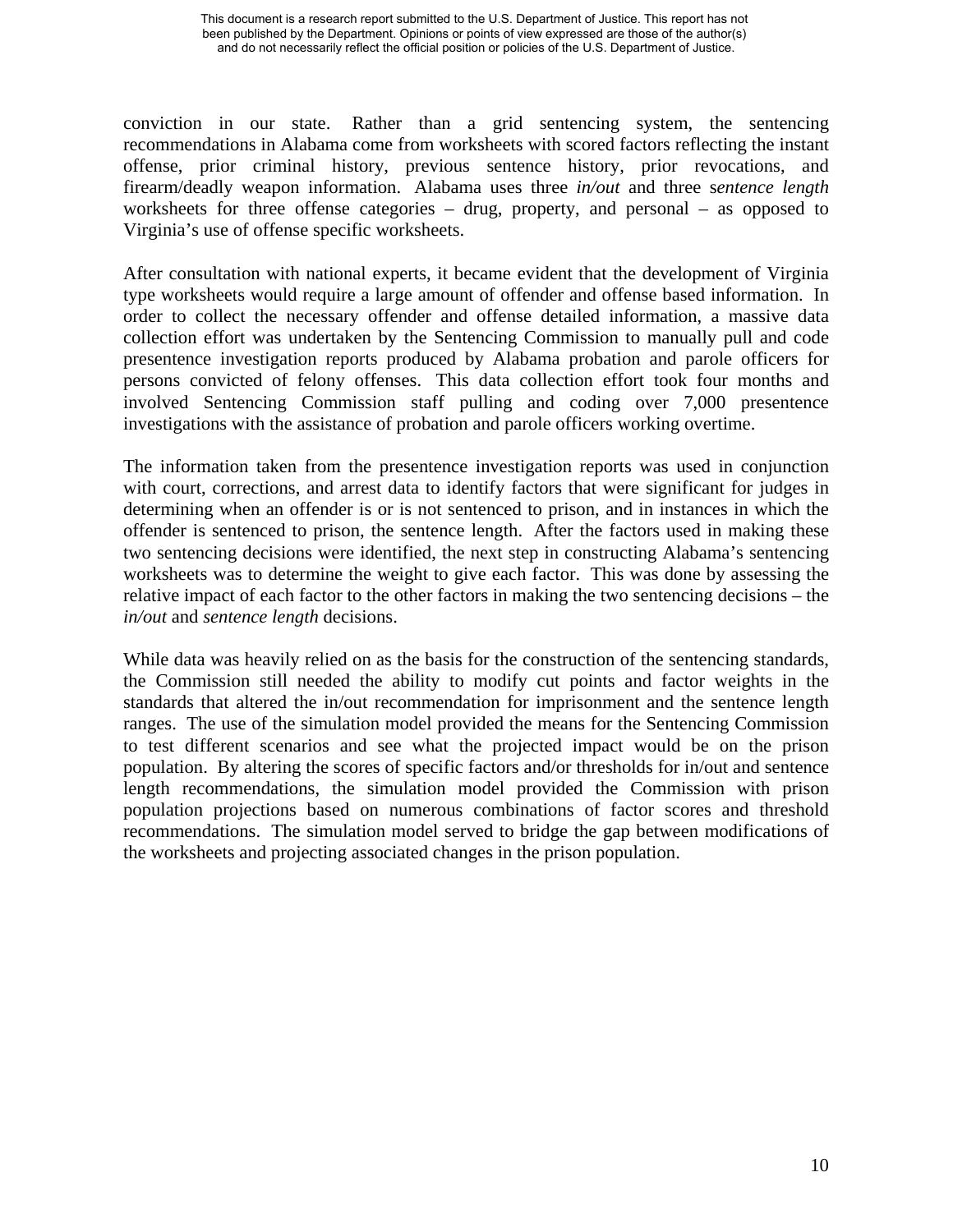## **Essential Resources for Evidence-Based Sentencing Reform**

The number of offenders in prison is a function of two factors – the number of offenders committed to prison (including those admitted based on probation, parole and community corrections revocations), and how long these offenders stay in prison. Both of these factors, however, are influenced by a vast array of variables. Accurate projections of correctional populations serve as critical tools to provide policymakers with information detailing ramifications of policy changes, as well as to better inform agencies of future needs that must be considered to sufficiently address forecasted shifts in the correctional population.

The simulation component developed and used to project the correctional population in Alabama is a microsimulation model. Microsimulation is designed to mimic the movement of both the current offender population, and expected admissions into the criminal justice population, over the course of the projection timeframe (Pew 2007). The model projects the flow of offenders through the correctional system by developing a set of assumptions outlining probability distributions of destinations for offenders and a corresponding length of stay for offenders in these destinations.

Prior to widespread use of microsimulation modeling, various statistical and mathematical techniques were employed to forecast correctional populations. Stephen Stollmack (1973) developed the first mathematical model used to forecast a correctional population using information on arrests, indictments, and convictions. At the time, Stollmack's model was a major improvement over the common method of the time – regression techniques (Sabol 1999). These statistical and mathematical techniques are not very accurate in dynamic policy environments because the data are grounded in policies and practices from previous years and are unable to incorporate newly implemented or proposed policy changes. For this reason, various statistical and mathematical technique projection approaches do not perform well attempting to forecast correctional populations as policy and practices shift.

The modeling technique most akin to, and the precursor of, microsimulation is the disaggregated flow model, which projects correctional populations by reviewing the movement of groups/clusters through the criminal justice system and determining the rates of transition of such groups through the various phases of the criminal justice system (GAO 1996, Butts & Adams 2001, Mears 2002). The primary weakness of flow models is that the projected figures are reliant upon stable rates of movement of individuals through various stages, which is not always the case as policies and practices change (Sabol 1999).

Microsimulation provides many advantages when producing correctional population forecasts, including flexibility to alter the underlying assumptions due to actual or proposed policy, legislative, or administrative changes influencing the path of individuals in the criminal justice system (GAO 1996). The ability to test different sets of assumptions (or "what if" scenarios) separates microsimulation models from other techniques used to forecast correctional populations.

The ability to modify assumptions is of paramount importance to achieving more accurate projections for correctional populations. The criminal justice system continuously becomes more complex, requiring projection mechanisms that are flexible and allow researchers to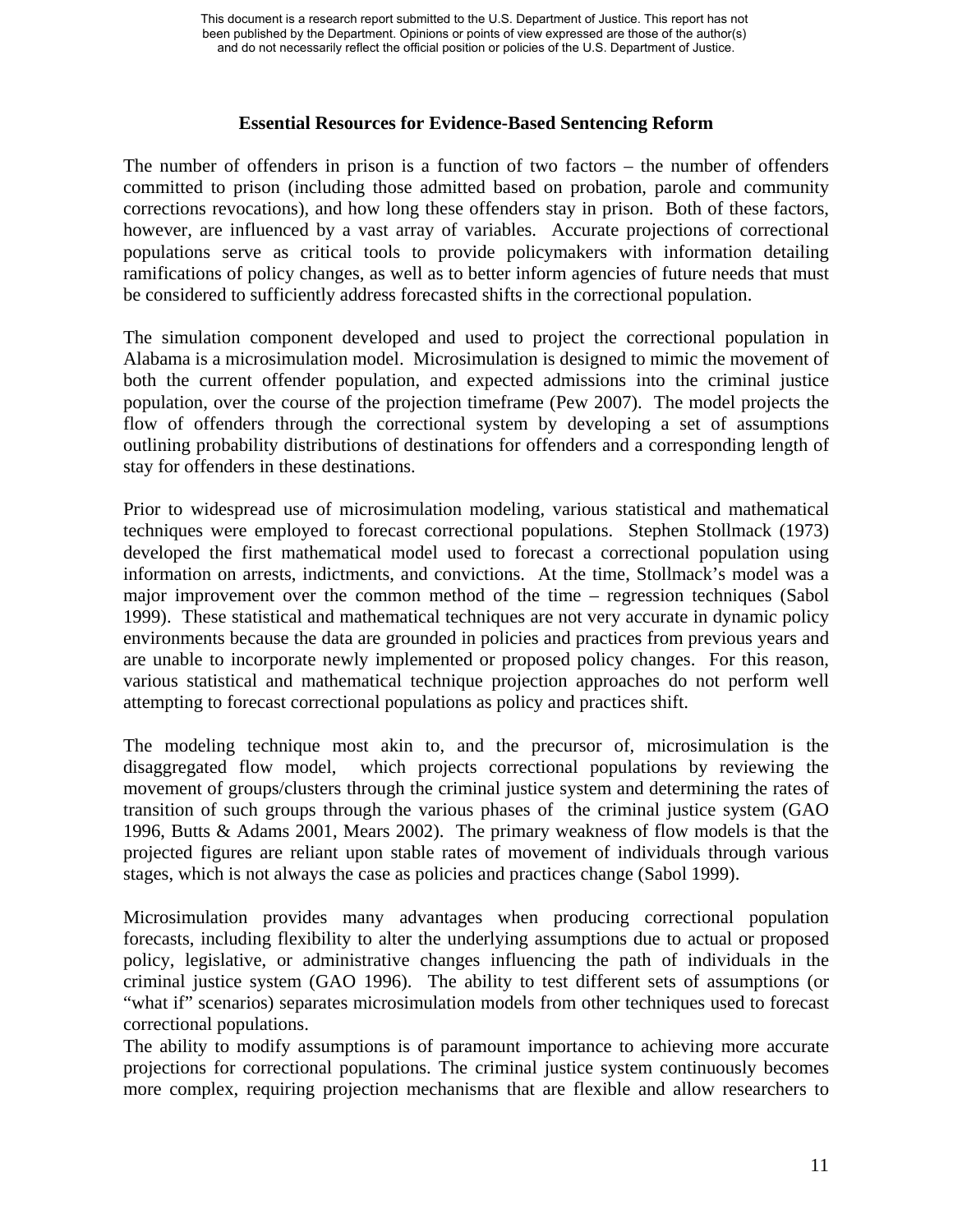respond to the dynamic nature of the criminal justice system (Pew 2007). Microsimulation provides the necessary flexibility to modify assumptions and test different scenarios as the result of real or proposed policy changes. Of the most common modeling methods used to project correctional populations, microsimulation offers the greatest capability to adjust assumptions that influence the flow of offenders in the criminal justice system (Butts & Adams 2001). Statistical and mathematical technique approaches to projecting correctional populations are more rigid than microsimulation, and do not provide adequate flexibility to test scenarios based on different policies than those in place in the past.

While sound policy based on informed decisions requires the collection and accumulation of historical sentencing practices (Hunt 1998), microsimulation requires more data and information than do other models used to project correctional populations. Individual level of detail and information, rather than aggregate levels of information, is needed to provide microsimulation models with the type of data specificity needed to make accurate and reliable projections. This individual level of detail provides microsimulation models with the unique capability to replicate the flow of individuals through the criminal justice system (Scalia 2004). Microsimulation is the only modeling technique that requires that detailed information on individual offenders who have previously traveled through the system be collected to inform decisions for projecting future outcomes for similarly situated offenders in the model.

Butts & Adams (2001) emphasize that a "comprehensive forecasting effort" should include population projections and discussions that attempt to explain why policies have the effects they do when forecasting correctional populations to determine differences in projected versus actual results. Key stakeholders and policymakers in the Alabama criminal justice system provided valuable input which assisted in developing underlying assumptions that the microsimulation model used to analyze the effect(s) of policy changes and other changes on the correctional population. The cooperation and collaboration of criminal justice leadership is essential to identify and form consensus on the core assumptions for a correctional population projection technique (Mears 2002).

The quality of projections is directly proportional to the quality of the assumptions on which the projections are based (Sabol 1999). The quality and accuracy of projections are also dependent upon the ability of the model to incorporate anticipated changes that altering policies and practices will have on correctional populations (Scalia 2004). It is the combination of the quality of assumptions, flexibility to incorporate anticipated changes, and the accumulation of accurate, detailed individual offender records that enables microsimulation models to be effective mechanisms for projecting correctional populations. Alabama has been able to bring the key criminal justice stakeholders together through the Alabama Sentencing Commission, and was also able to retrieve historical and detailed individual offender records to allow a flexible microsimulation model to be created and used to gauge forecasted changes in the correctional population due to policy and practice shifts.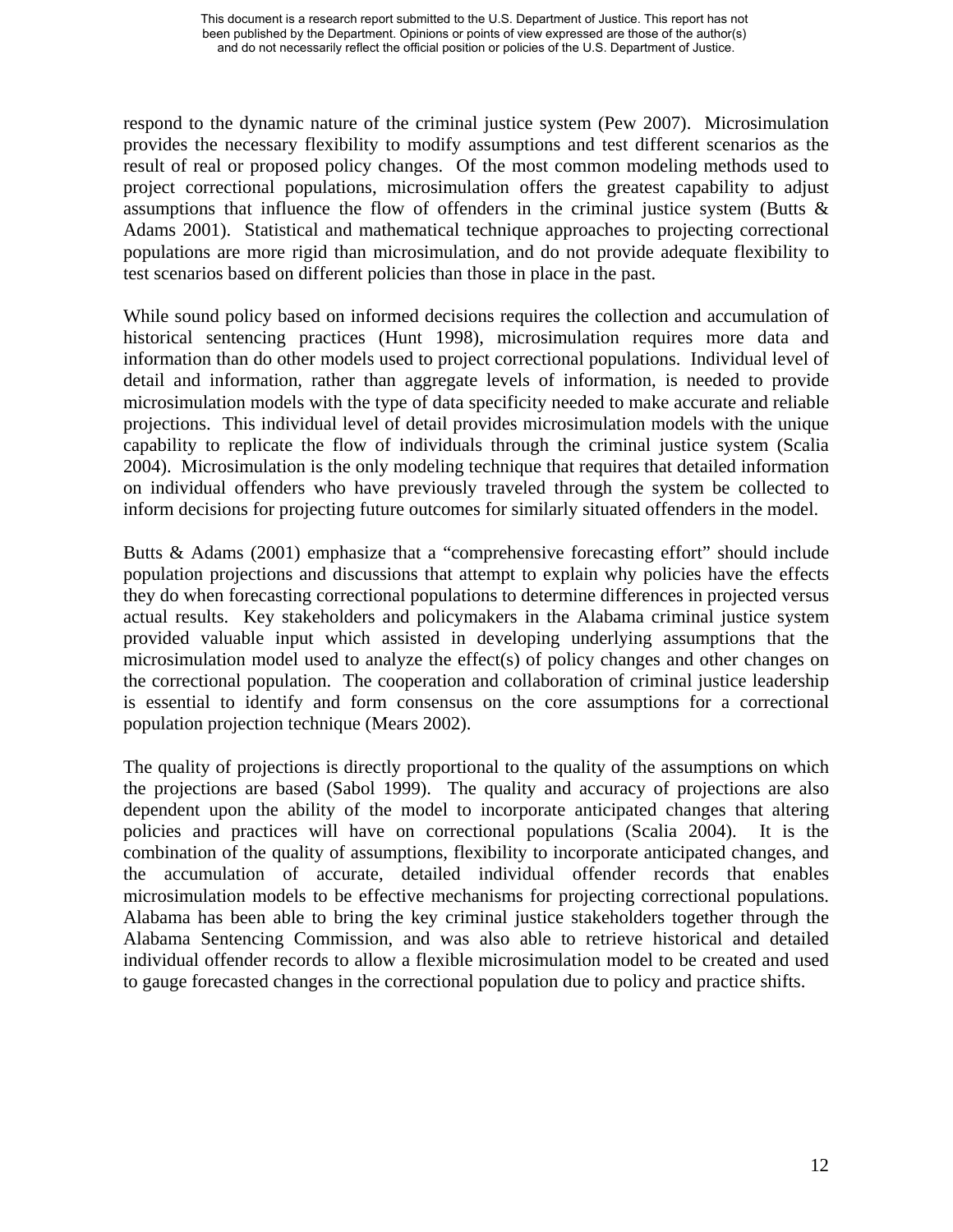## **Alabama Simulation Model Development**

Prior to 2003, the State of Alabama had no formal methodology to forecast prison populations, including a simulation model or statistical time-series and forecasting methods, such as auto-forecasting with autoregressive-moving average (ARIMA) models. Instead, the Alabama Department of Corrections relied on percent growth models, using the existing prison population to forecast future statewide prison populations. As Alabama moved toward a structured sentencing system, more precision was needed to investigate the impact statewide sentencing reform would have on the prison population. Adding to the need for more precise forecast methods, the Alabama Sentencing Commission intended to incorporate Virginia worksheet-style sentencing guidelines into its sentencing reform efforts. The Virginia sentencing guidelines uses offender and offense factors identified with statistical models and weights to guide sentence recommendations. Alabama required an analytical tool to guide the Commission during development of such a complicated sentencing system. To shepherd this process, the simulation model development project consisted of three phases.

## **Phase 1: Simulating Alabama's Sentencing and Corrections System**

In the first phase, the Sentencing Commission needed a simulation tool to model the existing indeterminate sentencing system, along with its disparate legislative components, including the habitual offender act, split sentences, good time, and parole release. Unless the Commission could establish a baseline projection of current practice, it would be difficult to determine what impact, if any, the proposed sentencing reforms (sentencing standards) would have on the criminal justice system, particularly in terms of resource utilization and correctional alternatives. To date, the error rate for the simulation model is less than 2% after 39 months into the projection.

## **Phase 2: Incorporating Sentencing Standards into the Simulation Model**

The second phase included expansion of the initial simulation model to include the functionality to model the Commission's proposed sentencing standards. During this process, the Commission investigated different offenses to be covered under the standards, offense and offender factors and weights, sentencing ranges, options, and decision points to guide the prison or non-prison sentence recommendation. With each revision, the simulation model was used to examine whether the revised standards were meeting the legislative goals enumerated in the Commission's enabling act, particularly whether the worksheets concentrated prison capacity among violent/chronic offenders, diverted less serious offenders to non-prison options, and ensured fiscal responsibility. At a minimum, the Commission sought to ensure the proposed sentencing standards were "bed space neutral" compared to the baseline forecast, and had the ability to determine the impact the standards would have under different judicial compliance scenarios. To this end, the Commission simulated several hundred different worksheet configurations (factors, weights, non-prison options, and prison term ranges). Because the new sentencing standards included offenses that account for 87% of the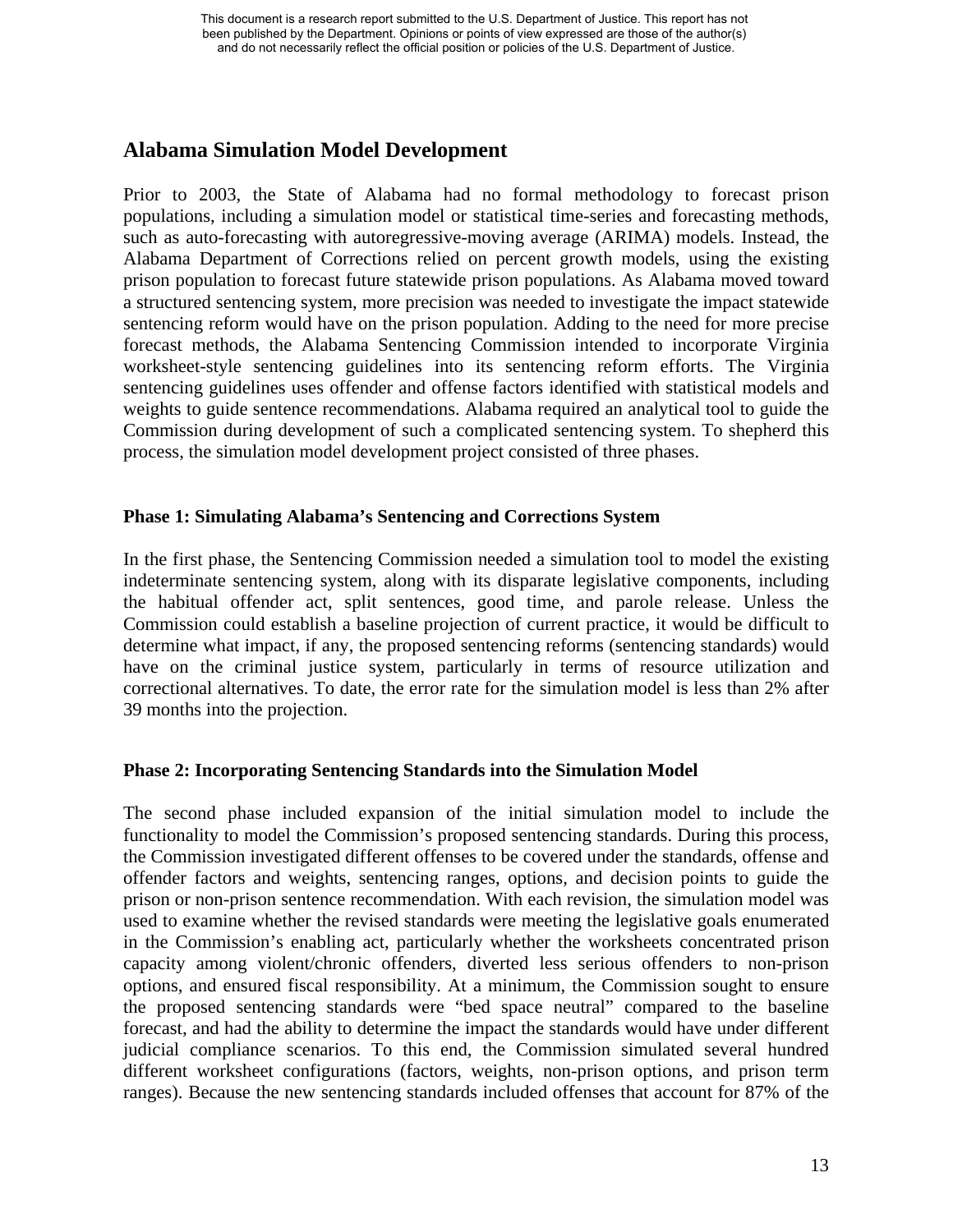most frequent felony convictions, approximately 13% of the convictions would still fall under the existing sentencing system. Additionally, the Commission established a 75% voluntary compliance goal to assess successful utilization of the new standards.<sup>7</sup> To deal with the remaining 25% of worksheet cases, the simulation model still needs to include the baseline model to sentence these offenders under existing statutes (imposing statutory enhancements) which apply if judges sentence outside of the standards' recommendations. Given the successful forecast with the baseline model, the Commission and Legislature had confidence that the Commission's proposed sentencing reform would produce the intended results.

## **Phase 3: Creating a Seamless Simulation Model**

Once the Alabama sentencing standards were adopted, the third phase integrated the disparate modules into a seamless simulation model, while also laying the foundation for the introduction of time-served sentencing standards scheduled for implementation in 2011. During the time the Commission was building the initial sentencing standards, the system mechanics were in a constant state of flux, changing almost weekly with new data, worksheet factors, weights, and other sentencing modules. To accommodate these changes, Commission staff and contractors had to rely on SPSS for data analysis, as well as ad hoc simulation programming, to accommodate the revisions at least until the Commission agreed on and adopted the mechanics.

Using the National Institute of Justice grant, Phase 3 was initiated to tie the disparate parts together into a user-friendly simulation model interface that could accommodate future Commission revisions using only dialog boxes and interfaces rather than specialized programming. In the past, Commission staff relied on a series of complex database management tasks and programming to prepare the data for simulation. Additionally, as the Commission modifies and creates new worksheets, adjusts factor weights, narrows or widens prison ranges, and expands non-prison (community corrections) options, in-house Commission staff will now have a user-friendly platform that performs many of these tasks. In Phase 3, the Simul8 model was integrated with Microsoft SQL-Server Desktop Engine (MSDE) and Visual Basic.Net to build a control dashboard to manage the hundreds parameters in Alabama's sentencing standards. These changes will allow for easy expansion as the Commission adds new worksheets, adds factors, adjusts weights, and modifies sentencing ranges.

#### **Validation of the Simulation Model**

The first prison projection of the Alabama Sentencing Simulation model was conducted in December 2004, and was based on the assumption that prison admissions would remain relatively constant over the next five years. Comparing this forecast of projected prison populations over 24 months later, it was determined that the prison population projected by the simulation model was only off by .87% from the actual prison population - an error rate of only .87% in the projection model. A year later, the error rate had increased to 2.13%; however, as of March 2008, there was a decrease in the error rate to 1.60. The greatest error rate over a 40-month period has been 2.79% and the smallest error rate has been -.01%.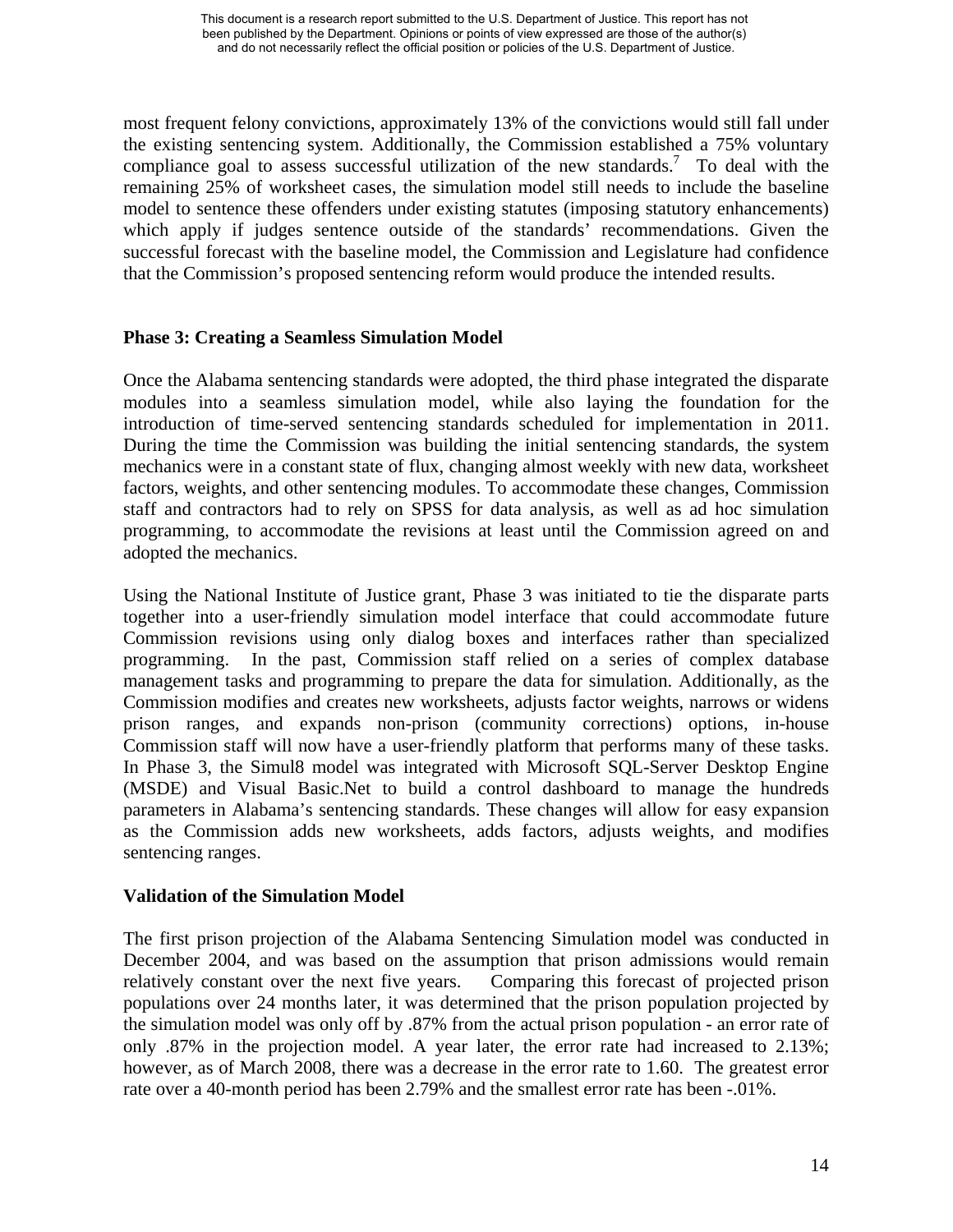## **Phase I: Simulation Development: Defining Simulation**

Operation researchers rely on discrete-event simulation models to mimic the operation of a real-world process over time (Banks, Carson, and Nelson, 1999). As an inter-disciplinary branch of mathematics and statistics, operation researchers rely on these discrete-event tools to identify the best solution to a complex problem that improves and maximizes system performance. These models are frequently utilized to simulate real world operations in manufacturing, aviation, aerospace, telecommunications, healthcare, financial planning, environmental planning, and transportation.

In criminal justice, researchers also rely on common tools to examine processes over time, especially in the arena of projecting future prison populations. Most population projection methods rely on aggregate offender information to forecast populations. In these models, offenders are grouped into homogenous groups based on selected criteria and incorporated into a flow model or in a statistical (ARIMA) forecast. In a discrete-event model, actual offenders (entities) move through the system from one decision point to another. Depending on the application, the entity could represent a person, shipping containers, airport baggage, medical charts, or any other widget that moves from one place (state) to another. Discreteevent methods offer the best analytical solution to replicate actual operations to simulate plans (in such fields as architecture and engineering) to assess the impact and identify the best operational solution to optimize a system. Planners rely on the models to provide policymakers with an experimental platform to investigate a wide range of "what if" scenarios in a risk-free environment. That is, simulation models allow users to assess proposed solutions (policies) without jeopardizing system integrity, utilizing resources or introducing irretrievable problems into the actual operation.

A discrete-event system is one in which the "state" of the system changes at discrete, albeit random, time points, referred to as event times (Schriber and Brunner, 1998). For example, the number of inmates in a prison system represents a discrete system state variable that changes with each new discrete event – arrival or departure of an inmate. More than other simulation tools, discrete-event models best describe how offenders move through the criminal justice system, beginning with conviction and ending with release from prison or community supervision.

## **Example: Applying Discrete-Event Software Tools**

Before delving into the details of the Alabama Sentencing and Correctional Simulation Model, we present a less complex case to demonstrate key discrete-event concepts and modeling logic – airport security screening. Airport security checkpoints have two competing goals. Security personnel must ensure that passengers and carry-on baggage are searched and secured, while at the same time they must also maximize the speed at which passengers pass through screening. The entire system depends on optimizing the solution to a mathematical problem that ensures secure screening at the highest throughput possible based on available resources (screeners, x-ray machines, metal detectors). This is similar to the criminal justice system. The sentencing/correctional system must move as many people as possible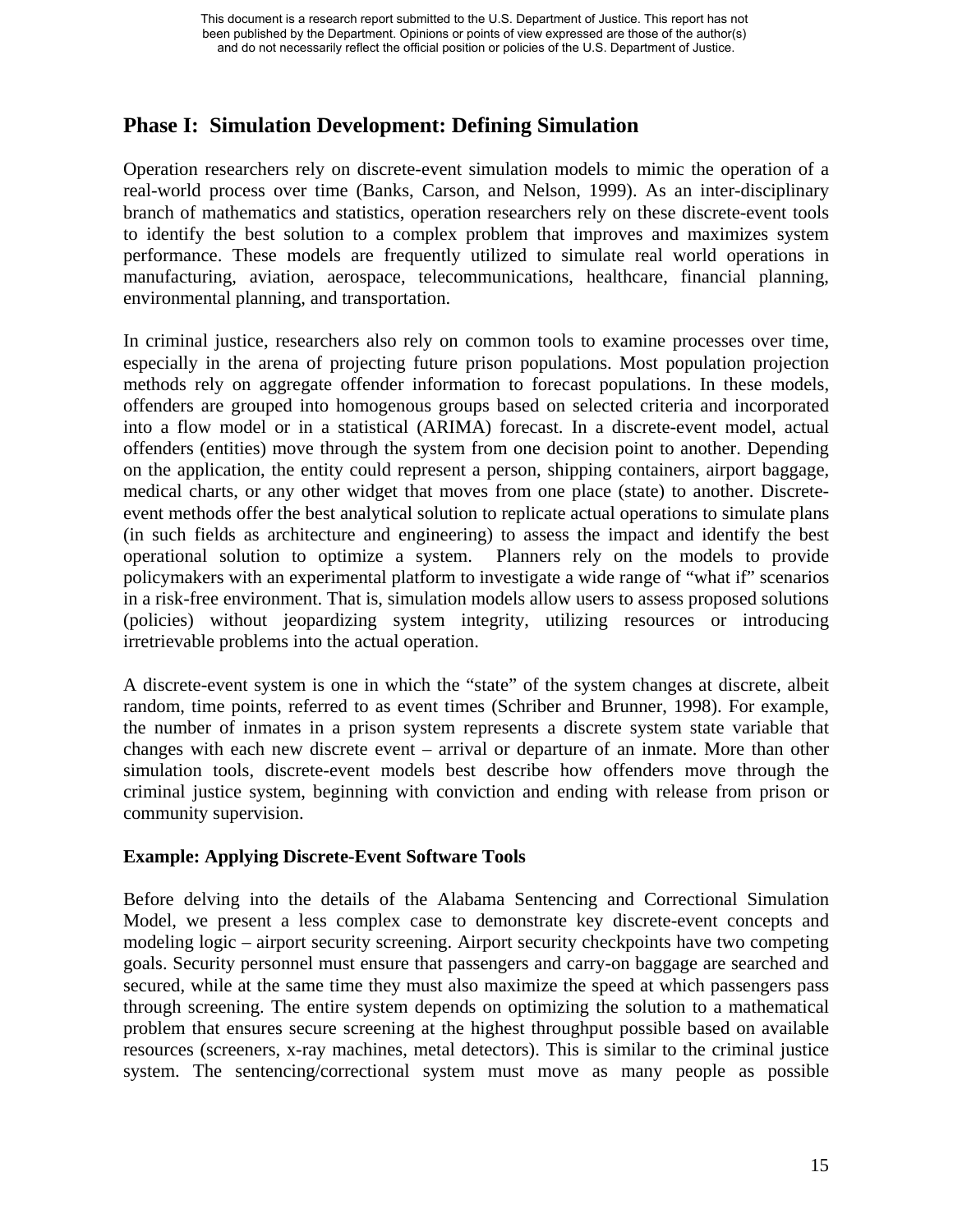expeditiously through the system, provide sufficient punishment and rehabilitation, and do so in an often unpredictable and resource constrained environment.

Optimizing a system, however, often comes with constraints that must be taken into consideration. While airport officials can control some of these extraneous factors, uncertainty permeates the system: daily staffing, personnel funds, staff training and equipment qualifications, equipment availability (# checkpoints), equipment readiness and reliability, time-of-day, day-of-week, high volume holidays, airline flight schedules, passenger characteristics (e.g., number of business/leisure, children, and elderly passengers). The purpose of discrete-event models is to incorporate structured observational, as well as airport operations, data to reproduce a simulated checkpoint screening point, complete with passengers who mimic actual passengers in terms of carry-on baggage, profiles, children and strollers, as well as other features that eventually influence the efficiency in which passengers move through the screening without delay.

Figure 1 shows the simulation objects in a hypothetical airport screening operations. The graphical objects (people, screening points, x-ray) all contain stored data, formulae, and statistical distributions that meter the flow of passengers through the system in a way that mimics actual screening operations.



## **Figure 1. Hypothetical Airport Screening Example**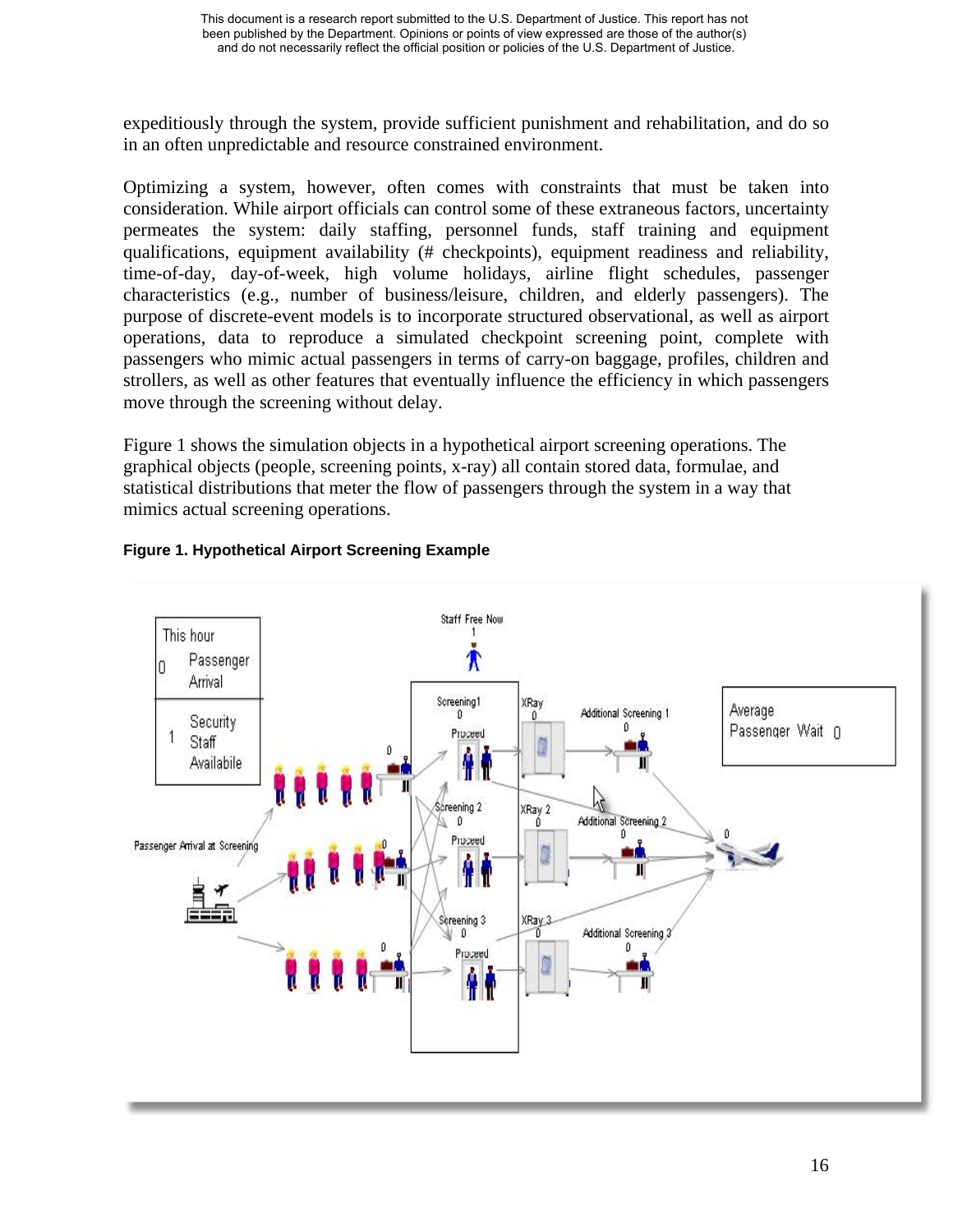Most airports do develop a predictable equilibrium where wait-times are minimized and performance appears optimized. However, each factor mentioned above does vary within a low and high range. Given the nexus among these factors, traditional analytical tools cannot account for this uncertainty, particularly over time. What happens when an innocuous new security policy is implemented during a brief two-week test period and the wait-times experienced no apparent increase? There is only one problem. Did the pilot test experience the full range of possibilities that are likely to occur over the long term: equipment failure, staff shortage, unexpected increase in arrivals (drop in ticket fares, new destinations), or loss of services at a nearby airport? That is, was the new policy tested under panoply of reasonable scenarios?

In the real world, it is impossible to test these scenarios without risking an operational meltdown. With discrete-event simulation models, analysts can run the same simulation model thousands of times (referred to as trials) to examine the probability that measurable events of interest will occur over time, ensuring that all probable events are tested. In the airport screening example, while a worst case scenario is possible, planners need to know what the probability is that this wors case event will occur and whether it is cost justified to plan and fund for such a contingency. As this example demonstrates, discrete-event models allow analysts to manipulate the model as a way to predict the potential impact changes could have on system performance without putting actual resources and operations in jeopardy.

## **Understanding Data Sources Required for Discrete-Event Models**

• Building a discrete-event simulation model, depending on model complexity, does entail extensive data collection and analysis. How the data are collected and what analysis may be required varies across models. In the airport screening model, for example, security officials at each airport would probably need to rely on both automated data and samples of observational data collected over time. In the manufacturing sector, operations researchers refer to this as time-in-motion studies. Automated tools, such as handheld devices with customized software, are available to collect timing data on the movement of people through the screening checkpoints, as well as passenger characteristics.

In addition to observational data, analysts can also incorporate statistics from official databases, including equipment outages, staffing, airlines scheduling information, estimated passenger volume connecting from other flights, and other operational data. These data elements represent a snapshot of possible parameters airport officials could capture as part of their data collection project. The next question is how this "sample data" is translated into actual simulation model data.

The analyst moves to the next phase to find statistical distributions (discrete or continuous) that best fit the sample data. Once the best distribution is identified, Monte Carlo sampling methods are used to sample values under these distributions. While statistical fitting software is often used to find the best fit, existing literature or studies conducted could provide the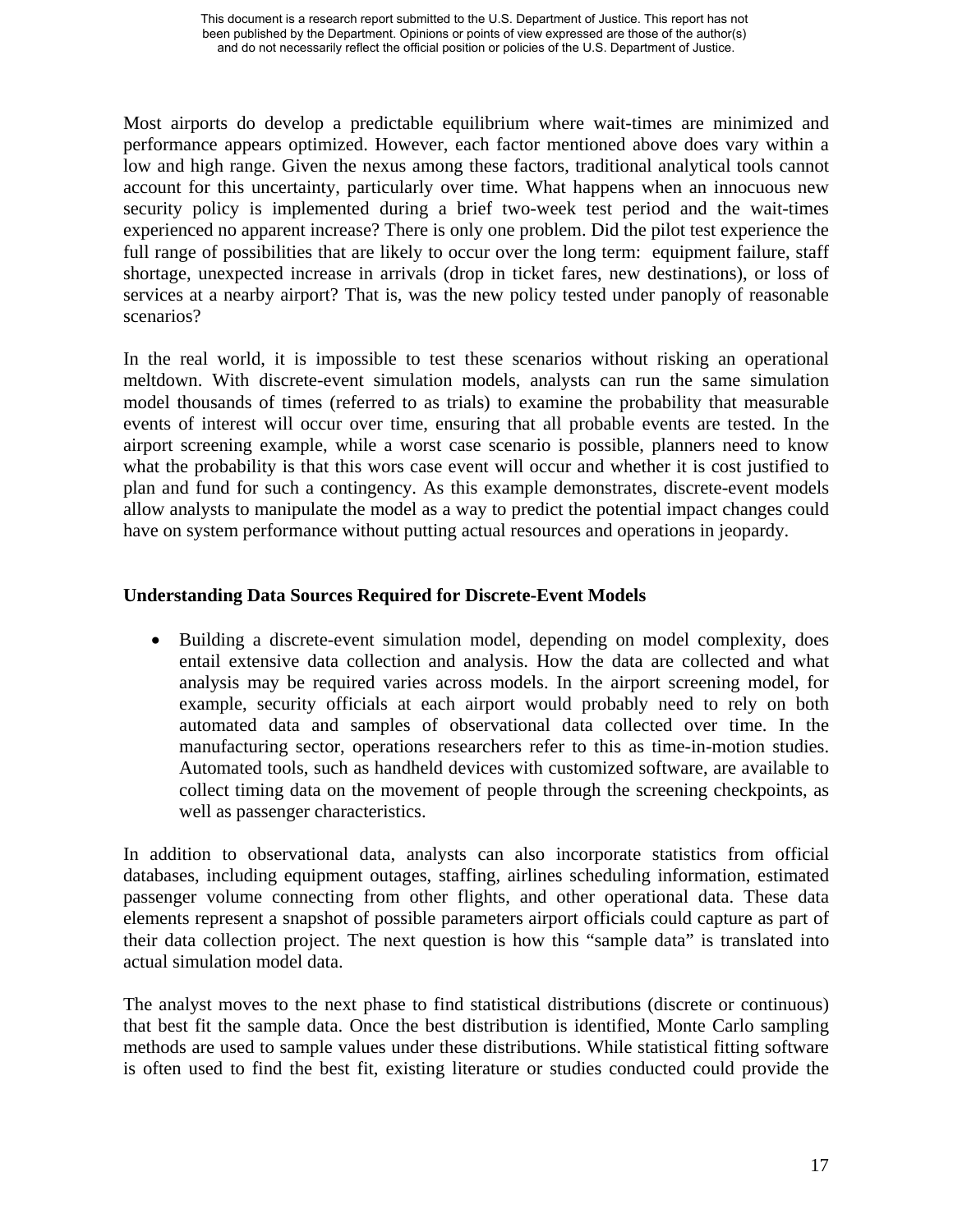solution. In building simulated records, statistical distributions play an important role in ensuring that the model replicates reality.

To illustrate this point, the exponential distribution shown in Figure 2 below describes the number of minutes it takes to pass through screening successfully for passengers with one carry-on and traveling without children. The observational data collected on passenger screening serve as the parameters for the exponential distribution.

#### **Figure 2. Sample Exponential Distribution Used to Meter Passenger Arrivals During the First 6-hours of the Day**



As evident, most passengers will arrive early in the morning while tapering off five hours later. Similar to this example, other distributions and data are used to inform all aspects of the model. Together, the model can be run over a 7-day period and should, if specified correctly, mirror actual passenger screening operations. At this point, the model is ready to accept experimental policies and other processes to measure the impact such changes will have on normal operations. In a criminal justice setting, the same modeling concepts apply. The objective is to build a process model that mimics the flow of offenders through the system, beginning with conviction and continuing through release from prison or other correctional programs. Like the airport example, this model can be built with a modular design, allowing analysts to add additional components and complexity as new issues emerge

#### **Advantages of Discrete-Event Simulation**

Banks (1998) enumerates a number of advantages to discrete-event simulation, many of which have important implications for criminal justice applications: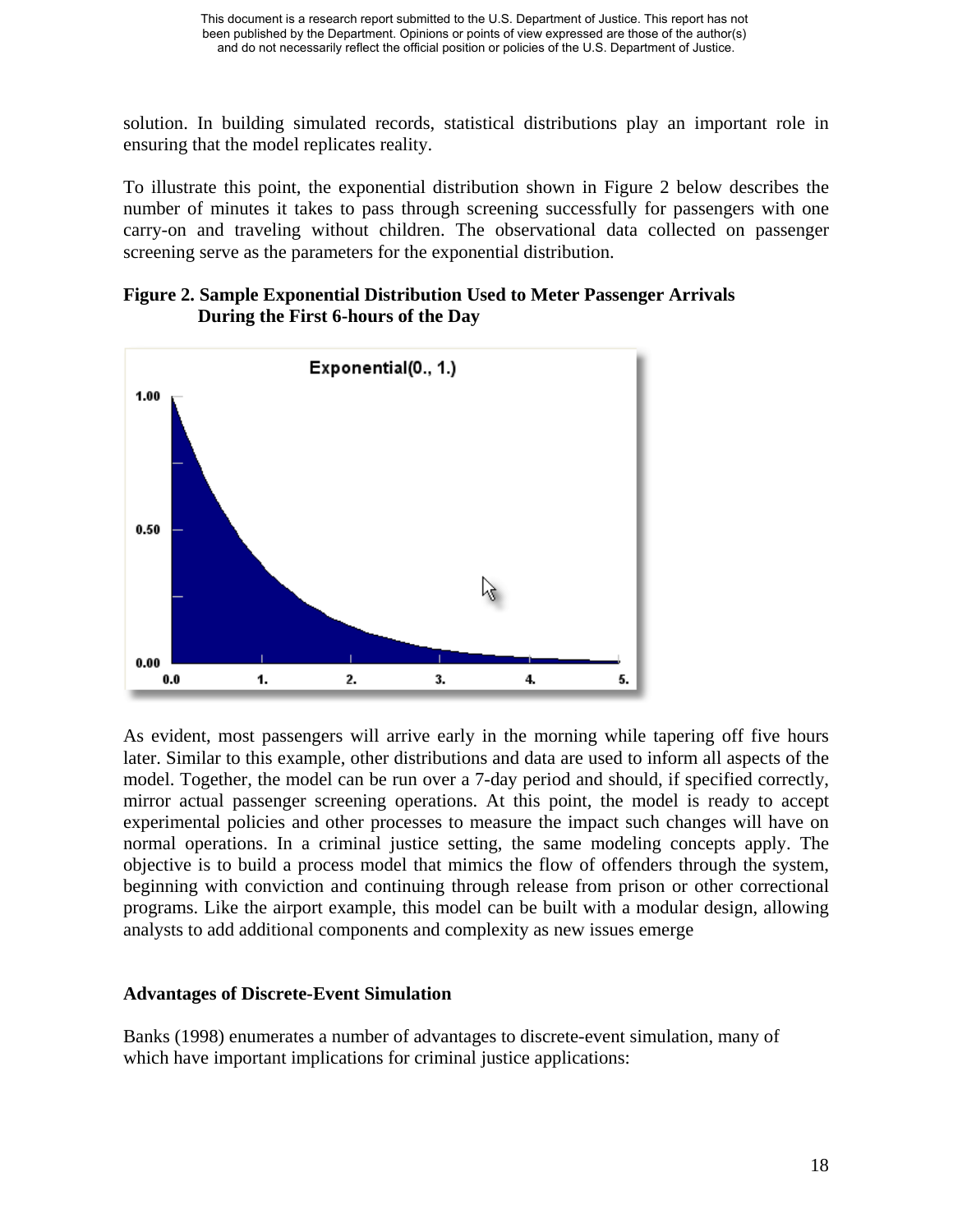## Maintains Unique Offender Identities

Unlike statistical projection techniques and flow models, discrete-event models maintain the unique identity of all offenders as they move through the system. Offender attributes or variables (demographics, prior criminal history, current offense, risk level) move with the offender from point to point in the system. This feature accrues a number of benefits. First, such offender detail in the model provides the ability to implement any rule-based system regardless of complexity, such as determinate, indeterminate, or guideline-based sentencing models. More specifically, it is possible to implement thousands of hierarchical decision trees, probability distributions, and complex rule structures to mimic the actual flow and decisions that form the decision-structure of the criminal justice system. Second, it is possible to examine overall population characteristics at any time during the simulation run of any population (jail backlog, prison, probation, parole) or capture the population characteristics at different points in time (including the future) to assess the changes over time.

#### Stochastic Processes

Discrete-event simulation models provide the ability to introduce a random or "stochastic" process anywhere in the model using the most appropriate continuous or discrete statistical distribution. In typical software applications used in criminal justice population projections, model parameters are treated as constants because the model does not support random variables at key decision points. To illustrate, consider the probability of receiving a probation or prison sentence. In most cases, analysts are forced to treat this probability as a constant (one probability value for all cases). However, in many jurisdictions, this probability will likely fluctuate over time within a specified range (especially jurisdictions without sentencing guidelines). Discrete-event models allow the analyst to introduce "real world randomness" at any place in the model.

Moreover, discrete-event simulation provides the ability to incorporate time-dependent probability distributions. Such distributions represent situations where the analyst wants the model to automatically change the probability distribution depending on the time-period. It is possible that judges are more likely to sentence an offender to probation if the jurisdiction is faced with a jail-overcrowding problem. Under such conditions, discrete-event models can monitor the local jail census during the simulation run while automatically changing the sentencing parameters to reflect this time-dependent pressure on the system.

#### Repeated Trials

Discrete-event simulation allows the user to test every aspect of a proposed policy change. In a stochastic model, one simulation run will produce one set of results based on one draw from one random number stream. If a second run is conducted, another random number set is used, thus producing a second set of results. The concept behind simulation is that automatic repeated trials (multiple runs) will cover all highly probable outcomes while providing the user with the ability to test the sensitivity of the model.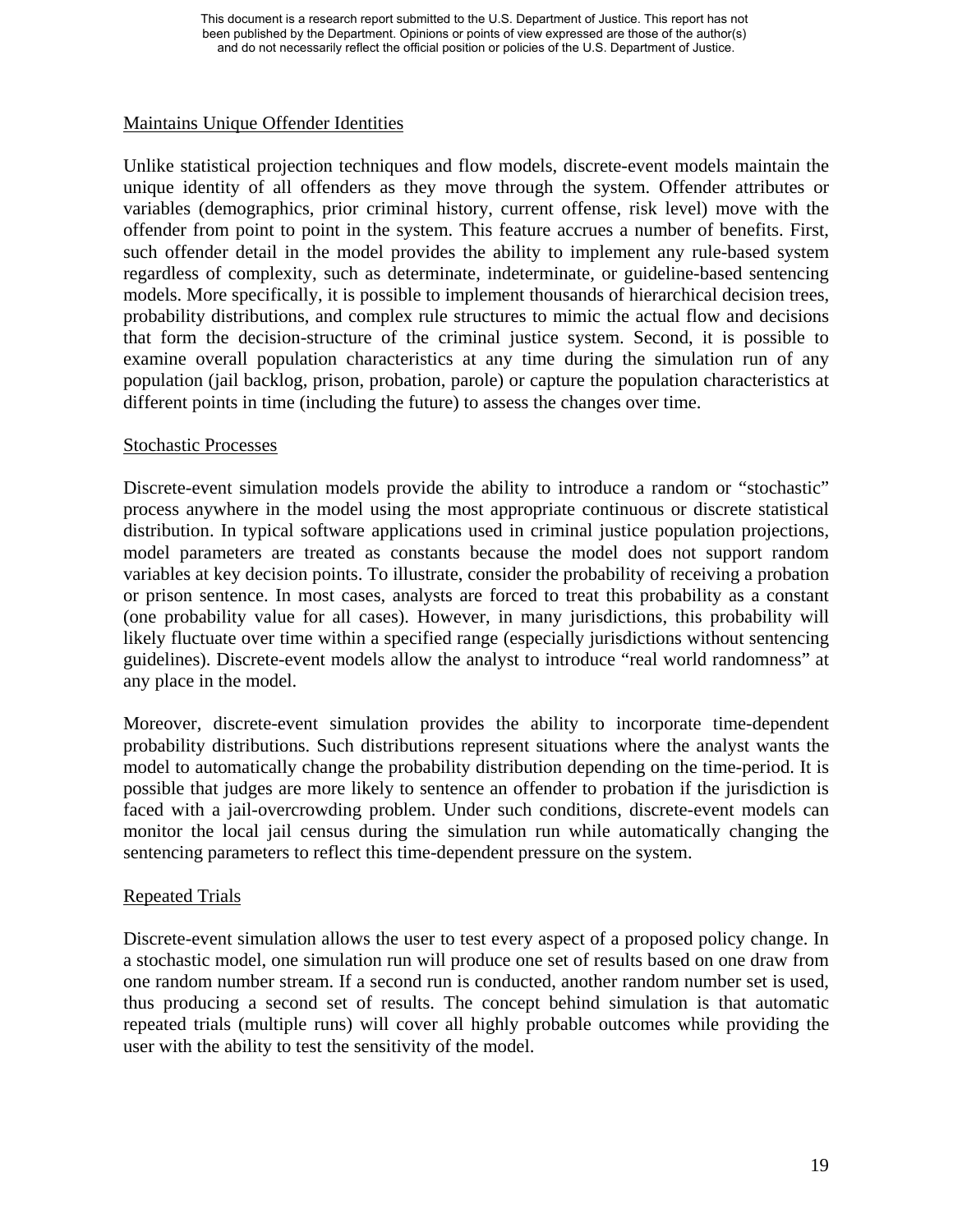## Manipulation of Time

By compressing and expanding time, analysts can speed-up or slow-down a process in order to study the system thoroughly. If the objective of a simulation run is to review the aggregate figures at final destination points in a model, then the model can be sped up to run more quickly to reach the conclusion of the run. However, if the objective is to analyze the flow of objects and their movements, then the speed at which the objects flow through the model may be slowed down to more closely examine patterns of movement by the objects in the simulation model.

## System Experimentation

Discrete-event simulation allows the user to assess the impact of new policies on system resources, processing times, and the potential for bottlenecks without incurring the expense or time of experimenting with the actual system. Given the complex inter-relationships among system parts, experimenting with the simulation model provides the ability to detect and identify potential problem areas that may be masked by other system events.

## **Discrete-Event Simulation in Criminal Justice: A Hypothetical Model**

As discussed earlier, a discrete-event system is one in which the "state" of the system changes at discrete, albeit random, time points, referred to as event times (Schriber and Brunner, 1998). In the airport example, the state of the system changes with each new passenger who arrives and departs the screening checkpoint. The same concept applies to a prison system. The number of inmates in a prison system represents a discrete system state variable that changes with each new discrete event – arrival or departure of a new inmate. More than other models, discrete-event models best represent how offenders move through the criminal justice system. Discrete-event simulation models reflect transaction-based systems where units of traffic or entities (offenders) that utilize system resources move (flow) from point to point in the system (Schriber and Brunner, 1998).

In other words, the discrete-event simulation models can replicate the decision-points, offender attrition, and resource utilization of the "classic" criminal justice flow diagram that undergraduates can find in dozens of introductory criminal justice texts. These simulation models consist of a set of assumptions concerning the operation of the system. Such assumptions are grounded in historical observations and data, which are eventually translated into mathematical, logical or symbolic relationships between the entities moving through the system (offenders) and their interaction with decision processes in the model (Banks, Carson, and Nelson, 1999).

The discrete event simulation model developed for the Alabama Sentencing Commission was created with Simul8® software. The Simul8® software was selected for the many benefits that it provides users including compatibility with all Windows-based applications, easy-touse internal programming language, network of trainers and consultants, equivalent functionality to more expensive simulation software, supporting continuous and discrete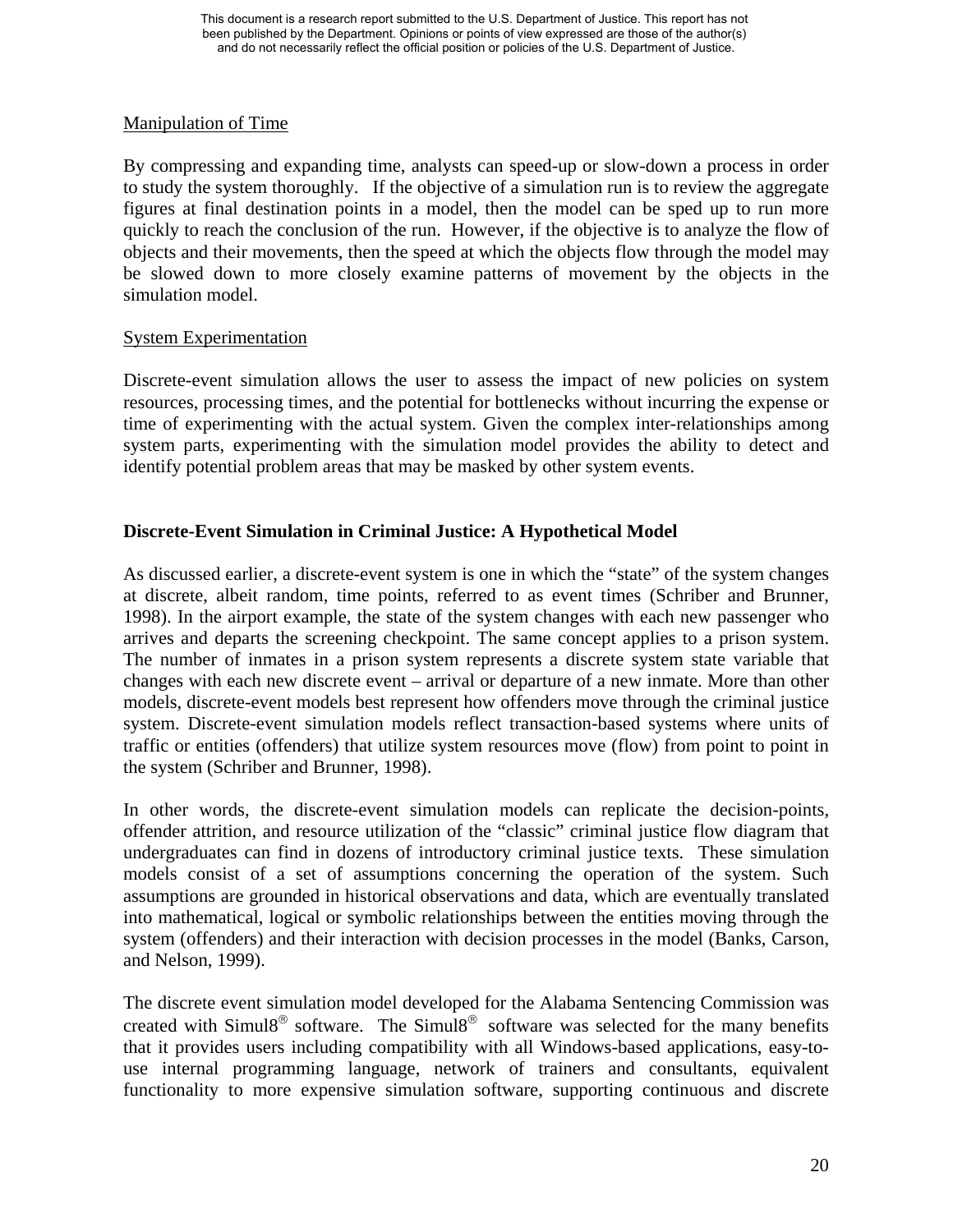probability functions, ability to sample from internal data, and the cost effectiveness of the software. This simulation software provides design and programming features that do not require extensive knowledge of computer simulation architecture or the ability to program using high-end languages.

Prior to delving into the details of the Alabama Sentencing Simulation Model, a criminal justice specific hypothetical model provides the best method to explain how key discreteevent concepts are applied later in the larger and more complex Alabama Model. The model will provide specific criminal justice details as a primer for discussing the structured sentencing model. Figure 3 displays an example of a hypothetical discrete-event simulation model to demonstrate key modeling concepts. This model is a graphical representation of the system translated into object-oriented discrete-event simulation software (Simul8<sup>®</sup>) objects. This figure reflects the object-oriented working palette showing the objects of the hypothetical prison system and their links. This model is organized into six parts: commitments, judicial disposition, sentencing, non-prison, prison, parole, and sentence expiration.



## **Figure 3. Hypothetical Criminal Justice Model**

The links represent the actual path that offenders (entities) will flow along through the system. In the upper right-hand corner, the model displays the system clock. In this prison example, the model runs on a daily unit of time. All transactions (offender movements) occur on a daily basis. For example, if a prison admits 1,500 new inmates per month, the simulation would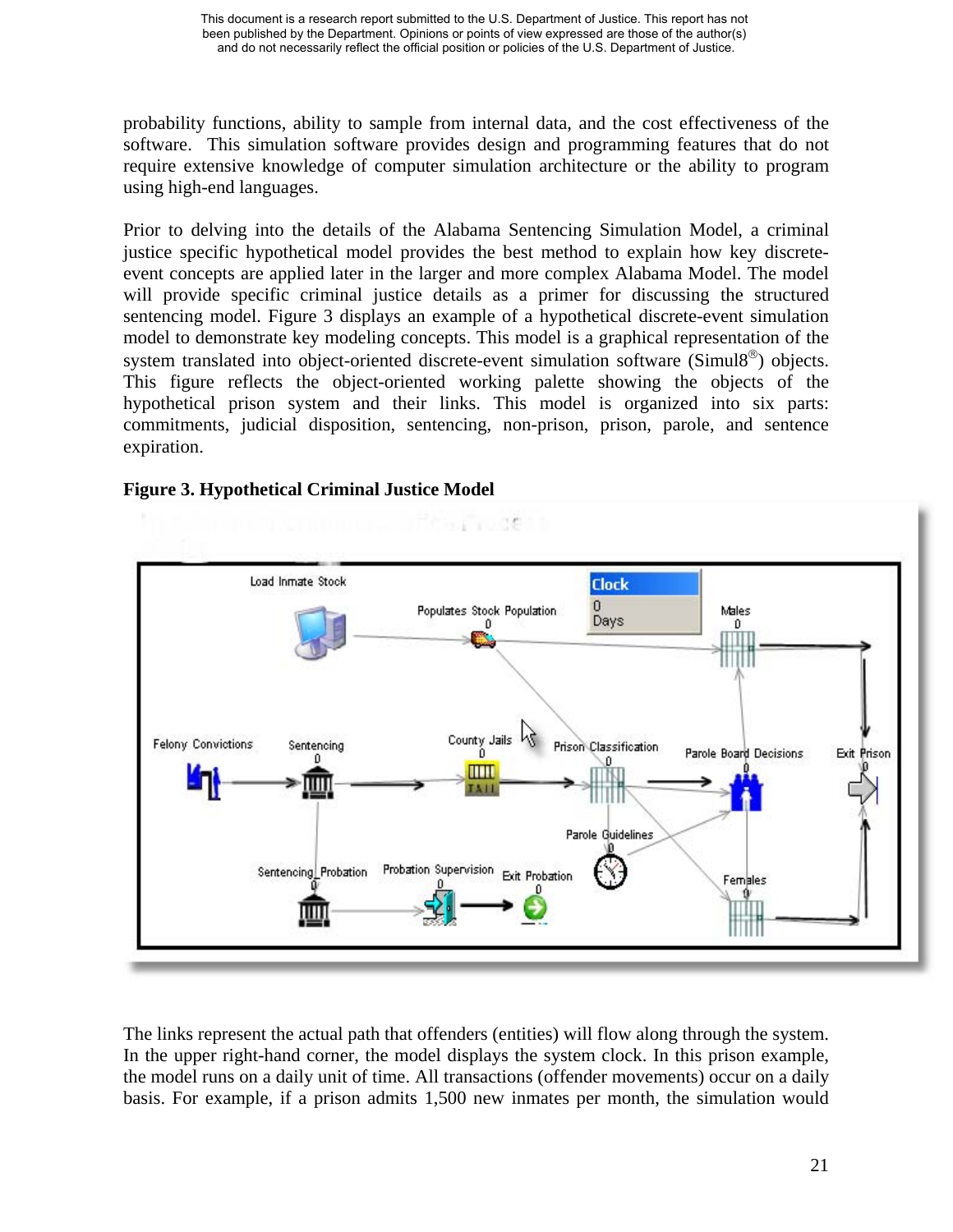generate 50 inmates records (entities) a day (including weekends). This daily unit is an arbitrary decision, although a daily time unit does not suggest that these models can perfect macro-level prison population projections to the day. Between the Simul8® objects the arrows indicate a visual representation of a defendant moving from one decision point to the next. In actuality, the defendant's official file containing key variables are traveling along the paths from one decision object to the next until the offender reaches the final destination.

If discrete-event models allow individuals (offenders) to move through the model, what data is used to drive the model and how is it incorporated into the decision-making system? Two methods available in Simul8® are used to introduce new offenders into a simulated criminal justice system. Each option is described below.

## Data Source Method #1: Creating Synthetic Offenders Using Probability Distributions

To visualize this method, you have to imagine a blank entity (file) that represents an unpopulated record in a database. Similar to the airport screening example, the model relies on statistical distributions to create offenders synthetically. Based on extensive historical analysis, it is possible to use the probability distribution to assign offender attributes. Below is an example of the possible variables defined for each offender:

- Gender
- Race
- Age
- Offense Type
- Prior Criminal History
- Current Offense(s)
- HIV Status
- Mental Health Status

As offenders enter the module, Simul8<sup>®</sup> will assign values to the variables based on historical data and appropriate statistical distributions. The creation of synthetic offenders is hierarchical in nature, with assignment of each variable based on the values of the previous variables. For example, the first variable assigned is gender. By nesting distributions within each other, the goal is to ensure that the model's offender characteristics mirror the actual offender population on all variables of interest.

Using probability distributions to create synthetic offenders can yield very accurate simulation results. This approach works well for less complex models or in cases where there is only anecdotal sample data available. Unfortunately, in most criminal justice sentencing/correctional models this approach is simply not feasible. Offender characteristics are so intertwined and related to sentencing and correctional decisions, it is almost impossible to build probabilities that realistically to reflect the diverse prison population.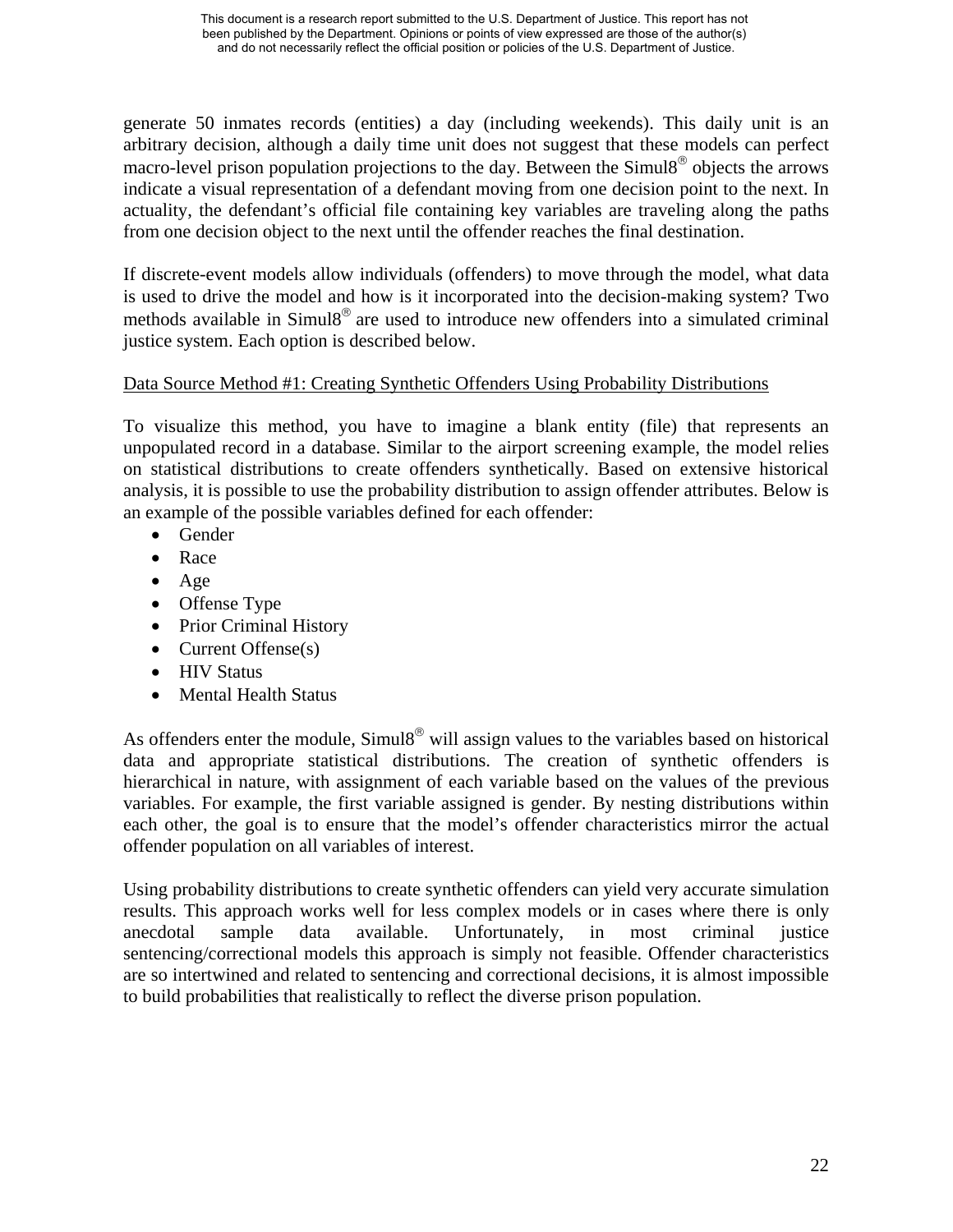## Data Source Method #2: Actual Inmate Records

The preferred method is to import actual offender records from existing sentencing and correctional databases. This approach ensures that offender attributes and prevalence are consistent with reality. In this hypothetical prison example, only two data sources are required: the existing prison (stock) population and the rate of historical prison admissions. The stock population is the inmate population currently under the jurisdiction of the correctional authority. More complex models allow analysts to include correctional subpopulations based on classification levels, status (work-release, jail backlog) and other variables of interest. The analyst must decide what variables to incorporate into the model, based on both model objective and data availability. In addition to the stock population, the simulation model imports new prison commitments. The model samples records containing the same variables as the stock population, from the commitment database and introduces them for sentencing and processing as if it were a new case. Sampling methods are available to ensure that the same records are not introduced in the same time period.

## How Do Discrete-Event Models Control Commitment Rates?

The commitment module is where offenders enter the criminal justice system as a new court commitment. A new court commitment is an offender who is receiving a new sentence for a new crime (does not include revocations of defendants on probation or parole, but could include defendant's on probation or parole who are subsequently convicted and sentenced for committing a new crime). The purpose of the commitment module is to meter the flow of offenders into the model based on admission projections. In all discrete-event models, projected commitments are identified outside the simulation model. ARIMA and other statistical methods of projecting admissions to the model are appropriate and allow expert opinion and judgment about such issues as judicial staffing, law enforcement economy, and policy direction. The simulation model randomly selects new commitments on a monthly basis according to the commitment projection and continues to admit new offenders at the established rate. This provides analysts with the capability to test different admission rates to measure the impact on the overall prison population. Such scenarios could include, for example, a no-growth, 1% growth, or a growth rate derived from a statistical forecasting technique.

#### Sentencing

Continuing with the hypothetical criminal justice example, sentencing is the next step in the process. At this critical juncture, judges decide whether defendants will receive a prison term or non-prison (probation) sanction. In Simul $8^\circ$  the objective is to identify variables and corresponding probability distributions that predict this decision point. Because the model maintains the unique identity of the offender, sentencing decisions may be directed by an established rule-based system. This would include statutory mandatory minimums that automatically route select offenders to prison or diversionary programs. Rule-based systems give the analyst the opportunity to apply hundreds of complex rules to control the movement of offenders through the system.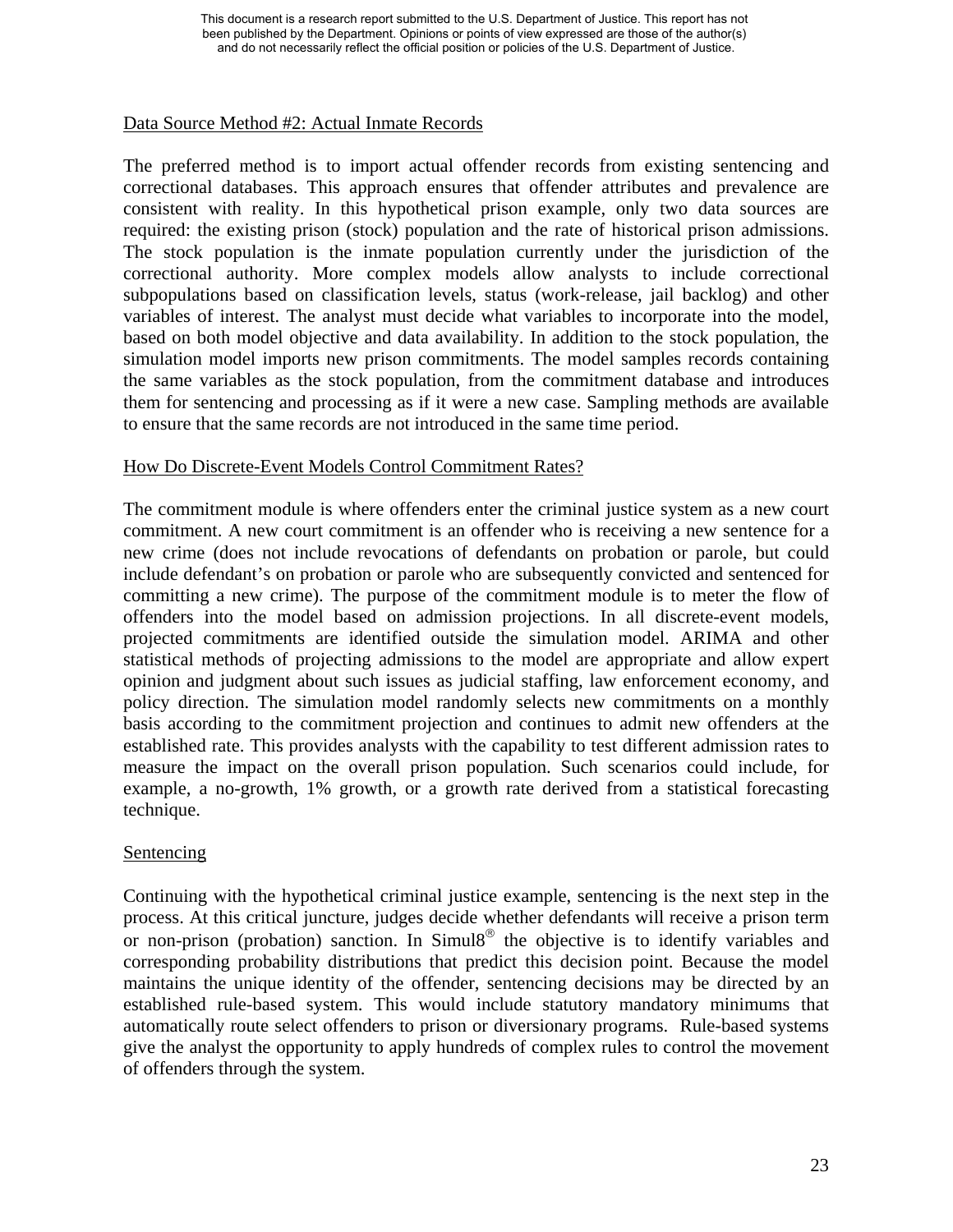The process of designing the sentencing module is specific to each jurisdiction depending on the set of variables that best predict sentences. The objective is to identify a set of offender characteristics that, when taken together, reduces the variance in sentence length, thus providing an accurate estimate of sentence length for each offender in the model. If the defendant is sentenced to a prison term, the next decision point is to set the court-imposed sentence length using appropriate rules specific to each offense and offender record and the sentencing model under investigation (determinate, indeterminate, guidelines) and/or the most likely length-of-stay. At this point, the analyst needs to be very familiar with the data.

Theoretically, the exponential distribution shown earlier is often viewed as the best fit when describing sentencing patterns among a homogenous group of offenders. Unfortunately, in the real world, very few sentencing patterns follow the clean, continuous shape of the exponential or even the similarly shaped lognormal distribution. Instead, sentence distributions are often characterized by peaks and valleys with most sentences clustering around three, five, and seven year increments (judges tend to pick numerically odd year sentences). Thus, judicial prison terms do not mirror continuous statistical distributions, but rather reflect distributions that best fit a discrete probability profile. If the observed distribution is impossible to model, one can use discrete-event models to sample values from the actual sentencing database. In Simul8<sup>®</sup>, the data supporting the statistical distributions reside in an internal database populated at the beginning of a simulation run. When a specific value needs to be assigned, the model can randomly sample values from the population of historical prison admissions.

In our hypothetical criminal justice example, the Simul8<sup>®</sup> objects demonstrate the flow of offenders through sentencing, prison classification, and parole board decision-making. Other programs and system paths can be added if the data are available: intermediate sanction programs, short-term incarceration, intensive probation supervision, community corrections diversions, and post-release parole supervision. These objects represent "storage bins" where new, synthetically created offenders and stock population are held during the course of the simulation run. Offenders remain in these bins until their individual "time-to-serve value" expires (referred to as "shelf-life" in  $Simull8^{\circledcirc}$ ). Upon shelf-life expiration, the offender moves to the next decision point in the model. If the offender spent 100% of his court-imposed sentence in prison, the defendant will be discharged from prison to the community. If the offender is released early (prior to 100% time served), the inmate moves to the post-release supervision bin to spend the balance of his sentence. In some jurisdictions, such as Alabama, offenders may be required to spend time on probation following their prison supervision period (split sentence), spend time in an intermediate sanctions program or, as envisioned under Alabama's proposed truth in sentencing standards, serve a specific mandatory term of post-incarceration supervision as a part of the sentence imposed.<sup>8</sup> In such cases, the simulation logic would route the offender to the appropriate storage bin depending on their sentence. Simul8<sup>®</sup> does not impose any limits on the number of offenders serving time in a storage bin or in the number of storage bins in the model.

 $Simul8<sup>®</sup>$  also permits multiple release policies to be in effect simultaneously, with each policy tailored to individual offender groups. This is typically found in systems where inmates are sentenced under different statutes or sentencing systems – determinate, indeterminate, or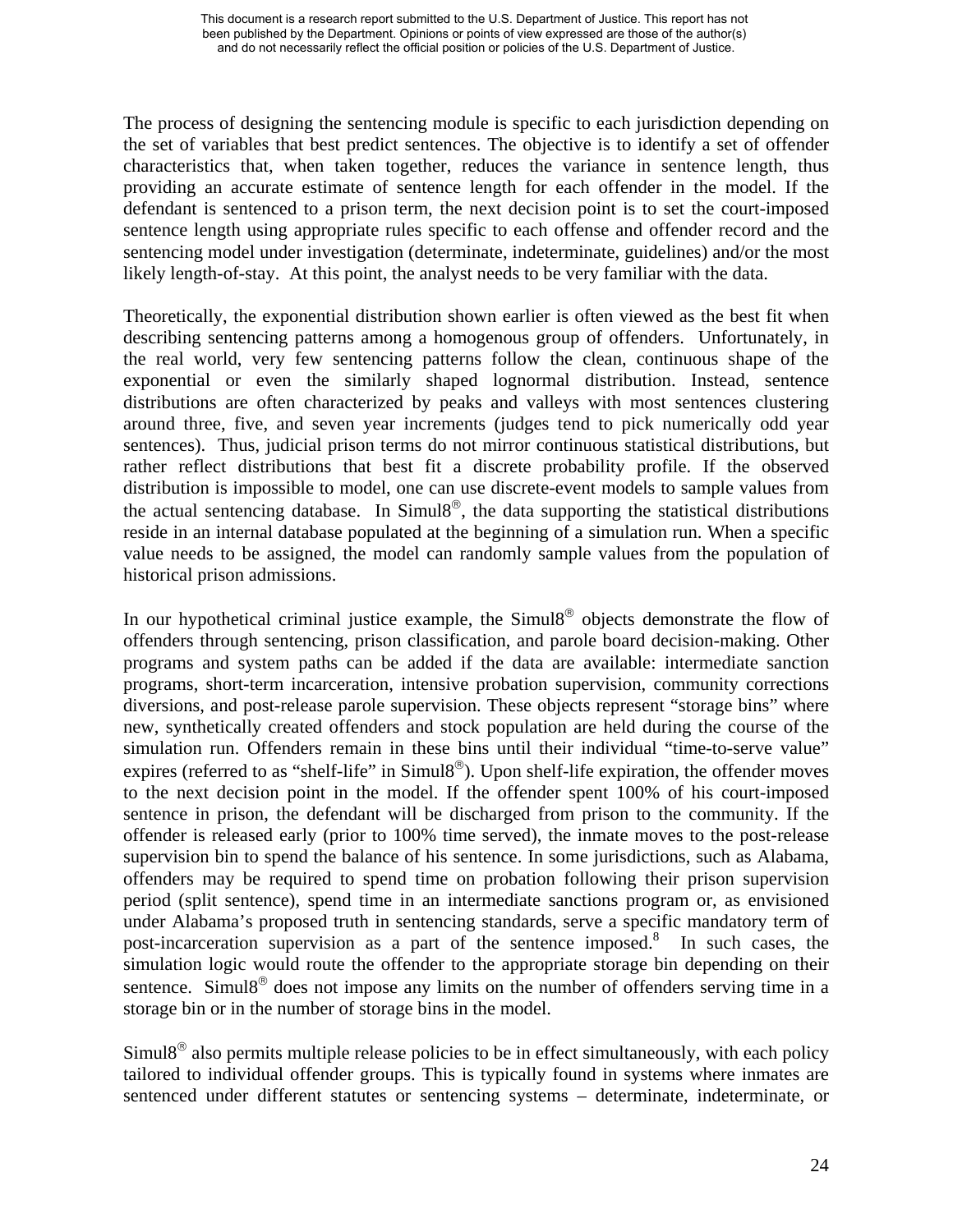guidelines. The following list highlights selected release policies that can be in effect simultaneously for any combination of offender characteristics:

- Expiration of court imposed sentence
- Release based on percent  $(\%)$  of time served
- Release based on minimum time (months) served
- Release date set with sentencing or parole guidelines
- Releases dates set based on prison operating capacity and inmate characteristics

This flexibility allows the user to replicate a system under transition where the prison population is likely to have inmates sentenced under two to three different sentencing systems (discretionary parole release, good-time eligibility, determinate, presumptive guidelines, etc.).

## **Design of the Alabama Sentencing Simulation Model**

Banks, Carson, and Nelson (1996) recommend a specific algorithm to follow when building simulation models, which has become the *de facto* industry standard to design and build simulation models (see Figure 4 on the following page). This algorithm served as the outline for the development of the Alabama Sentencing Simulation Model. The following discussion describes each step in the design process.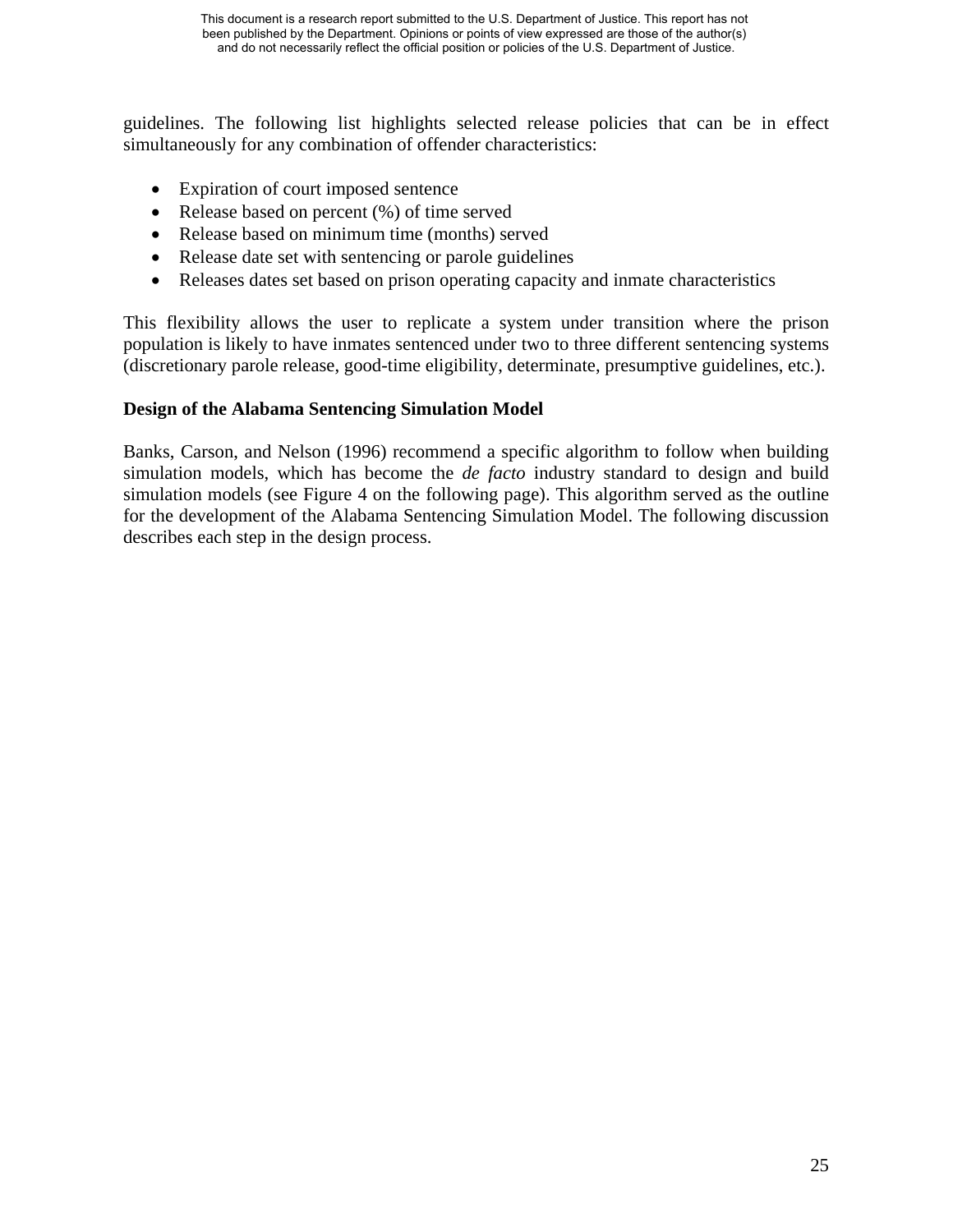This document is a research report submitted to the U.S. Department of Justice. This report has not been published by the Department. Opinions or points of view expressed are those of the author(s) and do not necessarily reflect the official position or policies of the U.S. Department of Justice.





Adapted from Discrete-Event System Simulation, 2nd ed, Banks, Carson, and Nelson (1996)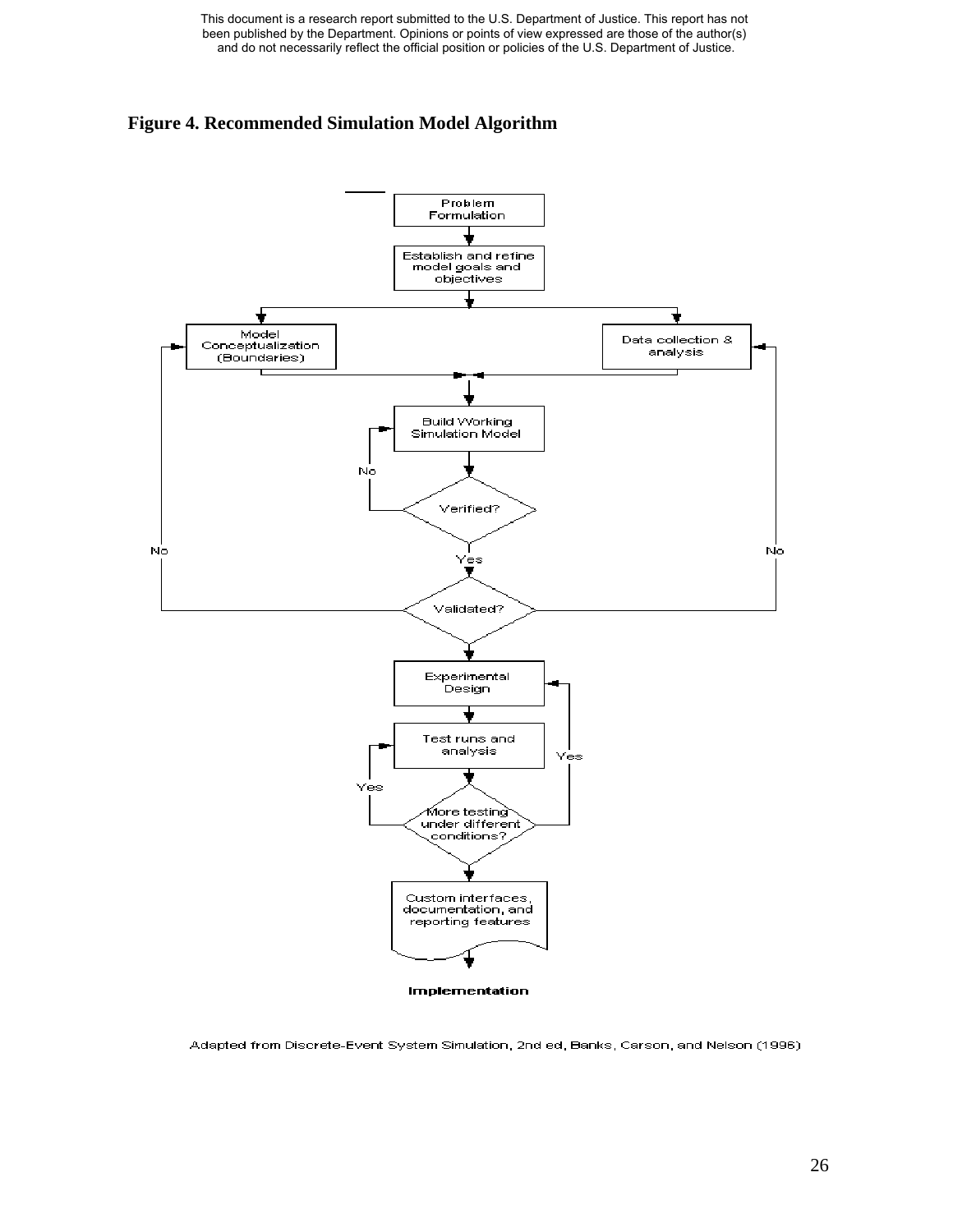## Problem Formulation

Problem formulation is perhaps the most critical phase in simulation modeling. Until this simulation model, Alabama did not have a scientific methodology to forecast prison populations. Without a proven projection platform, the Alabama Sentencing Commission faced significant problems as it undertook a project to overhaul the State's indeterminate sentencing system and replace it with voluntary, structured sentencing standards. There was a critical need for an accurate tool to forecast the prison population under the current system, while at the same time building a tool with the flexibility to experiment with a new, yet to be developed, structured sentencing system. These requirements posed formidable problems. On one level, the State needed a model to forecast the future prison populations under the status quo system in the event the Legislature failed to embrace structured sentencing. At the same time, the State needed a flexible platform to build a new system with requirements that could be revised easily as the Alabama Sentencing Commission and the Legislature deliberated over mechanics and the structure of the proposed sentencing standards.

## Goals and Objectives

The next step was to establish a detailed plan describing specific simulation model objectives. Given the almost unlimited capabilities of discrete-event models to mimic a system, establishing clear objectives and system boundaries is essential. Three principal objectives were defined:

- 1. Develop a simulation model that can support two sentencing models simultaneously (current and proposed). As a voluntary system, some judges may embrace the sentencing standards while others will continue sentencing under the legacy system.
- 2. Develop a simulation model that can accommodate Virginia-style judicial worksheet sentence recommendations where worksheet points and scores are translated into structured sentence recommendations.
- 3. Identify the optimal mix of prison/non-prison recommendations, worksheet factor points, and sentencing ranges to guarantee that violent and sex offenders spend more time in prison, while also making the overall system bed-space neutral.

As the starting point, these objectives were guided by hypothetical scenarios that both the Sentencing Commission and Legislature would inquire about prior to instituting a voluntary, structured sentencing system. The model would be required to answer very specific questions:

- 1. If Alabama does nothing (status quo), what is the projected prison population over the next 5 years, including work-release, incarcerated offenders and other state inmates under the jurisdiction of the Department of Corrections?
- 2. What is the impact on the projected prison population of adopting Virginia-style sentencing worksheets?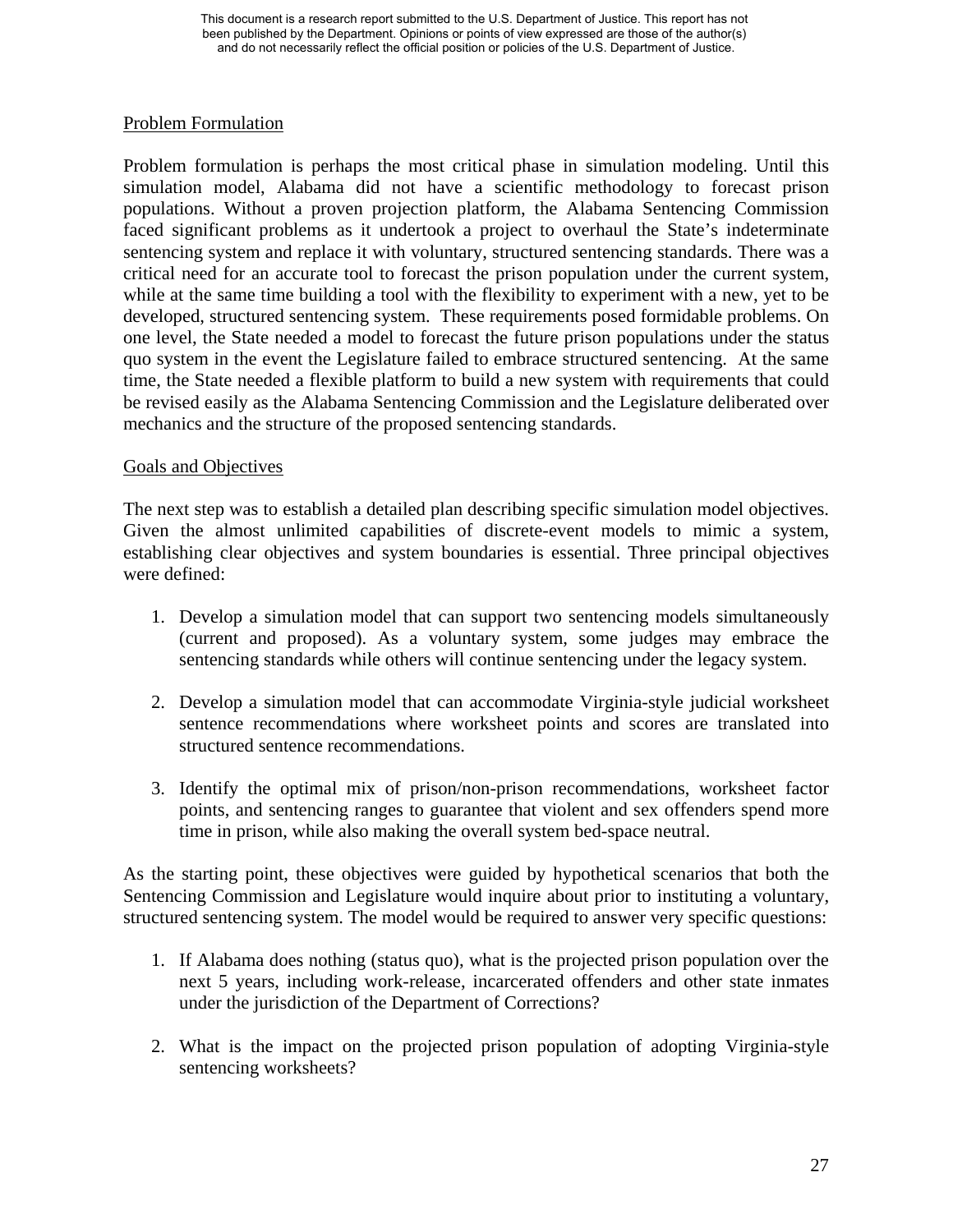- 3. What worksheets, factor weights, and in-out thresholds should be modified to ensure that violent and habitual offenders would serve more time in prison, while identifying less serious offenders for alternative, non-prison sanctions?
- 4. What is the projected prison population impact of each worksheet modification?
- 5. If adopted, what level of judicial compliance would be required to reduce the projected prison population growth compared to the status quo model?
- 6. What is the projected impact on the prison population if the structured sentencing standards are adopted, judicial compliance reaches 75%, and there are no changes in parole practices and prison good-time credits?
- 7. How can the model ensure that judges who do not comply with the new standards continue with historical sentencing practices?

## Model Conceptualization

Based on the problem formulation and goals, the next phase was to build an abstract representation of the system. This includes a series of mathematical and logical relationships that define the system structure under investigation. This phase included drafts and edits of flow charts, diagrams, and actual mock-up simulation models. During this phase, the project team established system boundaries to ensure the model did not include non-relevant system processes. This phase included identification of model decision points, logical relationships, data inputs, offender flow and decision processes, and system rules and operating criteria.

As a design principle, Banks (1998; 2000) recommends the construction and validation of a limited model. This limited model represents the backbone of the full simulation model. Once validated and proven, the basic model can be expanded to include all remaining model components and decision processes. Such an approach constitutes a modular design method, which makes it easier to test and validate each module before incorporating it into the larger model. A valid baseline is the critical benchmark by which all proposed changes are evaluated for impact. As each module is validated, another layer is added until the structured sentencing system is finally incorporated

## Baseline Model Construction

Using the data and goals and objectives, the first step was to build a simulation model to mimic the flow of offenders under the status-quo or baseline model. Because Alabama did not have an existing projection model, the baseline model was needed to measure the impact the proposed voluntary sentencing guidelines would have on the system if implemented. The baseline data collection phase consisted of a detailed inventory of the data needed to support a model. After an extensive review, the following agency databases were selected to develop the model: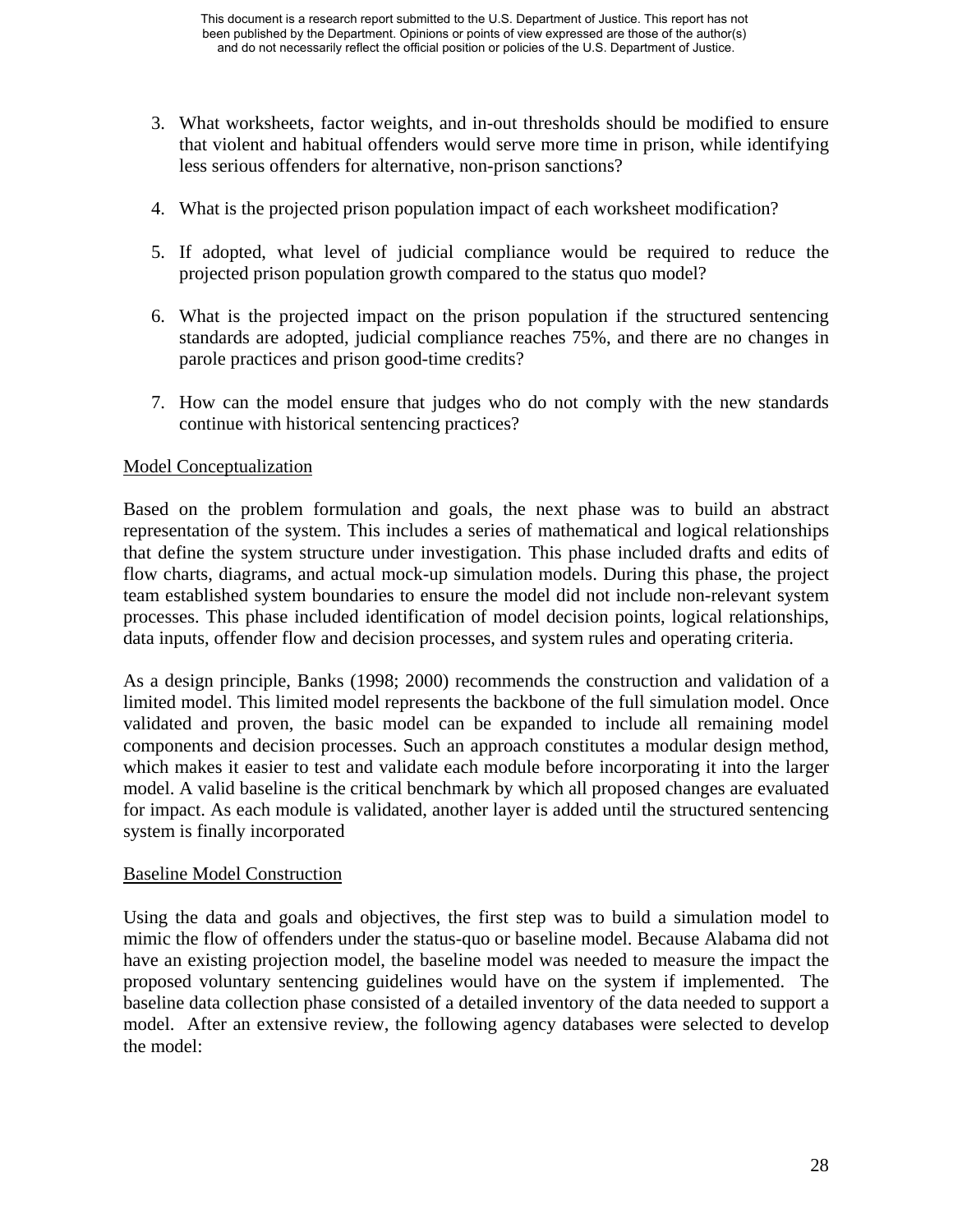- 1. The Administrative Office of Courts (AOC) maintains court records for all felony convictions including filing, disposition, and sentence information. AOC is charged with: providing centralized, state-level administrative support necessary for the operation of Alabama's court system; the development of procedures and systems to enhance the operational capacity of the courts; and the collection and dissemination of information necessary for the development of policies to promote the more efficient operations of the courts.
- 2. The Alabama Criminal Justice Information Center (CJIC) is the Alabama state agency responsible for gathering and providing critical information for law enforcement and the criminal justice community. The Commission specifically obtains arrest records of offenders in Alabama.
- 3. The Alabama Department of Corrections (ADOC) is responsible for confining, managing and providing rehabilitative programs for convicted felons in Alabama. ADOC maintains data on the felony offenders who are admitted to prison, actively serving a prison sentence, and released from prison. This data includes active inmate populations by facility, prison admissions and releases, and incarcerated offenders' length of stay.
- 4. The Alabama Board of Pardons and Paroles provides adult probation and parole services for Alabama. Parole data includes paroles, pardons, restoration of voting rights, presentence, pre-probation, youthful offender and other investigations and reports provided to the sentencing court. The Board collects data on offenders ordered to serve probation as a condition of their sentence and offenders released under parole supervision. Parole data also captures pre-/post-sentence investigative reports that are required to be completed for all convicted felons, which captures offender demographics, details of the offense, prior criminal history, and current and past use of drugs and alcohol.
- 5. The Sentencing Commission relied on existing data maintained by various agency information systems, as well as initiating a number of data collection projects to fill gaps in Alabama's existing records system. This included collection and analysis of defendant presentence investigative reports and surveys of county jails, community corrections programs, and drug court programs.

Data gathered from these sources were used to build several cohorts to feed the discrete-event simulation model:

1. *Admission Cohort*. The simulation model utilizes the ADOC's most recent one year of admissions to describe demographics, jurisdiction, and type of admission (new court commitment, probation/parole revocations, date of admission, date of first release, sentence length, most-serious offense, risk classification data, and other offender characteristics). To measure prior criminal history, the AOC and the CJIC were used to identify prior convictions and arrests.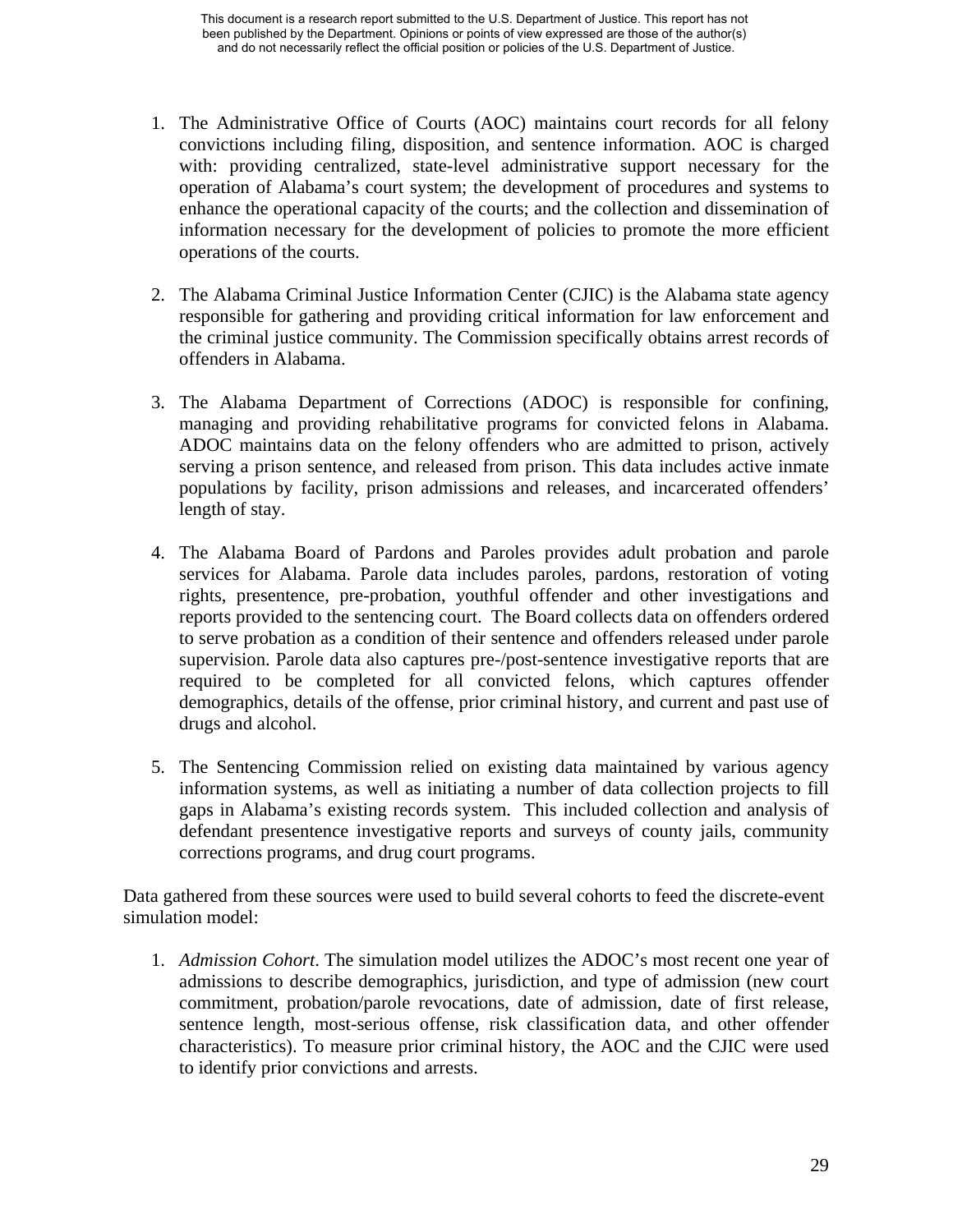- 2. *Stock Population.* This population represents the actual inmate population under ADOC's jurisdiction. The file is imported at the time the model generates a projection. In terms of variables, this cohort is identical to the admission cohort, with an additional field measuring the time-served since last admission.
- 3. *Release Cohort*. To estimate length-of-stay (LOS), a cohort of ADOC's historical prison releases is used to describe offenders released over the past 24 months. To measure LOS, several key measures are required: admission type (revocation, new court), sentence length, effective sentence date, date of first release, most-serious offense, AOC/CJIS measures of prior history measures, and release type (expirationof-sentence, parole release, and split sentence release).

## Supplement Data Sources and Issues

To estimate whether an offender received a prison or non-prison sanction, the model utilized the AOC's transaction database. This database captures whether offenders were sent to prison or given a non-prison sanction, such as probation or community corrections. However, a problem was identified. Many offenders who were sentenced to prison were never actually admitted at the main prison classification facility. These offenders either spent their incarceration term in jail or the judge later amended their sentence. To ensure the model determined properly what factors influenced the prison vs. non-prison decision, an extensive statistical analysis and matching project was undertaken to merge AOC data with actual ADOC admissions.

Because the discrete-event model uses recent prison admission as model input, estimating LOS in prison is a challenge. The easiest LOS estimates are based on established legislation governing LOS, such as mandatory minimums that dictate a minimum sentence for specific offenses. Because the simulation will be used primarily to generate five year projections, offenders with mandatory minimums exceeding five years present no estimation problems because they will remain in the stock population. To estimate LOS for the remaining offenders, a complex set of probability distributions were built to take into consideration admission type, admission offense code, release type, sentence length, and prior criminal history. Each distribution reflected the percentage of time served of the original sentence and/or the amount of time left to serve if the offender was revoked from probation or parole. Together, there are over 150 distributions used to estimate LOS in the Alabama model.

#### Selected Simulation Software

Today, simulation software falls into two general categories. The first category consists of general-purpose, high-end programming languages (e.g., SIMAN) similar to C++. These programming languages demand extensive in-house expertise and knowledge of computer simulation architecture and design. Such languages serve as the programming backbone for commercial-off-the-shelf packages, or they are used to build specialized models in high-end simulation environments (e.g., Department of Defense).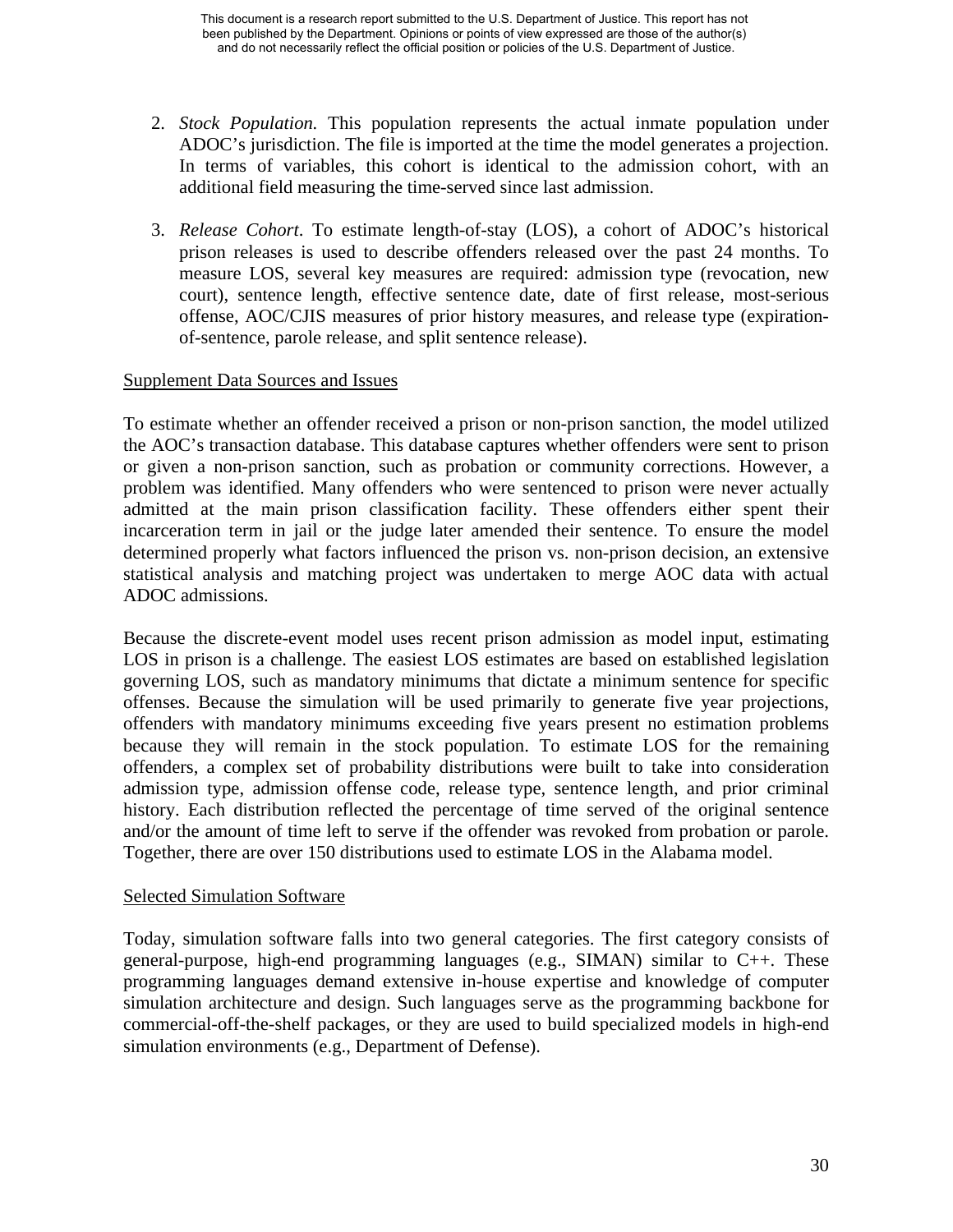The second category consists of commercial-off-the-shelf software structured for end-users to design, build, and operate simulation models without extensive knowledge of computer simulation architecture (e.g., Simul8<sup>®</sup>, ProModel<sup>®</sup>, ARENA<sup>®</sup>, Witness<sup>®</sup>). These packages have a proprietary programming language that facilitates design and programming. The Alabama model was built using  $\sim$  Simul8<sup>®</sup> Professional Edition as the platform. Simul8<sup>®</sup> was selected for several reasons:

- Simul $8^{\circ}$  has an open architecture and is thus compatible with all Windows-based applications, such as Excel and common enterprise-wide databases and programming languages, such as Access, Oracle, SQL server, and Visual Basic. Simul8<sup>®</sup> can also operate within Visual Basic programs or front-end applications.
- $Simul8<sup>®</sup>$  has an easy-to-use internal programming language (Visual Logic), making it easy for the end-user to make ad hoc changes to the underlying logic without specialized training.
- Simul8<sup>®</sup> is an internationally recognized software application with an extensive network of trainers, consultants and on-line support, ensuring that the Commission staff will always have access to national/international experts and training if the need arises.
- Simul8<sup>®</sup> has all of the functionality of other, more expensive simulation packages. In fact, the principal architect and designer behind Simul8® was the chief software engineer behind Witness®, a high-end, AT&T simulation product.
- Simul8® supports a Business Viewer application (similar to Adobe Acrobat) that allows users who do not own  $Simul8<sup>®</sup>$  to run and operate simulation models or to run the model on a web site.
- Simul $8^\circ$  supports 25 continuous and discrete probability density functions, as well as the technical capability to sample from actual data stored in an internal spreadsheet if existing distributions do not fit the data adequately.
- Simul8<sup>®</sup> Professional Edition is significantly less expensive than competing products, making upgrades or multiple licenses affordable for government agencies.

## Ad-Hoc Amendments to Underlying Model Logic

As Alabama considers different sentencing reforms, it is essential for the Sentencing Commission staff to be able to make ad hoc changes to the simulation application without the need for additional consulting contracts or technical assistance. Simul8® provides the building blocks required to make model changes. The Alabama Simul8<sup>®</sup> model is not designed like other products that may consist of C++, FORTRAN, Visual Basic.Net, or SIMAN simulation programming code. In those products, it is impossible, even with extensive knowledge of the language, to decipher the source code given the proprietary nature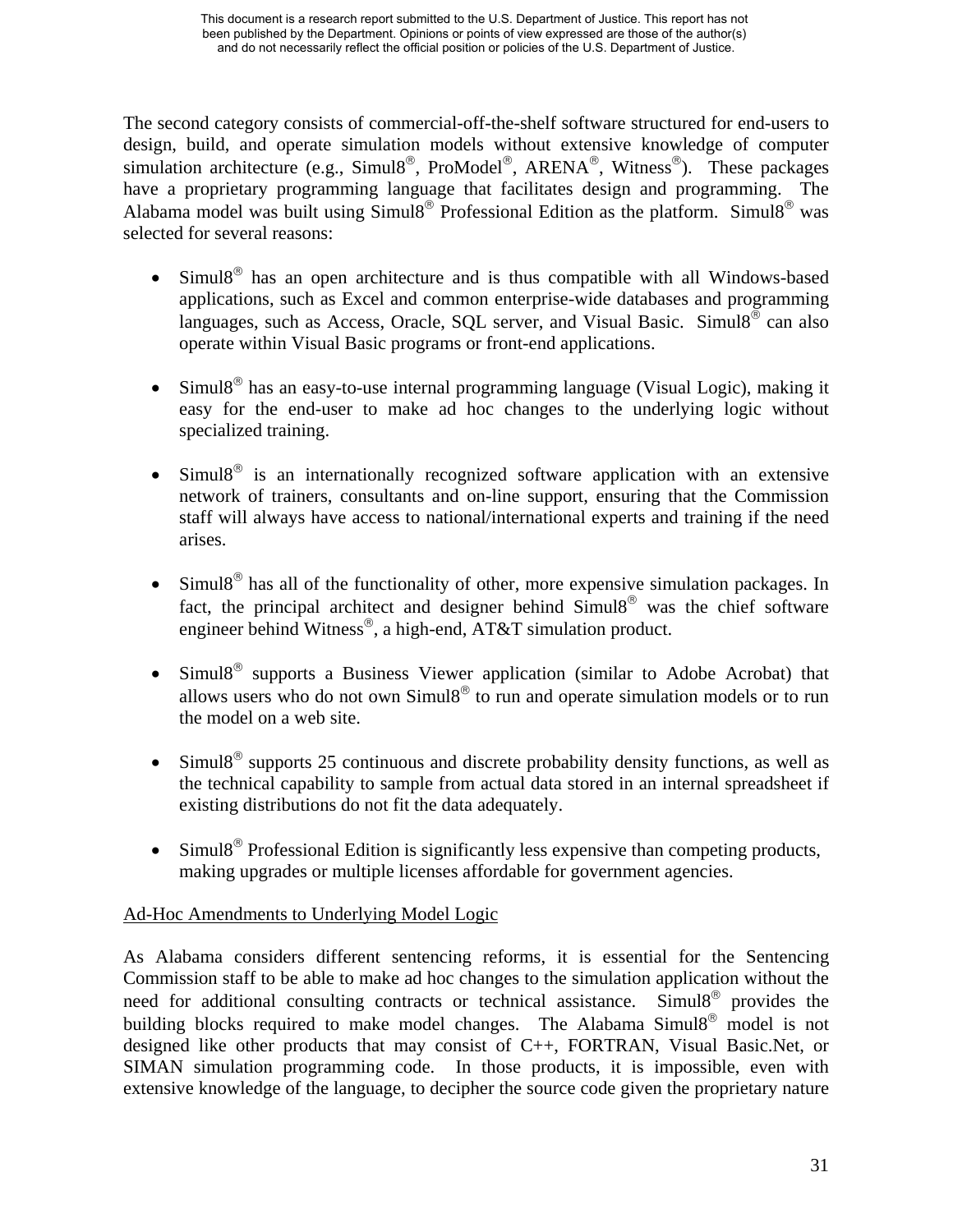of the internal logic, algorithms, sub-routines, and overall design structure of the model. If developers provided the source code, which is unlikely, it would take considerable time and assistance from the developers to modify the model. On the other hand,  $Simul8^\circ$  is designed to accommodate ad hoc amendments to a simulation model. Simul8® provides the user with drop-down dialog boxes, menus, and end-user programming language (Visual Logic) allowing subsequent modifications to the model. Simulg<sup>®</sup> offers the user a wide range of dialog boxes to build the model, make changes, and build customized user prompts and displays.

## **The Alabama Sentencing Simulation Model**

Figure 5 below displays the Alabama Sentencing Simulation Model. While the model started with a baseline configuration it has been amended to include objects and programming logic to support analysis of the proposed voluntary sentencing standards.

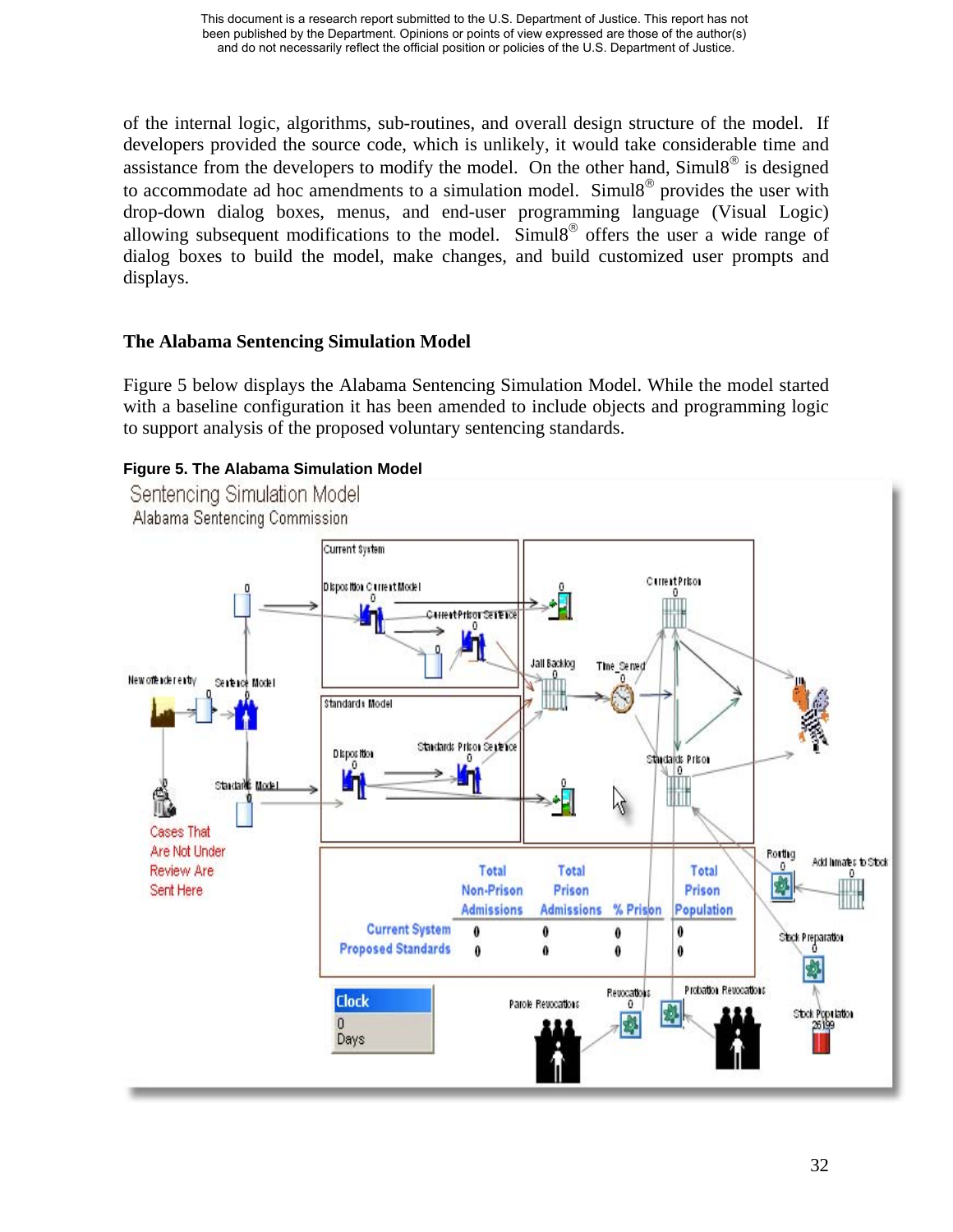In the model, the Alabama Sentencing Commission can test the impact of different proposed sentencing standards against a baseline (status-quo) model. As the simulation paths reflect, in cases where the judge elects not to sentence the defendant under the guidelines, the offenders are re-routed to the "current system" model for sentencing based on existing historical practice. This feature gives the Sentencing Commission the opportunity to test different standards while also manipulating expected and desired compliance.

#### Baseline Model Validation

The Alabama Sentencing Simulation Model produced its first baseline projection in December 2004. This allowed for a validation period of the past 39 months in order to compare projected and actual prison populations. This extended validation period provides sufficient data to evaluate whether the simulation is performing as intended. In December 2004, the baseline projection assumed relatively constant prison admissions over the next five-year period. Evidence at the time suggested that much of the Alabama prison population growth stemmed from mandatory sentencing practices, parole release practices, and other sentencing options that increased LOS. While fully expecting a new projection would be required to adjust for changing commitments, the trends over the first 30 months remained stable and the projection was not adjusted.

Figure 6 compares the projections made in December 2004 to the actual prison population over the past three years. The projection model remains very close to the actual prison population while never exceeding an error rate of 3%. The highest error rate occurred in the summer of 2007 when Alabama experienced an unexplained spike in prison admissions (the Sentencing Commission is currently working with the ADOC and the AOC to account for this increase).

Since 2007, commitments have returned to their pre-2007 commitments rates, resulting in a steady decrease in the difference between the actual and projected populations. In March 2008, 40 months after preparation, the projection model error rate was 1.6%.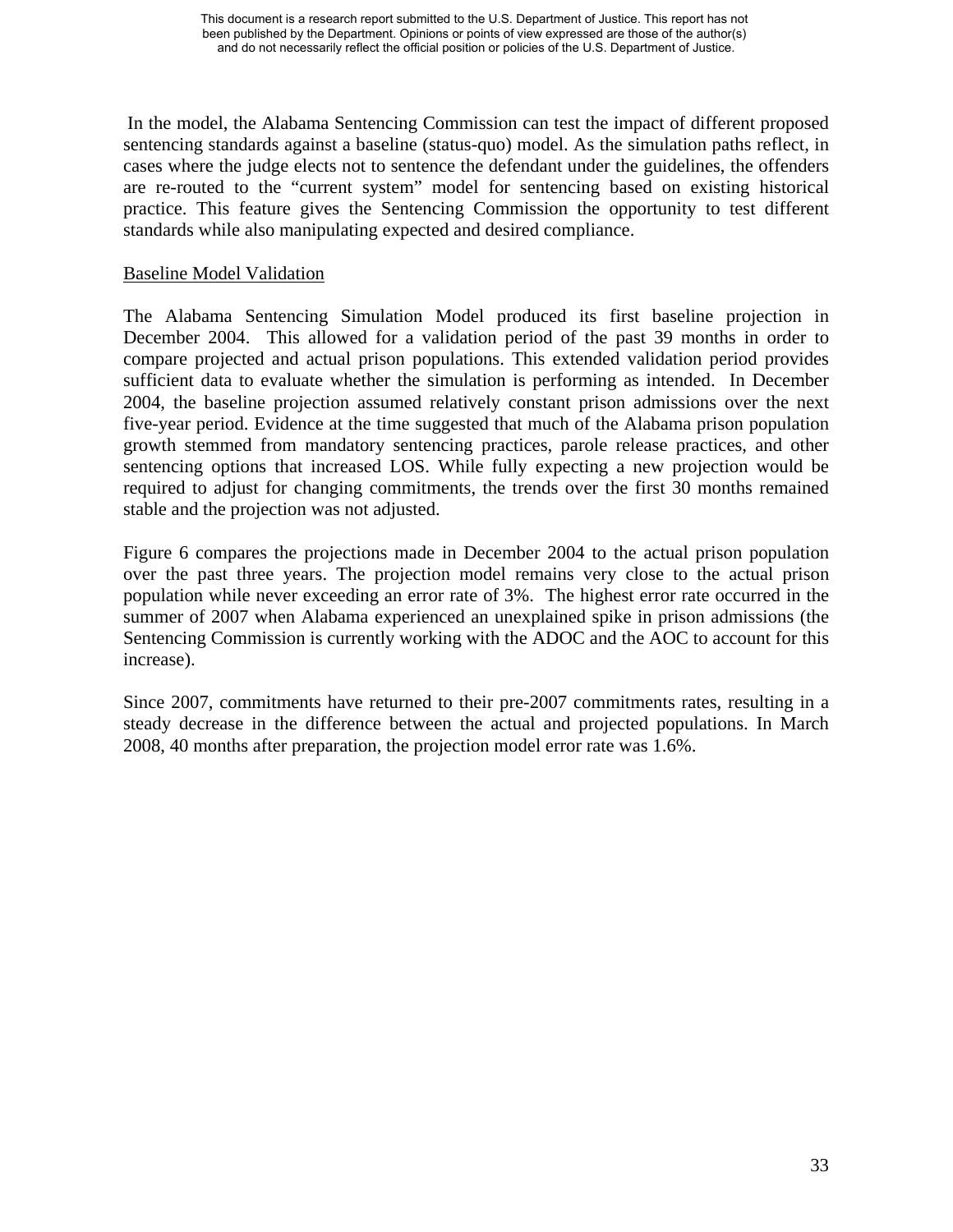|              | <b>Error</b>  |              | <b>Error</b>  |                   | <b>Error</b>  |
|--------------|---------------|--------------|---------------|-------------------|---------------|
|              | Rate          |              | Rate          |                   | Rate          |
| <b>Month</b> | $\frac{0}{0}$ | <b>Month</b> | $\frac{0}{0}$ | <b>Month</b>      | $\frac{0}{0}$ |
| $Jan-05$     | 0.88%         | Feb-06       | 0.15%         | $Mar-07$          | $-0.72%$      |
| Feb-05       | 0.34%         | Mar-06       | 0.59%         | Apr- $07$<br>May- | 0.86%         |
| $Mar-05$     | 0.12%         | Apr-06       | 0.24%         | 07                | 1.62%         |
| Apr-05       | 0.20%         | May-06       | 0.69%         | $Jun-07$          | 2.36%         |
| $May-05$     | 0.54%         | $Jun-06$     | 1.05%         | Jul-07            | 2.79%         |
| $Jun-05$     | 0.01%         | $Jul-06$     | 1.54%         | Aug- $07$         | 2.06%         |
| $Jul-05$     | 0.44%         | Aug- $06$    | 1.53%         | Sep-07            | 2.36%         |
| Aug-05       | 0.18%         | $Sep-06$     | 1.43%         | $Oct-07$          | 2.63%         |
| $Sep-05$     | 0.74%         | $Oct-06$     | 1.78%         | $Nov-07$          | 2.52%         |
| $Oct-05$     | 0.26%         | $Nov-06$     | 1.31%         | $Dec-07$          | 2.13%         |
| $Nov-05$     | 0.23%         | $Dec-06$     | 0.87%         | Jan-08            | 1.89%         |
| $Dec-05$     | 0.32%         | $Jan-07$     | 0.71%         | Feb-08            | 2.30%         |
| $Jan-06$     | 0.07%         | Feb-07       | 0.92%         | Mar-08            | 1.60%         |

**Figure 6. Baseline Performance of the Alabama Simulation Model**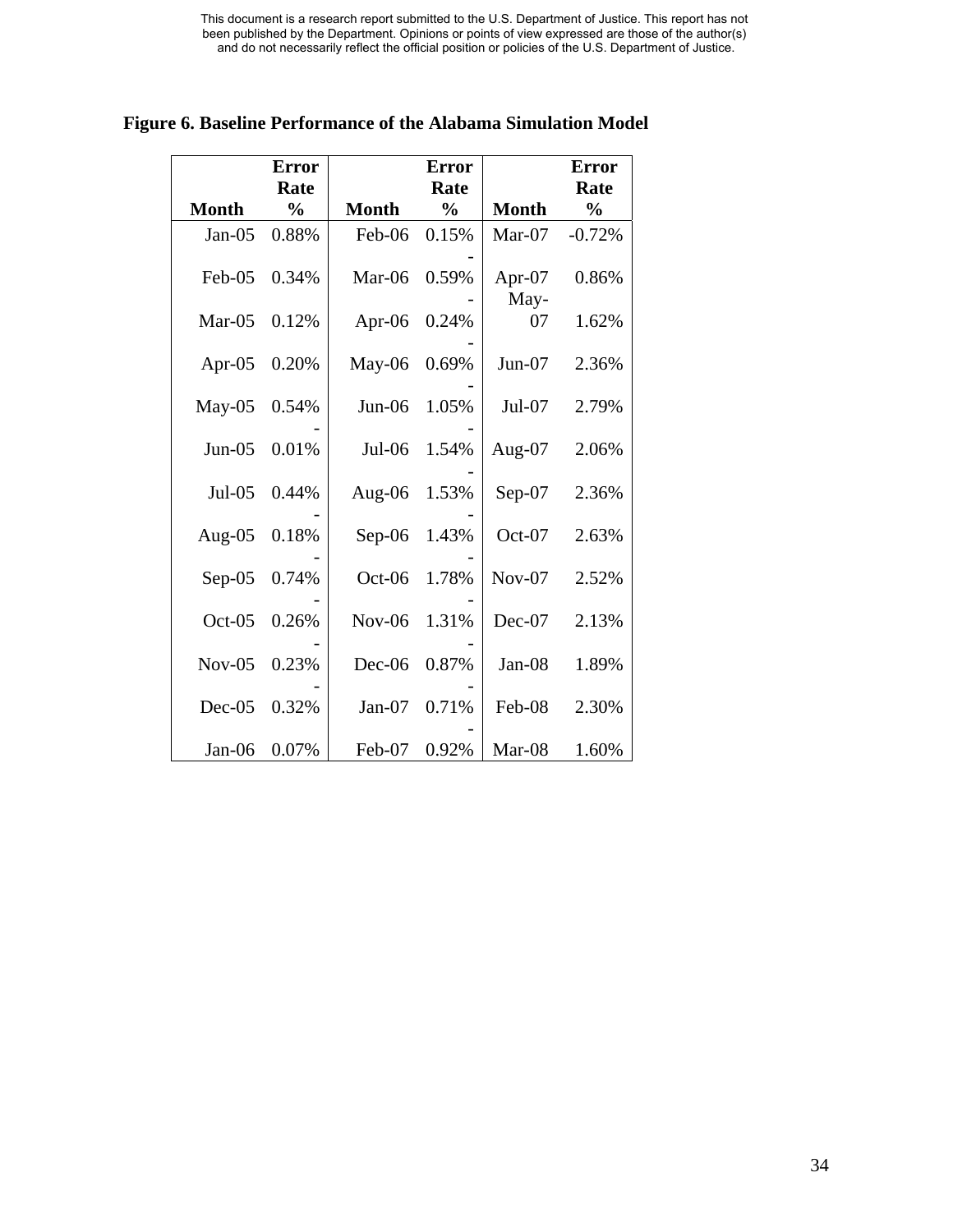## **Phase 2: Incorporating Sentencing Standards into the Simulation Model**

In Phase 2, the baseline simulation model was expanded to include the modules needed to support the Sentencing Commission's development of sentencing standards. This model component involved extensive manual data collection, statistical analysis, and simulation programming. As shown in Figure 5, the baseline simulation model includes a separate set of programming objects that score cases under proposed sentencing standards. In this module, the model has three essential tasks.

First, the model must determine whether the new offenders fall under the purview of the sentencing standards because not all felony cases are covered under the standards. If the case is not eligible, the offender is routed to the baseline (current) simulation module for sentencing and time-served estimation under the existing system. The same applies to cases randomly selected for judicial non-compliance, choosing instead to sentence the offender under the existing system and not the sentencing standards. The initial assumption was that judges would sentence outside the new standards in 25% of the cases.

The second module is far more complex and incorporates data from a year-long data collection effort to cull critical data from manual presentence investigation reports, such as prior criminal history, weapon use, victim injury, and other factors not available in the existing AOC or ADOC databases. These data were analyzed and translated into a series of complex statistical distributions (discrete and continuous) to estimate the worksheet score the offender would receive if scored under the proposed standards.

The first worksheet uses individual offense and offender characteristics to estimate a score which is used to recommend whether the judge should impose a prison or non-prison sanction. This decision was based on an adjustable model parameter with a Commission defined threshold. Offenders who scored under the Commission defined threshold would receive a non-prison recommendation while scores above this threshold would receive a prison sentence recommendation. The Commission used this adjustable policy parameter extensively in the simulation model for different offender groups (personal, drugs, property) to assess the impact different scores and cut-points would have on future prison populations. This interactive modeling process occurred throughout Commission deliberations.

If the offender was assigned a prison recommendation, the model routed the offender to the next sentencing phase and worksheet. Similar to the worksheets used to produce a prison or non-prison sanction, the simulation model relied on extensive worksheet factors and probability distributions to assign a worksheet score. This score is used in conjunction with a prison term recommendation table to assign a sentence. Without any data to guide how judges will sentence an offender within the recommended range, the Commission experimented with several statistical distributions (e.g., uniform, triangular, normal, beta, and truncated exponential).

In the final module of the simulation model, the cases scored under the sentencing standards were routed to the existing parole release and good time credit module where a LOS was assigned based on probability distributions unique to release type, current offense, prior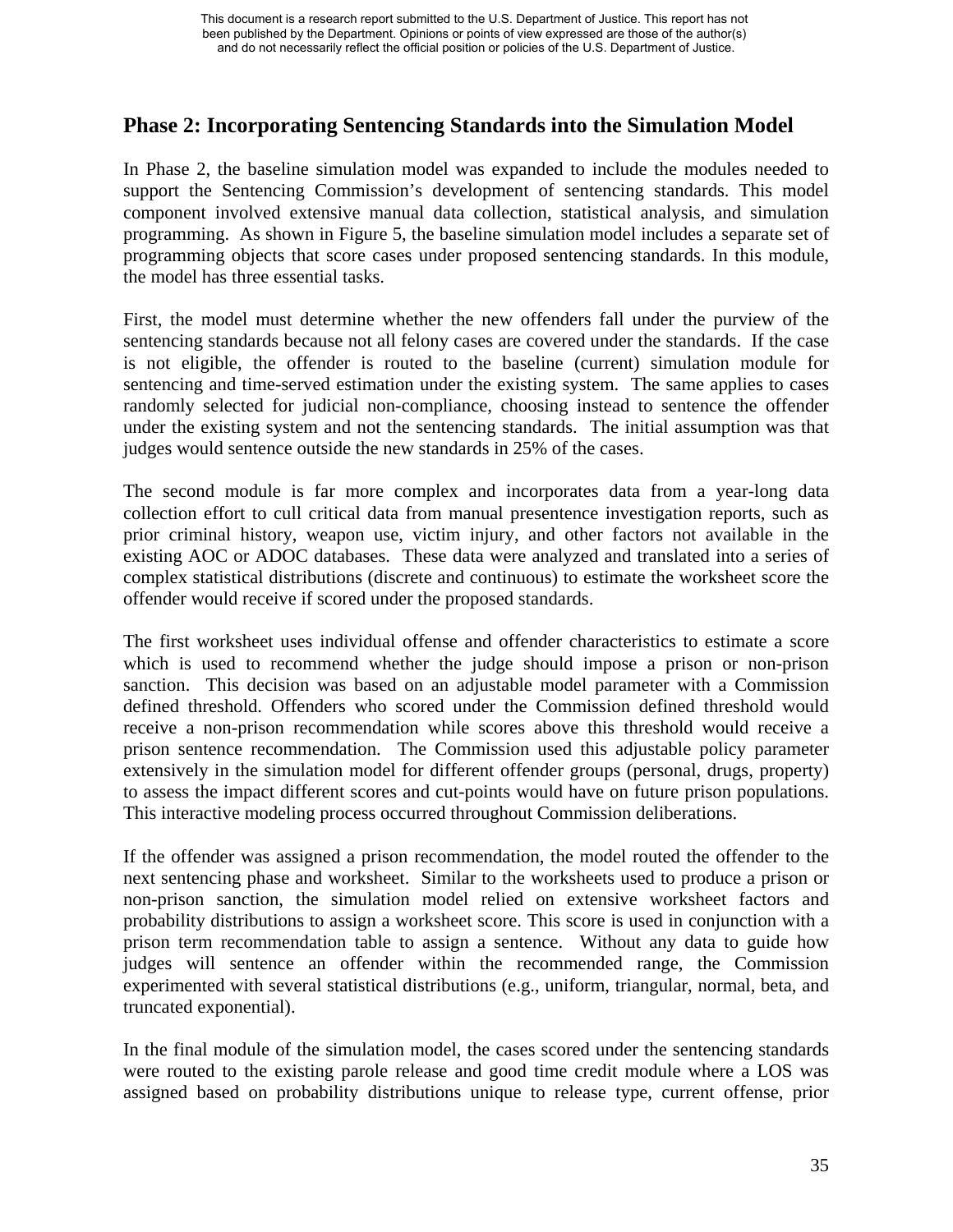criminal history, sentence length, habitual offender, split/non-split, and other factors. In the initial set of standards, the Legislature established recommended sentences to provide uniformity across the state with respect to the court imposed sentence. During this preliminary phase, the existing release mechanisms (parole, good-time) will still be in effect, at least until Alabama moves to the last phase – time-served standards.

Given all these individual decisions, the discrete-event simulation methodology was the only way to account for detailed sentencing rules unique to individual offenders. At the same time, the Commission was engaged in an extensive and ever changing process to investigate different offender factors and weights, sentencing ranges, options, and decision points to guide the prison or non-prison sentence recommendation. Overall, there were over 500 adjustable policy parameters reflecting worksheet factors, weights, cut points, prison ranges, and other elements. Given the flexibility of the simulation model, ad hoc amendments to the underlying logic were essential to accommodate the hundreds of Commission revisions. The NIJ-funded portion of Phase 2 allowed the Commission to continually modify the model and adjust its parameters to identify the best set of standards that met Alabama's legislatively mandated goals.

## **Phase 3: Seamless Integration of the Simulation Model**

During Phase 2, the simulation model was in a constant state of flux as analysts responded to changing Commission requirements and standards. To accommodate these changes, Commission staff were required to make frequent programming changes to the underlying simulation code, as well as use statistical software tools (SPSS) and Excel to prepare the data to support the model in terms of data requirements. Until the Commission adopted a final framework, it was not cost-effective and was a misuse of staff time to institute any permanent programming changes or incorporate user friendly interfaces. While analysts did rely on Simul8 capabilities to create temporary dialog boxes and user interfaces, Phases 1 and 2 identified several new functional requirements related to data management and preparation, as well as features desirable to support future and inevitable revisions to the sentencing standards. As a result, the Sentencing Commission identified the following three model enhancements to integrate the disparate components seamlessly into an easy-to-use simulation model that meets the specific Commission demands.

## **Model Enhancement #1: Front-End Data Pre-Processing**

Commission analysts currently spend a substantial amount of time using SPSS and other tools to pre-process correctional and court databases in order to support the simulation model. This pre-process includes extraction of raw data from various computer systems (with varying platforms), data cleaning and editing, and quality control processes to transform the data into variables that can be analyzed and fed into the model. The creations of the ADOC inmate cohort and the AOC offender cohort are two of the major tasks that must be completed to supply the simulation model with the needed information to make prison population projections.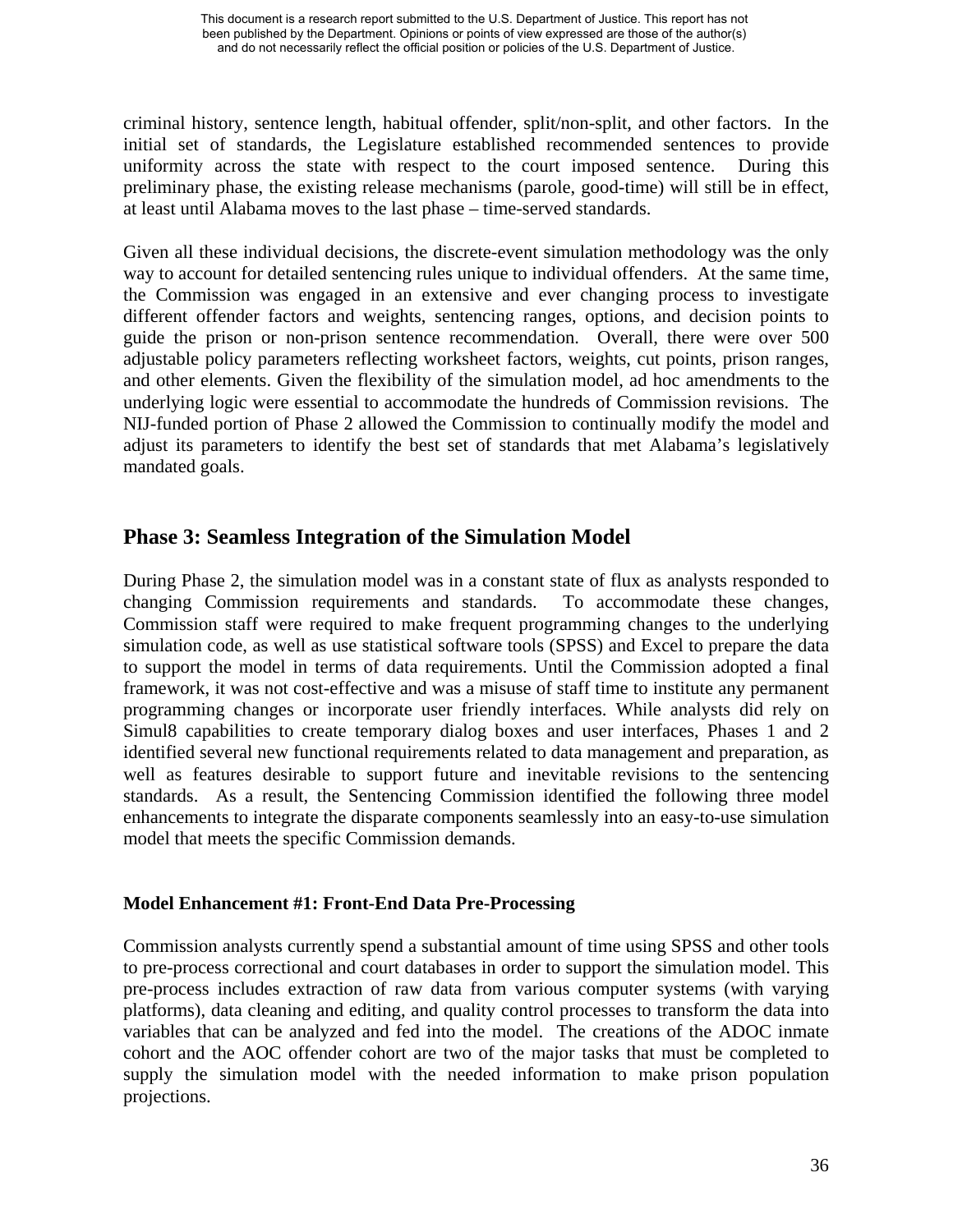The first critical database that is utilized to support the simulation model is the ADOC inmate cohort. This database analyzes prison data such as demographic information, the number of previous incarcerations per inmate, the number of sentences per incarceration per inmate, and each movement the inmate makes throughout the prison system. There are four main ADOC data tables used by Commission staff to create the ADOC inmate cohort: (1) general information table, (2) inmate table, (3) initial sentence table, and (4) transfer leave table. The general information table includes information on the inmate's race, sex, education level, family status, military service, and employment status. The inmate table includes information on the inmate's incarceration including admission type, total sentence length to serve, minimum release date, maximum release date, good time credit, and institutional placement. The initial sentence table includes a record for each sentence per incarceration per inmate. For each sentence record, this tables includes the specific offense information for each incarceration, sentence length for each incarceration, county of conviction, and if this inmate is a habitual offender. The transfer leave table contains a record for every movement the inmate makes within the correctional system. For example, if the inmate is processed at the receiving center and then moved to a prison facility, this counts as one movement (one record). If the inmate is then transferred to a work release program, this counts as a second movement. In addition, this table also captures all release types by the inmate (e.g., parole, expiration of sentence, the beginning of the probation portion of a split sentence). The variables contained in the ADOC inmate cohort are listed in Tables 1 - 4 of Appendix B.

The second critical database that is utilized to support the simulation model is the AOC offender cohort. This database contains offender conviction and sentence information. This cohort identifies the most serious offense at conviction and the sentence given in the particular sentencing event. There are two main data tables within AOC: (1) disposition table, and (2) sentence table. The disposition table includes information such as the arrest date, filing date, indictment date, offense literal, offense classification, court action, and court action date. The sentence table includes information such as the sentence date, begin date of the sentence, sentence imposed, probation imposed, and court ordered programs. The variables contained in the AOC offender cohort are listed in Table 5 of Appendix B.

The following outline summarizes the steps involved in building and preparing the ADOC inmate cohort that supports the simulation model, as well as the data needed to support general Commission reporting. Together, these steps require approximately one to two weeks of staff time.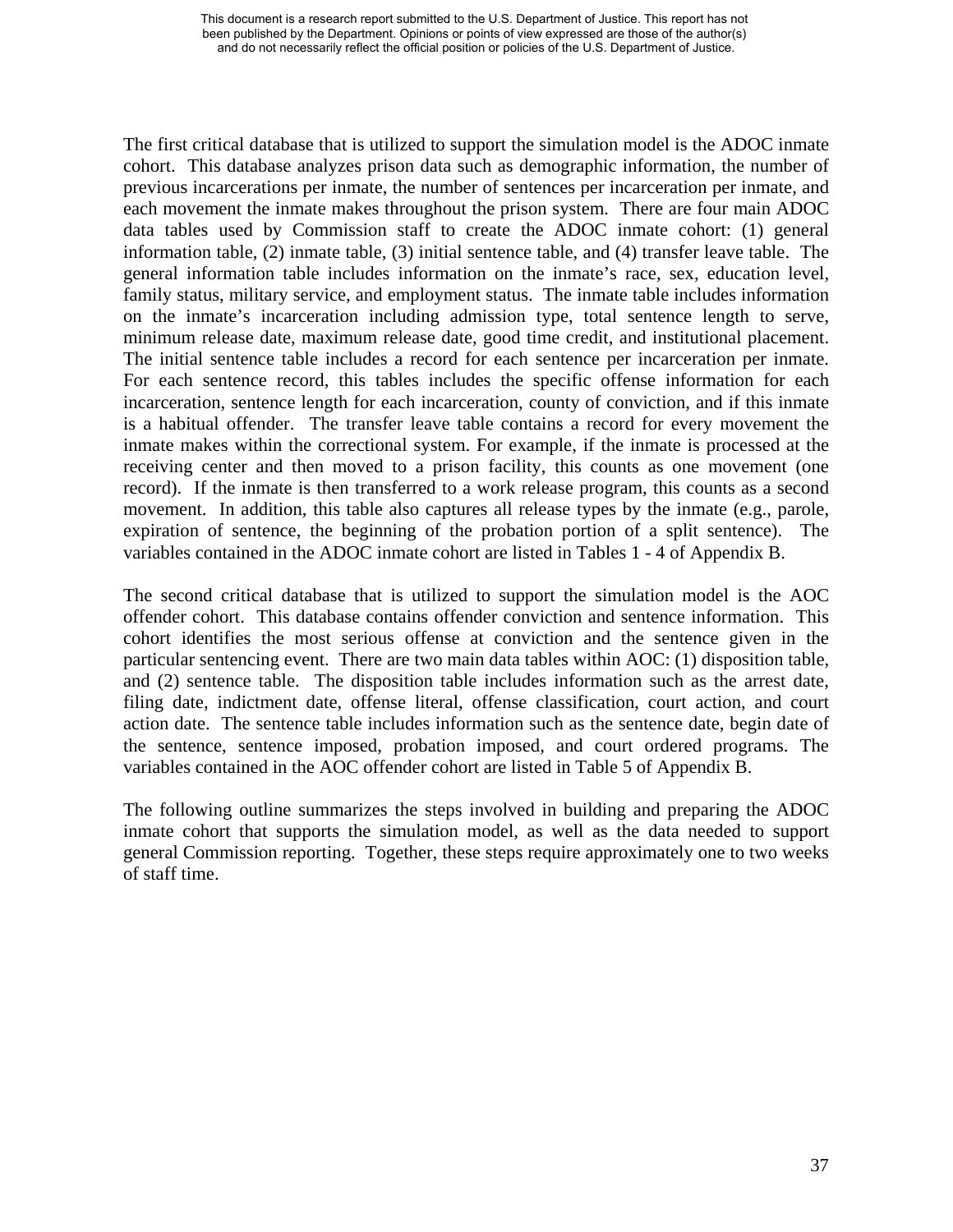## Steps to Build the ADOC Inmate Cohort

- 1. Read raw data files from four tables:
	- a. General Information contains demographic data for each offender.
	- b. Inmate contains multiple incarcerations per offender.
	- c. Initial Sentence contains multiple sentences per incarceration per offender.
	- d. Transfer Leave contains multiple records per offender for each movement an inmate makes within ADOC.
- 2. Prepare Inmate file:
	- a. Compute total sentence length in months.
	- b. Compute active inmate's field.
- 3. Prepare General Information file.
- 4. Prepare Initial Sentence file:
	- a. Create file with new habitual field.
	- b. Match to 'Master ADOC Severity' table.
	- c. Select only records for which sentence information is present.
	- d. Identify the most serious offense:
		- i. Total the other offenses (class A, B, C).
		- ii. Total the other offenses (category 1-7).
	- e. Create file with only most serious offense (IS\_MS).
	- f. Create file with all other offenses (IS\_OS).
	- g. Merge data from habitual & IS\_OS to most serious file.
- 5. Prepare Transfer Leave file:
	- a. Compute new release field.
	- b. Find the first release date.
- 6. Merge Initial Sentence MS (IS\_MS) and General Information files to Inmate table.
- 7. Create Active Inmate file.
- 8. Create Admissions and Releases file.

In addition to the ADOC inmate cohort, the Sentencing Commission also relies on dispositions from the AOC. To build this cohort database, which includes both prison and non-prison sanctions, approximately 14 steps are required. Typically three weeks of staff time are required to complete the steps listed below.

#### Steps to Build the AOC Offender Cohort

- 1. Import raw data of indictment and conviction records from the AOC Mainframe.
- 2. Select only felony conviction cases (Master Cases).
- 3. Create a person file from the Master Cases file (Master People).
- 4. Match Master People file to P&P file to add the FBI field:
	- a. Match by SSN.
	- b. Match by court case.
- 5. Match Master People file to CJIS prior arrest records.
- 6. Define indictment offenses and count offenses at indictment & define most serious offense.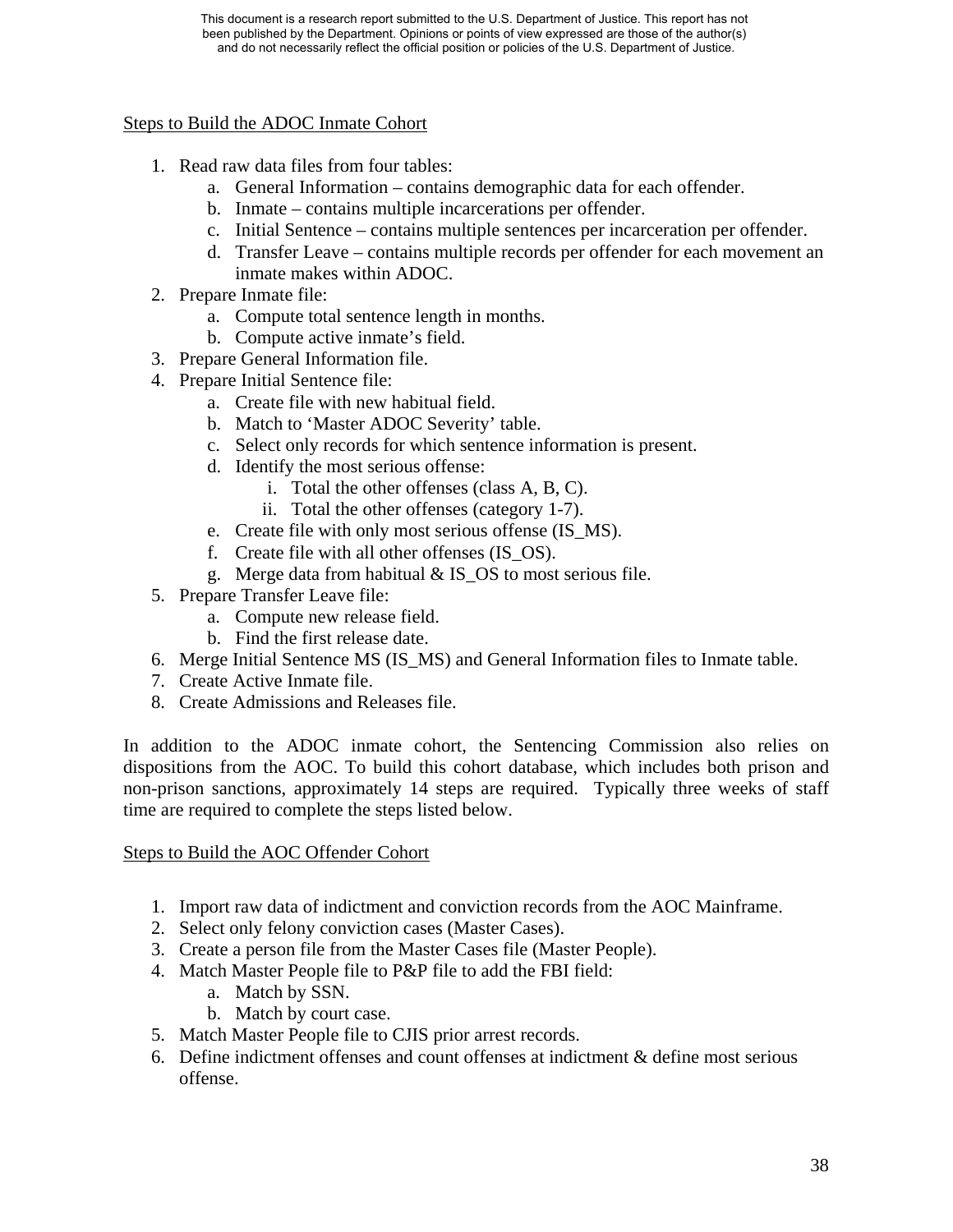- 7. Define conviction offenses and count offenses at conviction & define most serious offense.
- 8. Spread the convictions into one record per offender.
- 9. Merge most serious charge at indictment and conviction to person file.
- 10. Import raw data from AOC Mainframe of sentence records.
- 11. Create new variables to define sentence information.
- 12. Compute new variables to compile sentence types.
- 13. Merge sentence records to conviction records.
- 14. Add new conviction records to existing cohort.

Given the delay associated with building these databases, data currency lags well behind actual AOC and ADOC real-time data. Although monthly data may not be needed for population projections, the Commission does rely on these data for judicial and legislative requests for information.

#### SQL Front-End Integration Solution

To streamline this process, enhancements to the current simulation model include MS-SQL Desktop engine and Visual Basic.Net to handle all import and data pre-processing tasks. The first screenshot in Figure 7 on the following page illustrates the import feature to access the ADOC databases. Once the user specifies the location of the databases, the import feature will read the various databases and conduct all AOC and ADOC processing tasks described above. *During preliminary data runs, total processing time has been reduced from days to less than one hour.* Although this use of MS-SQL prepares the data for the simulation model, these same cohort files can be accessed easily using SPSS to support routine preparation and distribution of Commission reports.

#### **Model Enhancement #2: Simulation Model User Interfaces**

In the current simulation model, Commission staff relies on Simul8 simulation programming language to build, modify, and manipulate model parameters or to build new worksheets, incorporating new weights, factors or crimes. This additional workload represents significant staff time, as well as continued dependence on consultants. The second model enhancement incorporates easy-to-use application software (Visual Basic.Net) that utilizes user-friendly dialog boxes and drop-down menus to build new worksheets and modify worksheets parameters. This part of the model gives Commission staff the capability to add, delete, and edit worksheets while also experimenting with different weighting schemes and cut points (see Figure 7 on next page). With this interface, users can build entirely new worksheets as the Commission expands the crimes covered under the Sentencing Standards.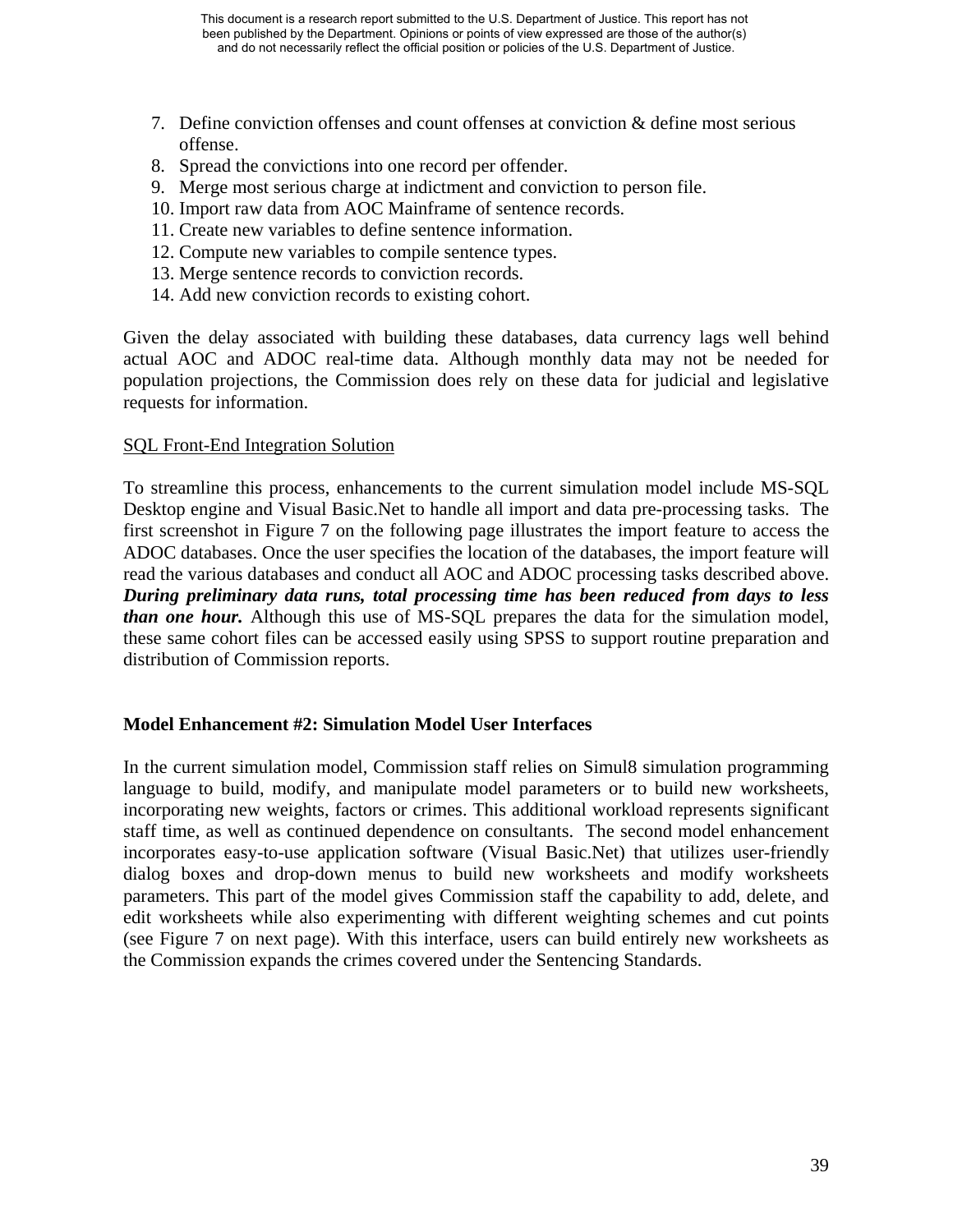## **Model Enhancement #3: Scenario Manager**

The third simulation model upgrade includes a Scenario Manager designed to create a catalog of different policy scenarios tested with the model. During development of the current sentencing guidelines it became very difficult to manage all the proposed options tested for the Commission. To manage this process in the future, the model now includes an integrated management tool that makes it easy to build and archive new policy scenarios, as well as store separate scenarios with the estimated impact associated with each scenario (simulation results). This gives users the ability to create a new policy scenario, analyze the impact, and save the policy details and results in a library, which always remains available for future Commission meetings or legislative sessions.



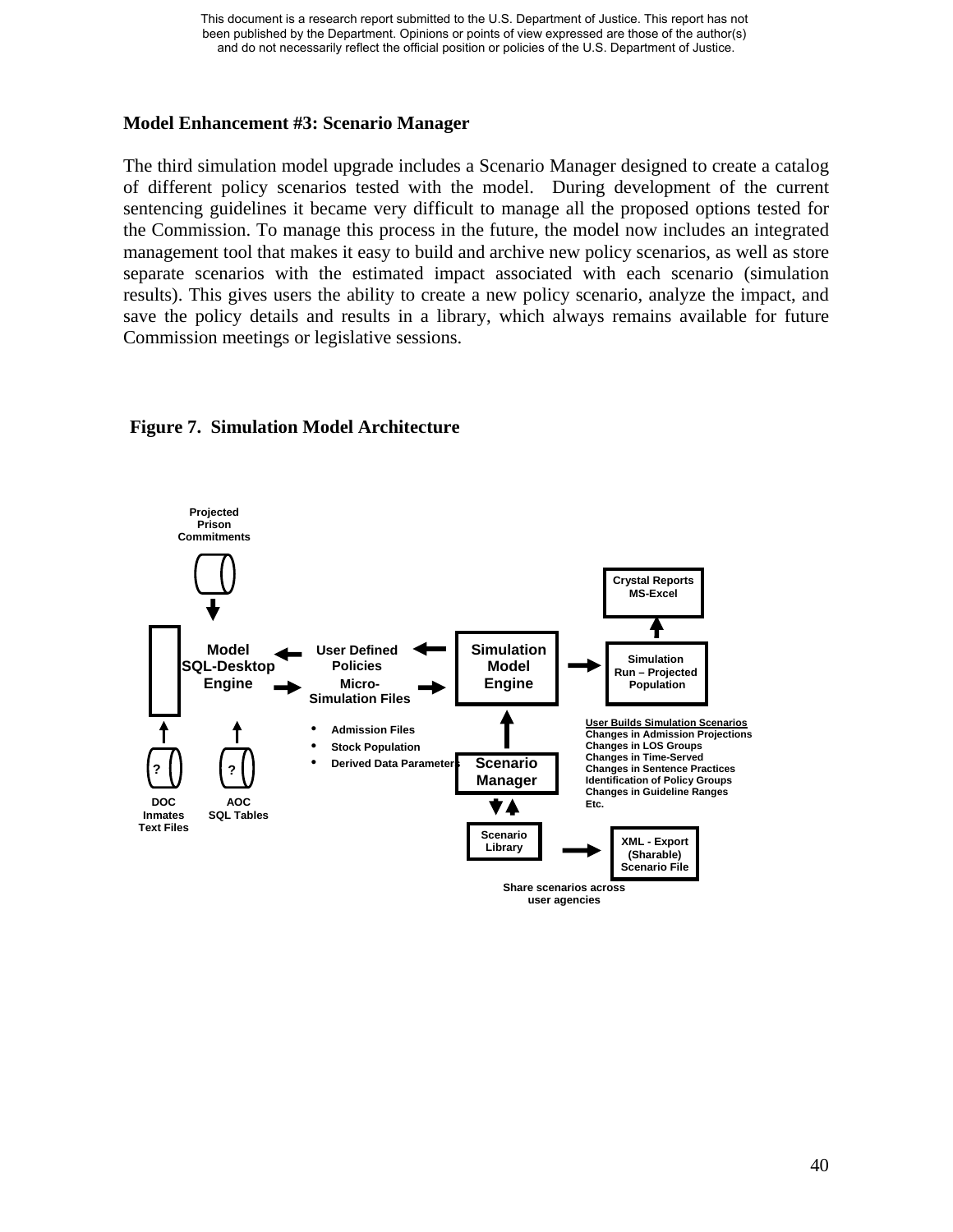One reason Alabama adopted discrete-event simulation was the need to incorporate two disparate sentencing systems simultaneously within the same model: an indeterminate system and new sentencing standards. This requirement stemmed from two issues. First, a baseline projection was needed to ensure that the new standards were consistent with the Commission's need to link the standards to correctional resources. Without the baseline, there was no way to know whether the proposed worksheet weights, offender and offense risk factors, and sentence recommendations would not increase criminal penalties and exacerbate an already crowded prison system. The second need for a model that could run two disparate systems simultaneously stemmed from the offenses covered under the proposed standards. The Alabama standards do not cover all criminal offenses so an indeterminate sentencing system module was still needed to generate projections for this population.

Unfortunately, the overall complexity of the model becomes burdensome in terms of data management and analysis. To resolve this problem, Phase III incorporated a new front-end processing component and scenario manager to minimize staff data analysis and model data pre-processing. Figure 7 shows an overview of the simulation model. The source data for the simulation model comes from the Department of Corrections and the Administrative Office of the Courts. These data files contain individual offender records on recently sentenced offenders as well as historical data on previous prison releases, as well as the active (stock) prison population (See codebooks for details). Because Simul8, the discrete-event simulation engine, cannot manage these massive data sets, the simulation model relies on Microsoft SQL Desktop Engine (MSDE) to import and pre-process the records. The MSDE is a desktop version of the same MS-SQL database used in large, enterprise wide database management systems. However, MSDE has no licensing fees and is a free download from Microsoft. It has all the features of its network version but has some development limitations which still require the MS-SQL development version.

Once imported, the MSDE performs hundreds of pre-processing operations required to prepare the data for Simul8 (See Model Enhancement #1, beginning on page 42), including preparation of over 3,000 probability distributions used to estimate length-of-stay in prison. As shown in this figure, data are passed back and forth between SQL, Simul8, and the Visual Basic .Net (Scenario Manager).

The Scenario Manager (see screenshots in Appendix A) is where the model captures and stores different user defined policy scenarios. This might include, for example, new worksheets, worksheet weights, new mandatory minimum sentences, or other legislative or policy changes that could affect sentencing and time-served. After creating a specific scenario, the user executes the scenario which passes commands and user parameters to the SQL Desktop Engine instructing it on what type of analysis is required. For example, if the scenario adds a new factor to the sentencing worksheet, this information is passed to the SQL Engine where it now rebuilds the sentencing records to include this new factor. At this point, SQL rebuilds data while taking into account the proposed policy. After processing the data, the data are formatted and made available to Simul8, which the user imports when ready to conduct a simulation run. In another example, if the legislature passes a statute imposing a new mandatory minimum, the SQL engine will pass this information to Simul8 to ensure that offenders falling under this new statute have sentences that meet the new mandatory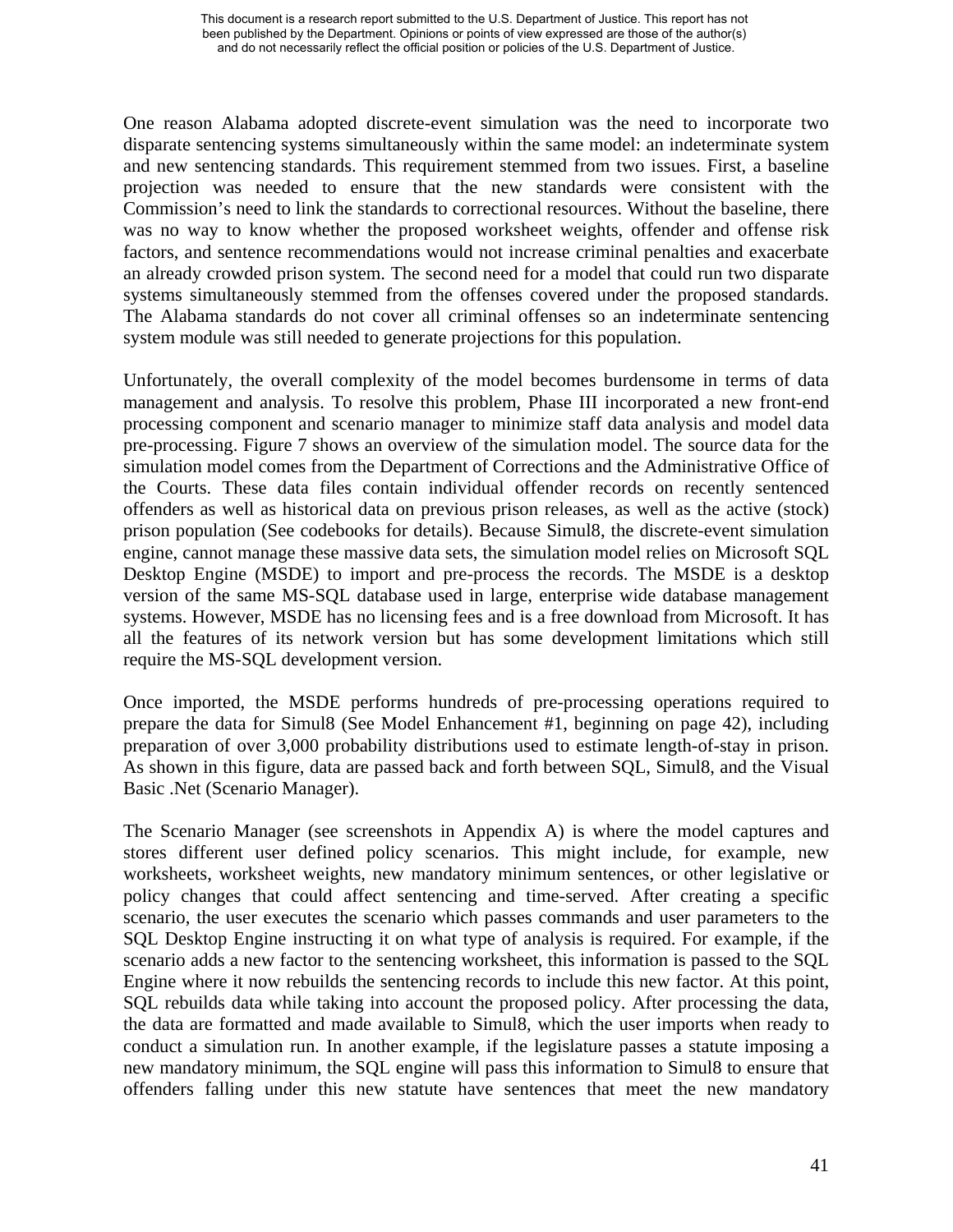minimum requirement. In addition to analyzing and supplying data to the simulation model, Simul8 also passes projection results to the SQL desktop engine where projection results (e.g., monthly prison population count) are permanently stored, along with the scenario used to create the particular set of results. Stored in a SQL table, pre-programmed crystal reports can access the results for reporting or further analysis.

## Sharing Policy Scenarios: XML Export

As a stand-alone desktop application (SQL, Visual Basic .Net, and Simul8), there are times when the staff may need to share scenarios with others or download scenarios to their laptop for conducting simulation while traveling. Because some scenarios can be quite complex and detailed, the Scenario Manager has an XML export feature so the user can export specific policy scenarios. Only data about the specific scenario are exported while the data remains on the workstation. It is possible back-up the entire simulation data using SQL back-up feature.

## **Conclusion**

While development and enhancement of the simulation model and the acquisition of an inhouse statistician were requisites for the Alabama Sentencing Commission's reform efforts, it is recognized that these are only the first steps in the expected expansion of evidence-based practices throughout Alabama's Criminal Justice System. Agencies and programs throughout Alabama's criminal justice system now realize the importance of stringent data analysis that can only be realized through structured data collection. Through the collaborative efforts of the Sentencing Commission, the Department of Corrections, the Board or Pardons and Paroles, the Administrative Office of Courts, and Association of Community Corrections, the following projects have already begun:

- The complete overhaul of the Department of Correction's database from an antiquated mainframe system to a SQL platform.
- Revision of the Department of Corrections classification system, which can later be incorporated into the Commission's simulation model to forecast the types, as well as the number of beds, that are needed.
- Enhancing the Board of Pardons and Parole's Electronic Presentence Investigation (E-PSI) Reports, which are now statutorily, mandated for all convicted felony offenders.
- Electronic Transcripts (E-Transcript) created from court clerk's offices sent to the Department of Corrections rather than delivery of paper documents.
- Electronic Sentencing Standards Worksheets (E-Worksheets) made available to designated users.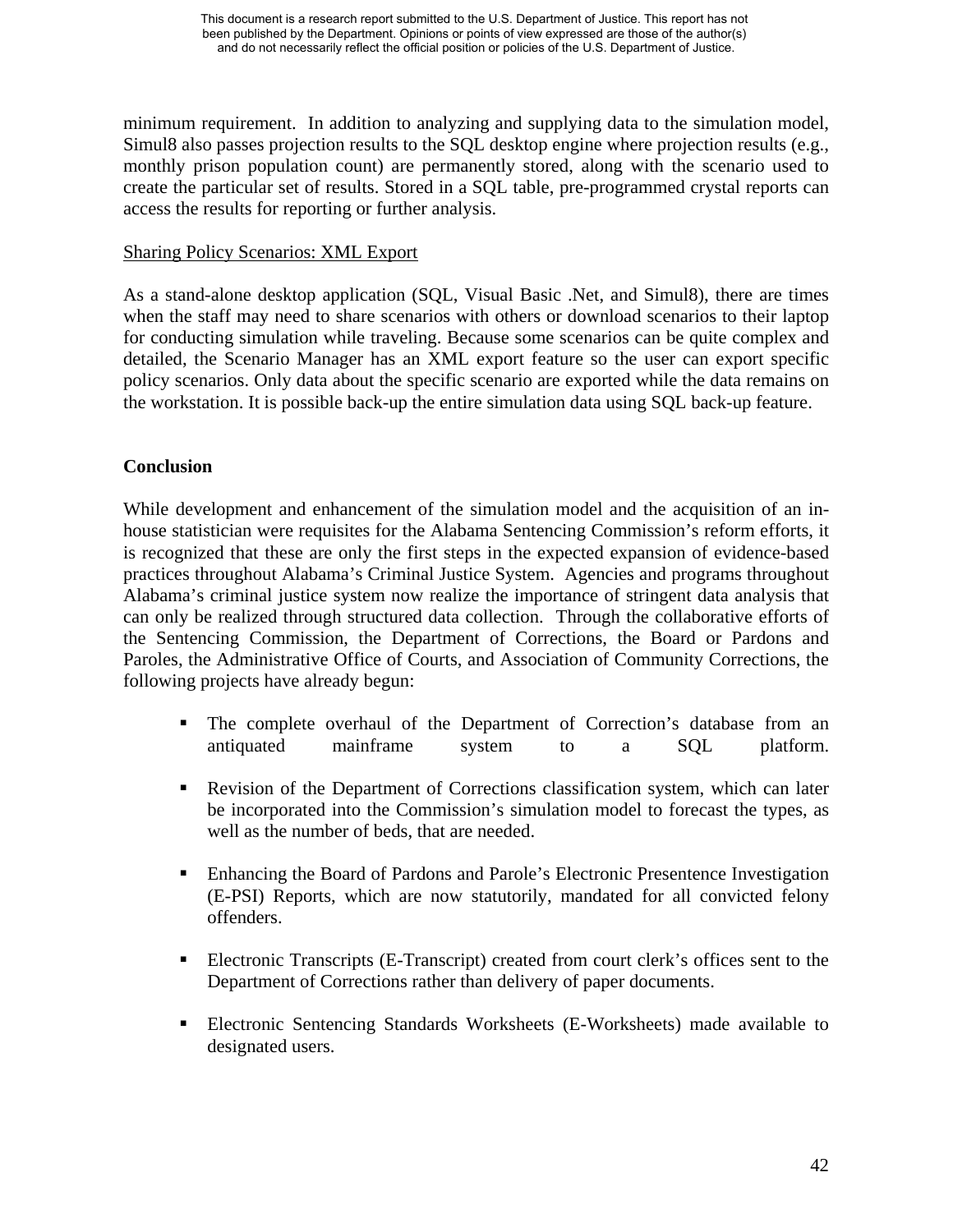- Improvement and expansion of MIDAS, a case management system for community corrections and court referral programs, to include drug courts.
- **Enhancement of NameMaster in the State Judicial Information System, which** provides designated users with intrastate criminal history and arrest information.
- Inter-agency discussions concerning further development of information technology services that are responsive to system-wide needs, rather than merely the needs of a particular agency.

Additional improvements and modifications are certainly needed to continue enhancement of the Sentencing Commission's simulation model and to advance other aspects of Alabama's Criminal Justice System. Many of such projects have already been identified and are in the planning or construction phases. However, considering the short period of time in which advances have already been realized, the Sentencing Commission is encouraged and anticipating many more achievements in its future endeavors.

## **Acknowledgements**

Grant funding enabled the Sentencing Commission to secure the services of experienced personnel in data analytics, Applied Research Services, Inc. (ARS), to conduct quantitative analyses during the formative years of the Sentencing Commission and when it did not have a staff statistician. The grant that enabled the Commission to contract with ARS was critical to help establish credibility with the Alabama Legislature, through assistance in data analysis and simulation projections. As a newly created and established agency, this funding was essential to enable the Commission to survey the existing criminal justice system and produce projections of changes to the system, which would result if specific reforms were implemented.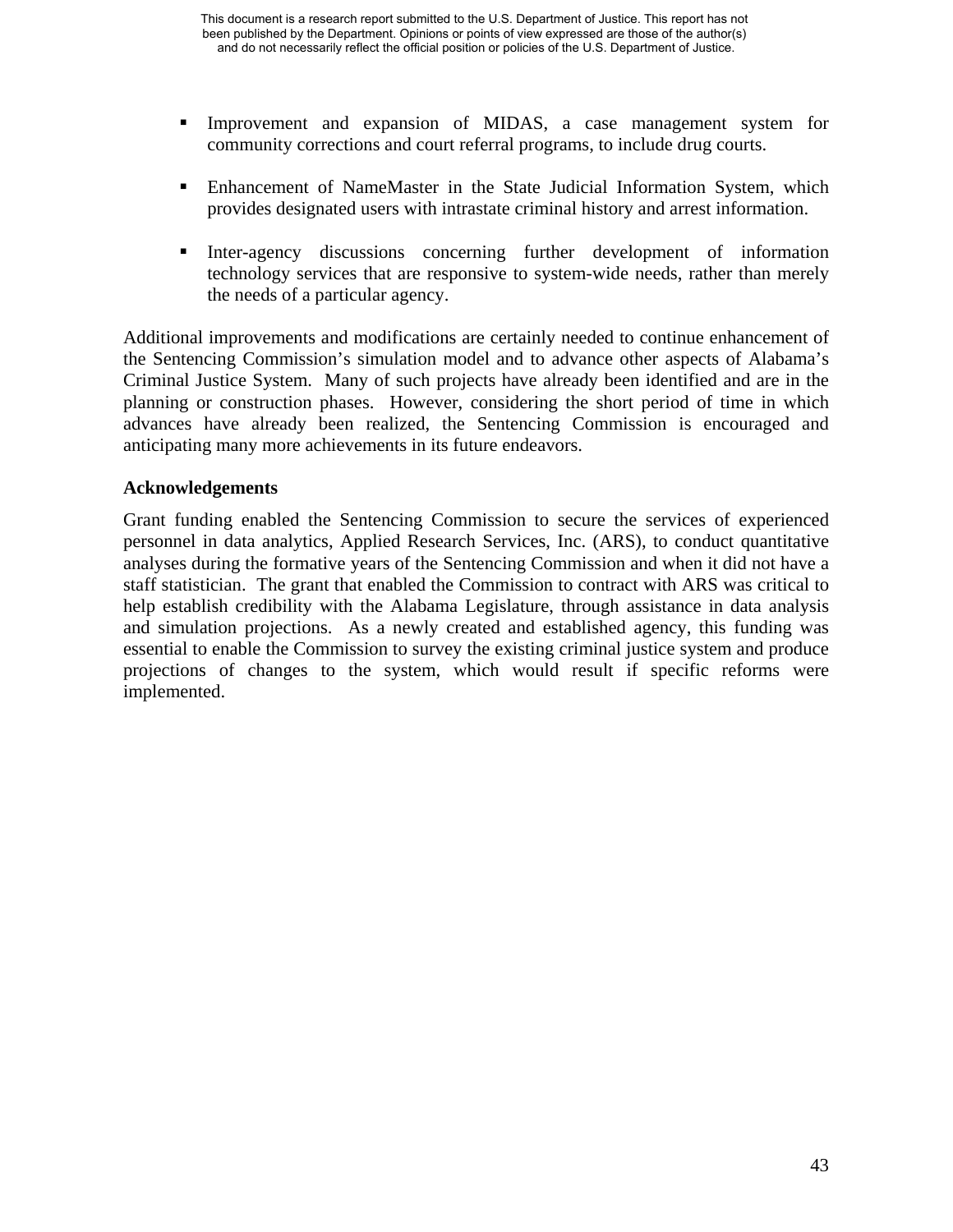This document is a research report submitted to the U.S. Department of Justice. This report has not been published by the Department. Opinions or points of view expressed are those of the author(s) and do not necessarily reflect the official position or policies of the U.S. Department of Justice.

<sup>4</sup> The jurisdictions that have voluntary guidelines are Alabama, Arkansas, Delaware, Washington DC, Maryland, Missouri, Ohio, Tennessee, Utah, Virginia and Wisconsin. Of these, Maryland, Ohio and Wisconsin do not have Sentencing Commissions.

<sup>5</sup> Michael Tonry, Professor of Law and Public Policy, University of North Carolina; Rick Kern, Executive Director of the Virginia Sentencing Commission; Nick Turner of the Vera Institute of Justice; Barb Tombs, then-Director of Kansas Sentencing Commission and Vera Associate; Mark Bergstrom, Executive Director of the Pennsylvania Commission on Sentencing; and Robert Guy, Director of the Division of Community Corrections of the North Carolina Department of Corrections. 6

 $6$  Because of opposition to mandatory guidelines such as the federal sentencing guidelines and North Carolina's guideline structure, the President of the Alabama Circuit Judges' Association recommended referring to our recommended sentences as sentencing "standards" to avoid opposition by judges and prosecutors.

 $7$  The Commission established the 75% compliance figure as an initial goal for following the standards' recommendations. The 75% figure was determined by consulting with national experts in sentencing and examining the expected results of achieving this level of compliance with the standards on the prison population. This figure was also chosen because it also left enough room for judicial departures (both upward and downward) from the standards' recommendations and was close to the compliance rate of Virginia at the time (with which the Sentencing Commission had used as a mentor throughout the entire process of creating sentencing standards). Compliance with the sentencing standards can be categorized in two different ways – when the In/Out worksheet recommends an "Out" sentence, and when the In/Out worksheet recommends an "In" sentence. If the recommendation is "Out", any sentence not consisting of prison incarceration is considered compliant. If the recommendation is "In", the judge must impose prison incarceration time to be served and follow the corresponding sentence recommendation on the Sentence Length worksheet to be considered compliant.

§ 12-25-37, *Code of Alabama* 1975.

<sup>1</sup> Monte Carlo sampling methods are stochastic techniques using probability distributions and the selection of random numbers.

<sup>&</sup>lt;sup>2</sup> United States, Alabama, Arkansas, Connecticut, Delaware, Washington D.C., Kansas, Louisiana, Maryland, Massachusetts, Minnesota, Missouri, Nevada, New Jersey, New Mexico, North Carolina, Ohio, Oklahoma, Oregon, Pennsylvania, Utah, Virginia, and Washington. 3

 $3 \text{ U.S.}$  - Federal Guidelines, Alabama, Alaska, Arkansas, Delaware, Washington D.C., Kansas, Louisiana, Maryland, Massachusetts, Michigan, Minnesota, Missouri, North Carolina, Ohio, Oregon, Pennsylvania, Tennessee, Utah, Virginia, Washington, and Wisconsin. 4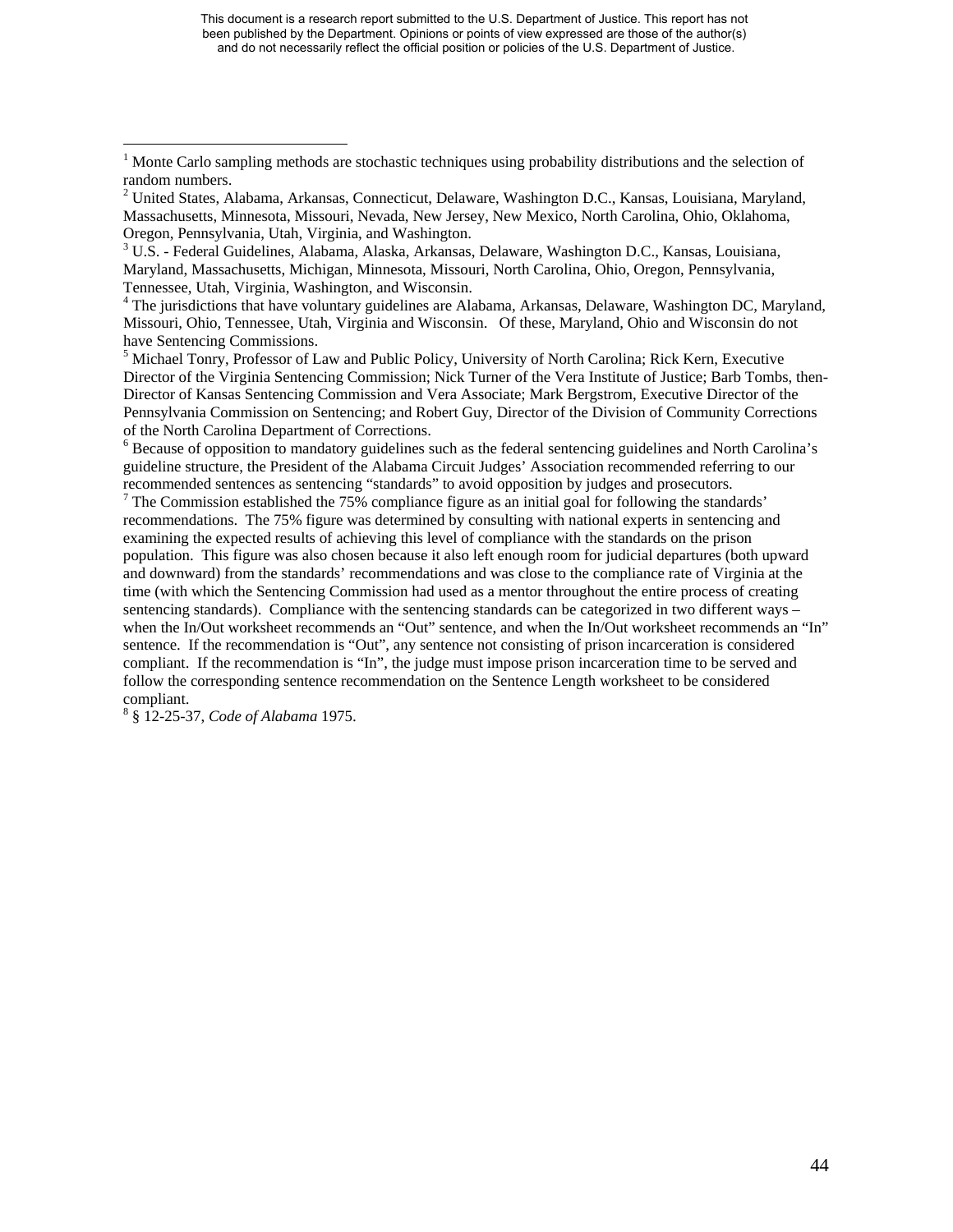## **References**

Banks, J. 1996. *Software for Simulation in Proceedings for the 1997 Winter Simulation Conference*. J. Charnes, D. Morrice, D. Burrnner, and J. Swain, eds.

Banks, J. 1998. *Handbook of Simulation: Principles, Methodology, Advances, Application, and Practice (Edited).* New York: Wiley Series, Inc.

Banks, J. 2000. *Introduction to Simulation in the Proceedings for the 2000 Winter Simulation Conference*. J.A. Joines, R. Barton, K. Kang, and P.A. Fishwich, eds.

Banks, J., S. Carson, B.L. Nelson. 1996. *Discrete-Event Simulation, 2nd Ed.* Upper Saddle River, NJ: Prentice Hall.

Butts, Jeffrey and Adams, William. 2001. *Anticipating Space Needs in Juvenile Detention and Correctional Facilities.* Juvenile Justice Bulletin. Washington, DC: U.S. Department of Justice, Office of Justice Programs, Office of Juvenile Justice and Delinquency Prevention.

General Accounting Office. 1996. *Federal and State Prisons: Inmate Populations, Costs, and Projection Models*. Washington, DC.

Hunt, Kim. 1998. *Sentencing Commissions as Centers for Policy Analysis and Research: Illustrations from the Budget Process*. Law & Policy 20: 465-489.

Mears, Daniel P. 2002. *Forecasting Juvenile Correctional Populations in Texas*. Washington, DC: Urban Institute Justice Policy Center.

The Pew Center on States. 2007. *Public Safety, Public Spending: Forecasting America's Prison Population 2007-2011.* Washington, DC.

Sabol, William J. 1999. *Prison Population Projection and Forecasting: Managing Capacity*. Washington, D.C.: U.S. Department of Justice, Office of Justice Programs.

Scalia, John Jr. 2004. *Federal Prisoner Detention: A Methodology for Projecting Federal Detention Populations*. Washington, DC: Office of the Federal Detention Trustee.

Schriber, T.J. and D.T. Brunner. 1998. *How Discrete-Event Simulation Works* in Handbook of Simulation. New York: John Wiley & Sons.

Stollmack, Stephen. 1973. *Predicting Inmate Populations from Arrest, Court Disposition, and Recidivism Rates*. Journal of Research in Crime and Delinquency 141: 141-162.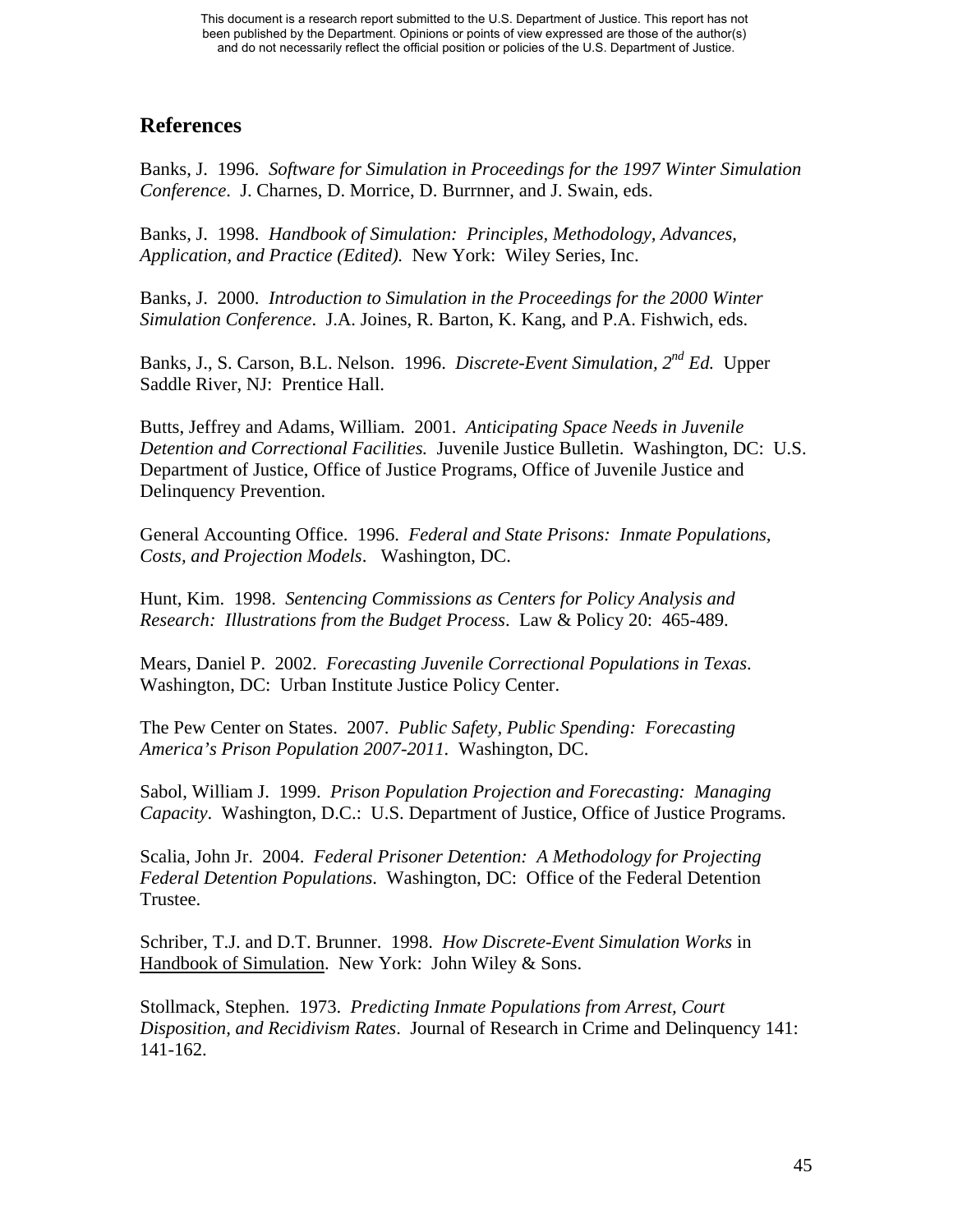This document is a research report submitted to the U.S. Department of Justice. This report has not been published by the Department. Opinions or points of view expressed are those of the author(s) and do not necessarily reflect the official position or policies of the U.S. Department of Justice.

## **APPENDIX A**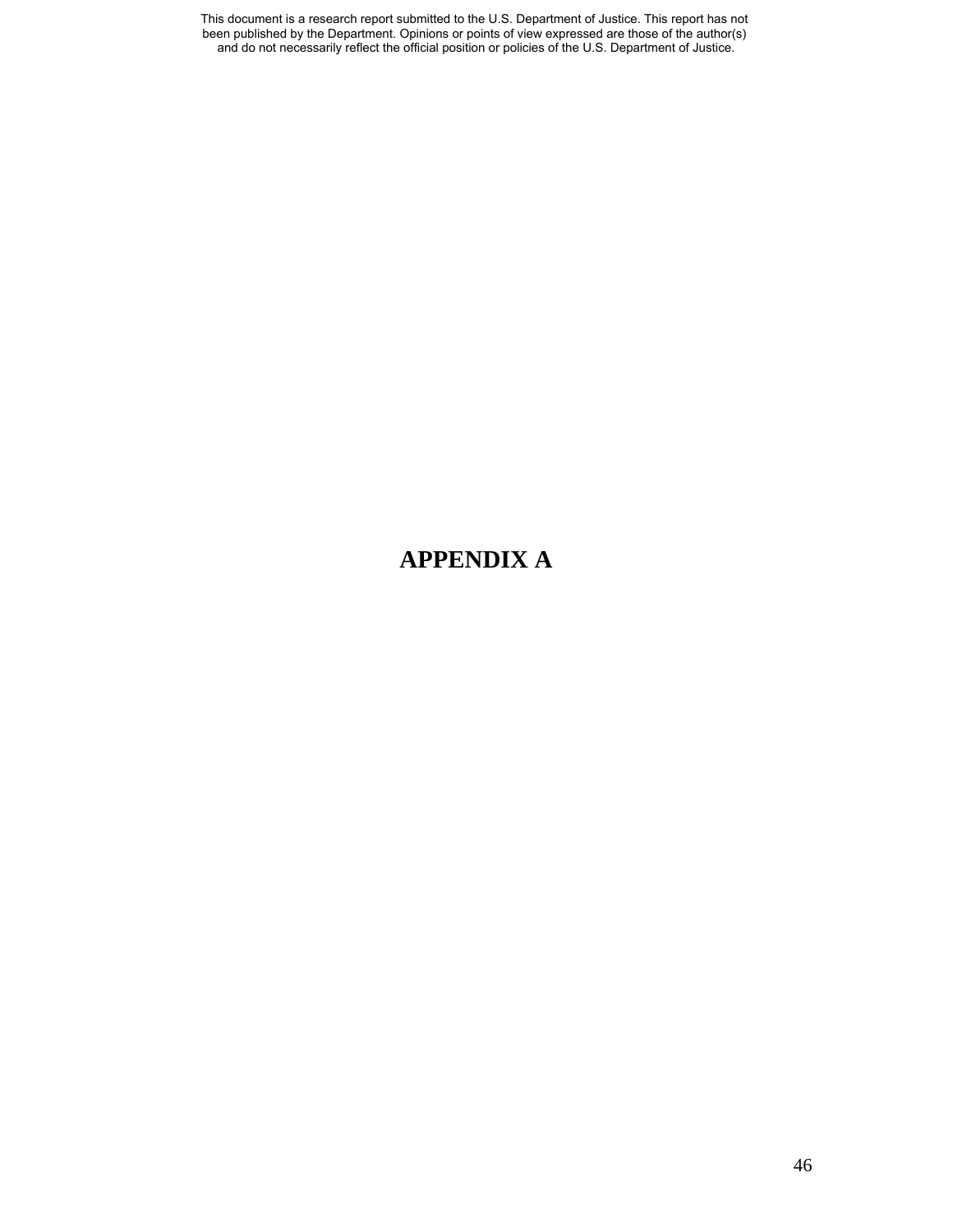This document is a research report submitted to the U.S. Department of Justice. This report has not been published by the Department. Opinions or points of view expressed are those of the author(s) and do not necessarily reflect the official position or policies of the U.S. Department of Justice.

## **The Alabama Simulation Model User Interface**

| Welcome                                                                                                                                                       |                                |            |
|---------------------------------------------------------------------------------------------------------------------------------------------------------------|--------------------------------|------------|
| Add/Manage your Scenarios here.                                                                                                                               |                                |            |
| All information is required to create a new scenario.<br>Ensure the description is meaningful.<br>The current date and time will be saved with this scenario. |                                |            |
| Scenario:                                                                                                                                                     | < Add New >                    |            |
| Scenario Name:                                                                                                                                                | New Scenario                   |            |
| Scenario Created By:                                                                                                                                          | Amy Harper                     |            |
| Scenario Description:                                                                                                                                         | Creating a new scenario        |            |
| Prepare Scenario<br>for Simul8.                                                                                                                               | <b>Delete</b><br><b>Manage</b> | Add/Update |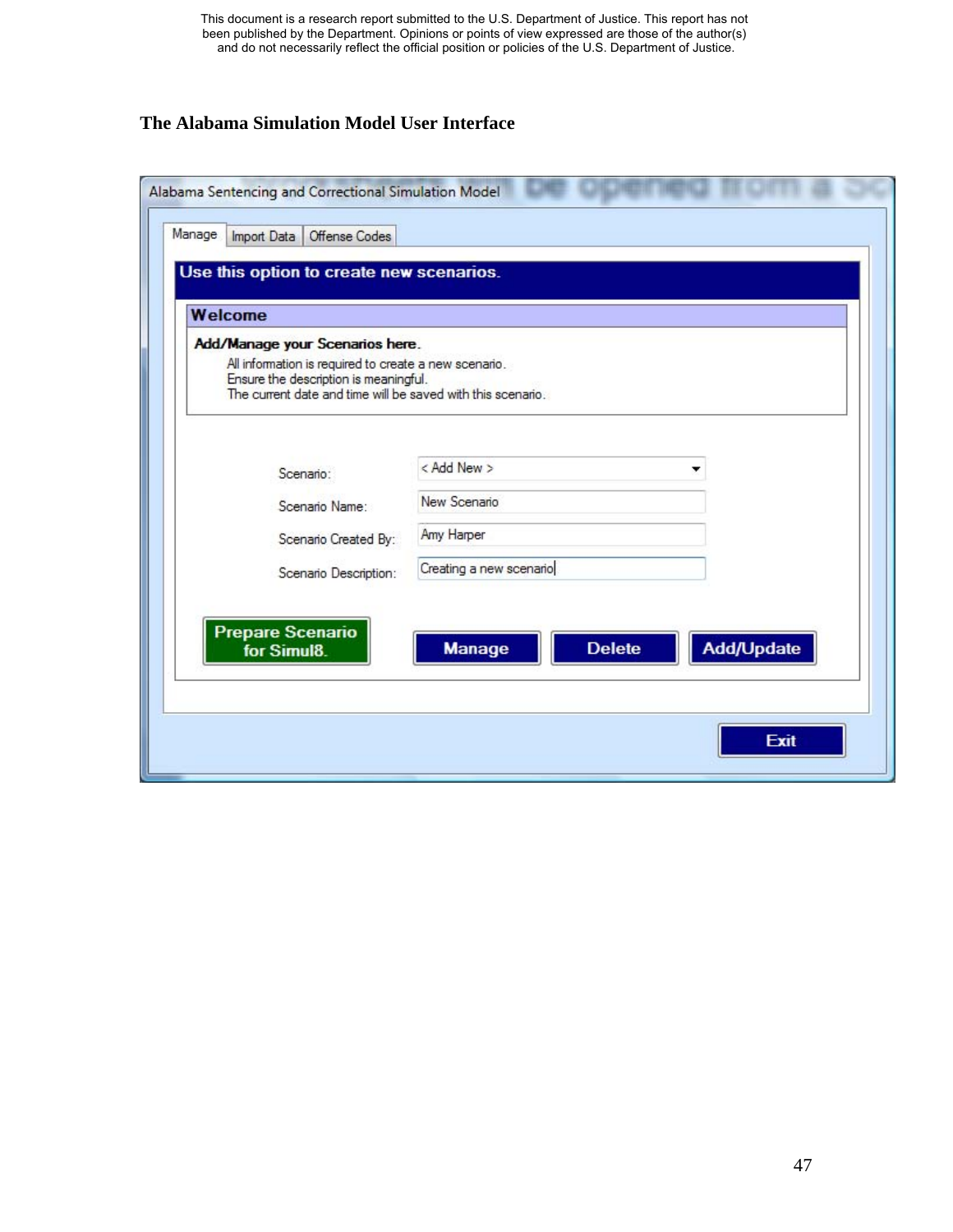## **The Alabama Simulation Model User Interface: Import Data Tab**

| <b>Choose File Type</b>                                                                                                      | <b>Current Selected Data</b>                                                                               |
|------------------------------------------------------------------------------------------------------------------------------|------------------------------------------------------------------------------------------------------------|
| <b>Inmate Research File</b><br>$\odot$<br><b>Sentencing File</b><br>⊛<br><b>General Information</b><br><b>Transfers File</b> | <b>Inmate File</b><br><b>File Type:</b><br>Date Last Updated: 8/23/2007 3:15:51 PM<br>Number of Records: 2 |
| <b>Choose File Path and Name:</b>                                                                                            |                                                                                                            |
|                                                                                                                              | <b>Browse</b>                                                                                              |
|                                                                                                                              | <b>Import</b>                                                                                              |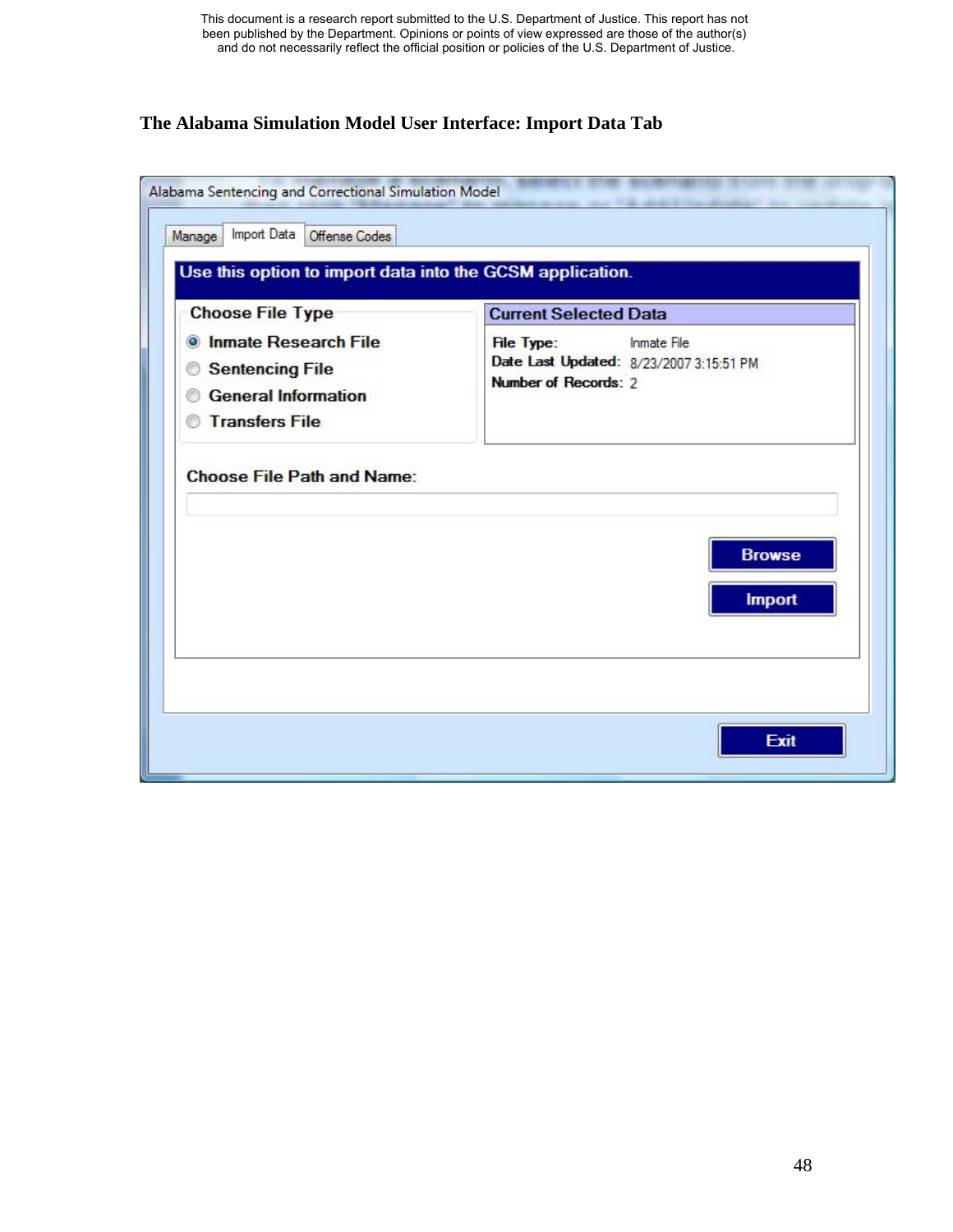## **The Alabama Simulation Model User Interface: Sample Sentence Length Table**

| <b>Total Sentence</b> |                               |                               |                                      | <b>Time to Serve on Split</b> |                              |             |                              |                |
|-----------------------|-------------------------------|-------------------------------|--------------------------------------|-------------------------------|------------------------------|-------------|------------------------------|----------------|
| <b>Score</b>          | $+/-$ mnts<br>Low<br>$+/- \%$ | $+/-$ mnts<br>Mid<br>$+/- \%$ | $+/-$ mnts<br><b>High</b><br>$+/-$ % | $+/-$ mnts<br>Low<br>$+/- \%$ | $+/-$ mnts<br>Mid<br>$+/-$ % | <b>High</b> | $+/-$ mnts<br>$+/-$ %        |                |
| 42                    | 13                            | 22                            | 32                                   | 6                             | 9                            | 12          | edit/delete                  |                |
| 49                    | 13                            | 22                            | 32                                   | 6                             | 9                            | 13          | edit/delete                  |                |
| 52                    | 13                            | 22                            | 32                                   | 6                             | 9                            | 13          | edit/delete                  |                |
| 56                    | 13                            | 22                            | 32                                   | 6                             | 9                            | 13          | edit/delete                  |                |
| 57                    | 13                            | 22                            | 32                                   | 6                             | 9                            | 13          | edit/delete                  |                |
| 59                    | 13                            | 22                            | 32                                   | 6                             | 9                            | 13          | edit/delete                  |                |
| 62                    | 13                            | 22                            | 32                                   | 6                             | 9                            | 13          | edit/delete                  |                |
| 64                    | 13                            | 22                            | 32                                   | 6                             | 9                            | 13          | edit/delete                  |                |
| 66                    | 13                            | 22                            | 32                                   | 6                             | 12                           | 18          | edit/delete                  |                |
| 67                    | 13                            | 22                            | 32                                   | 6                             | 12                           | 18          | edit/delete                  |                |
| 69                    | 13                            | 22                            | 32                                   | 6                             | 12                           | 18          | edit/delete                  |                |
| 70                    | 13                            | 22                            | 32                                   | 6                             | 12                           | 18          | edit/delete                  |                |
| 71                    | 13                            | 22                            | 32                                   | 6                             | 12                           | 18          | edit/delete                  |                |
| 72                    | 13                            | 22                            | 32                                   | 6                             | 12                           | 18          | edit/delete                  |                |
| 73                    | 13                            | 22                            | 32                                   | 6                             | 12                           | 18          | edit/delete                  |                |
| 74                    | 13                            | 22                            | 32                                   | 6                             | 12                           | 18          | edit/delete                  |                |
| 76                    | 13                            | 38                            | 64                                   | 6                             | 12                           | 18          | edit/delete                  |                |
|                       | 13                            | 38                            | 64                                   | 6                             | 12                           | 18          | edit/delete                  |                |
| 78                    | 13                            | 38                            | 64                                   | 6                             | 16                           | 27          | edit/delete                  |                |
| 79                    | 13                            | 38                            | 64                                   | 6                             | 16                           | 27          | edit/delete                  |                |
| 80                    | 13                            | 38                            | 64                                   | 8                             | 17                           | 27          | edit/delete                  |                |
| 81                    | 13                            | 38                            | 64                                   | 8                             | 17                           | 27          | edit/delete                  |                |
| 82                    | 13                            | 38                            | 64                                   | 8                             | 17                           | 27          | edit/delete                  |                |
| 83                    | 13                            | 38                            | 64                                   |                               | 17                           |             |                              |                |
| 84                    | 13                            | 38                            | 64                                   | 8<br>8                        | 17                           | 27<br>27    | edit/delete                  |                |
|                       |                               |                               |                                      |                               |                              |             | edit/delete                  |                |
| 86                    | 13                            | 38                            | 64                                   | 8                             | 17                           | 27          | edit/delete                  |                |
| 87<br>$\overline{a}$  | 13<br>$\overline{1}$          | 38<br>nn                      | 64<br>R                              | 8<br>$\overline{a}$           | 17<br>$+7$                   | 27<br>$n -$ | edit/delete<br><b>PLAT 1</b> |                |
| <b>Add New Score</b>  |                               |                               |                                      |                               |                              |             | pages:                       | 1 <sub>2</sub> |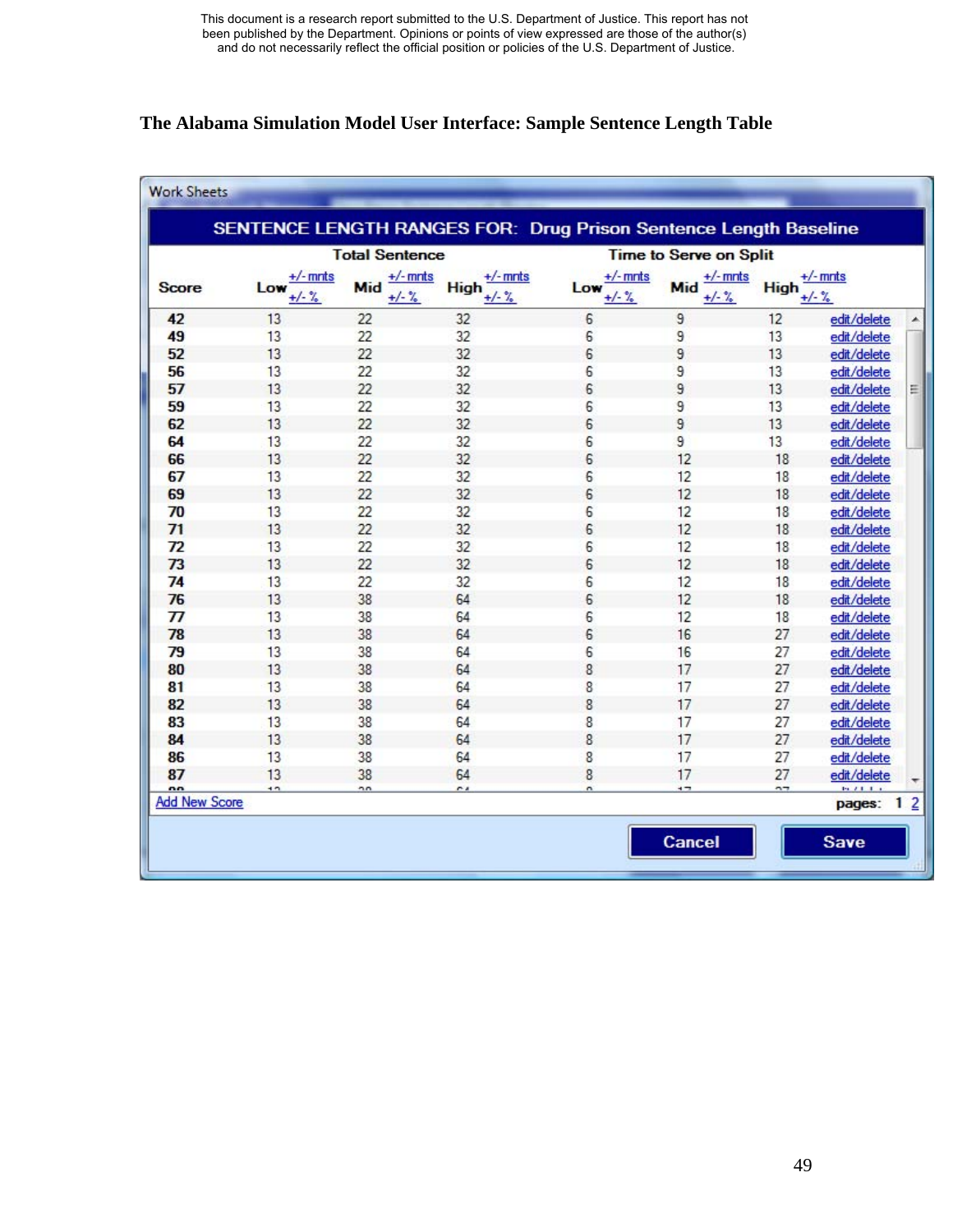## **The Alabama Simulation Model User Interface: Worksheet Modification Tab**

| <b>ASCM Scenario Modification -- asdf</b>                                                        |                                 |
|--------------------------------------------------------------------------------------------------|---------------------------------|
| Policy Group<br>Parole Guidelines<br>Disposition<br>About<br>Commitments<br>Guideline Compliance | Offense Codes   WorkSheets      |
| Use this option to create and modify policies.                                                   |                                 |
| <b>Existing Worksheets: View   Edit   Delete</b>                                                 | <b>Add New Worksheet</b>        |
|                                                                                                  |                                 |
|                                                                                                  | View   Edit<br>Delete           |
|                                                                                                  | View  <br>Edit<br>Delete        |
|                                                                                                  | <u>View</u>  <br>Edit<br>Delete |
| Delete<br>View  <br>Edit                                                                         |                                 |
|                                                                                                  | Delete                          |
|                                                                                                  | Delete                          |
|                                                                                                  |                                 |
|                                                                                                  |                                 |
|                                                                                                  |                                 |
|                                                                                                  |                                 |
|                                                                                                  |                                 |
|                                                                                                  | <b>Close Scenario</b>           |
|                                                                                                  |                                 |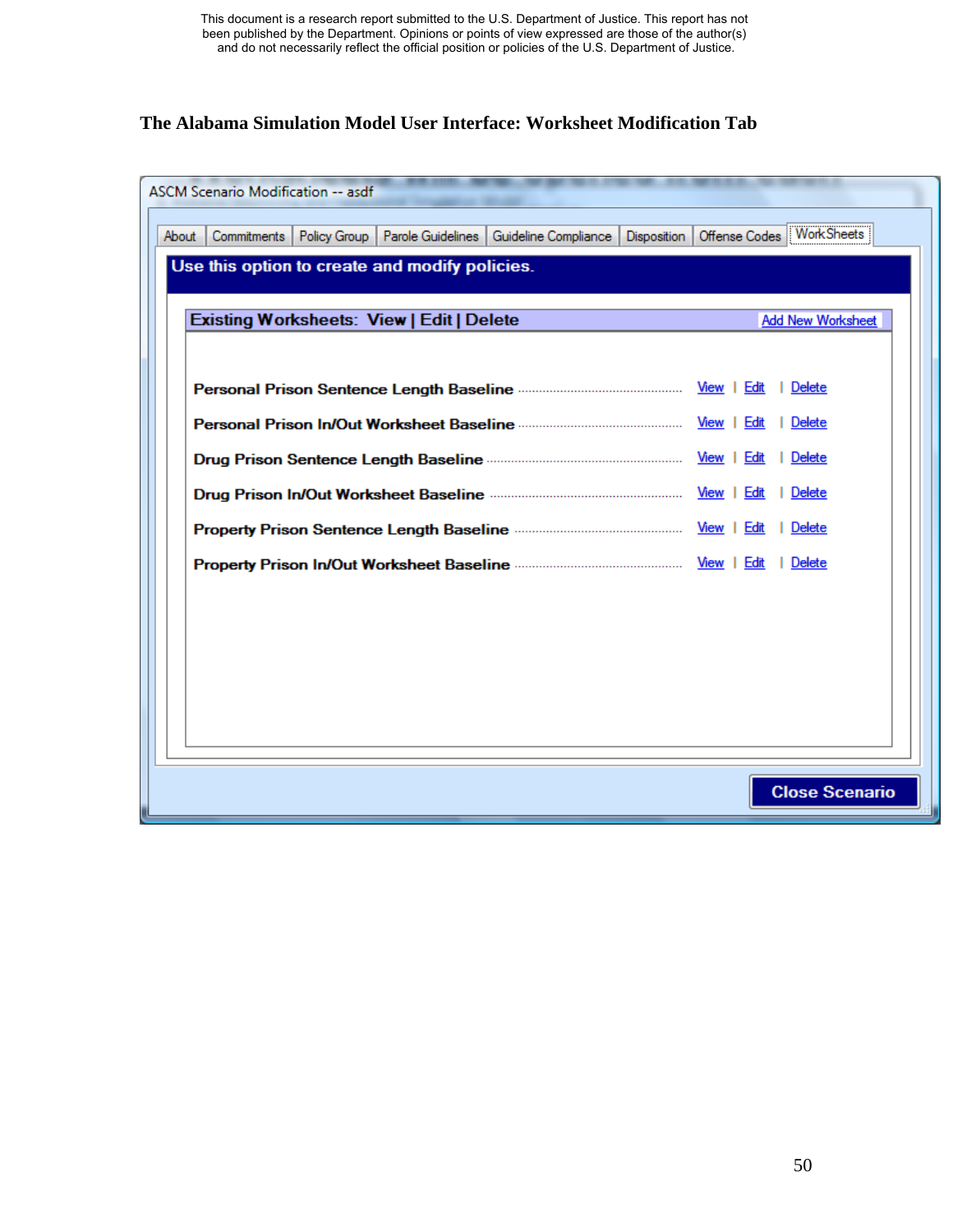## **The Alabama Simulation Model User Interface: Edit New Worksheet Tab**

| <b>Edit Worksheets</b>        |                               |
|-------------------------------|-------------------------------|
| <b>Worksheet Name:</b>        | New Worksheet                 |
| <b>O</b> In/Out Worksheet     | Sentence Length Worksheet     |
|                               | <b>In/Out Recommendations</b> |
| NonPrison Points:             | Prison Points:<br>÷           |
| <b>Add New Worksheet Item</b> |                               |
| <b>Add New Category</b>       |                               |
|                               |                               |
|                               |                               |
|                               |                               |
|                               |                               |
|                               |                               |
|                               |                               |
|                               |                               |
|                               |                               |
|                               |                               |
|                               |                               |
|                               |                               |
|                               | Cancel<br>Save                |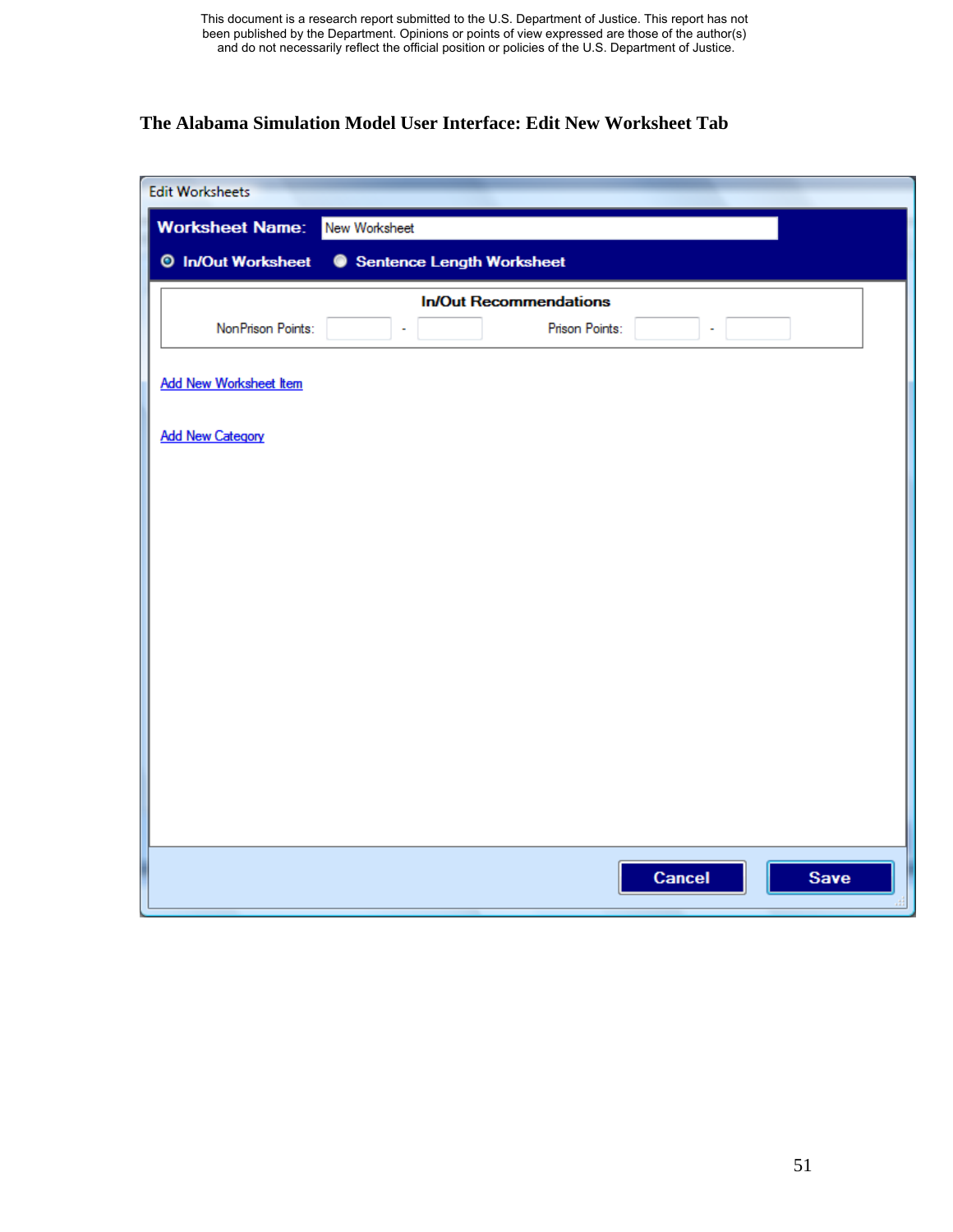## **The Alabama Simulation Model User Interface: Edit Existing Worksheet Tab**

| <b>Edit Worksheets</b>       |                                                                   |   |
|------------------------------|-------------------------------------------------------------------|---|
| <b>Worksheet Name:</b>       | Drug Prison Sentence Length Baseline                              |   |
| <b>In/Out Worksheet</b>      | <b>O Sentence Length Worksheet</b> (Cick here to: View Ranges)    |   |
| Add New Worksheet Item       |                                                                   |   |
| <b>Add New Category</b>      |                                                                   |   |
| Edit/Delete:                 | <b>Most Serious Conviction Offense</b>                            | Ξ |
| <b>Add New Category Item</b> |                                                                   |   |
| Edit/Delete:                 |                                                                   |   |
| Edit/Delete:                 |                                                                   |   |
| Edit/Delete:                 | Sale/Distribution of Marihuana (other than to minor)  84          |   |
| Edit/Delete:                 | Sale/Distribution of Schedule I-V (other than to minor)  113      |   |
| Edit/Delete:                 | <b>Number of Additional Felony Convictions (Including Counts)</b> |   |
| <b>Add New Category Item</b> |                                                                   |   |
| Edit/Delete:                 |                                                                   |   |
| Edit/Delete:                 | 1.                                                                |   |
| Edit/Delete:                 | 2                                                                 |   |
| Edit/Delete:                 | 3.                                                                |   |
| Edit/Delete:                 |                                                                   |   |
|                              | <b>Cancel</b><br><b>Save</b>                                      |   |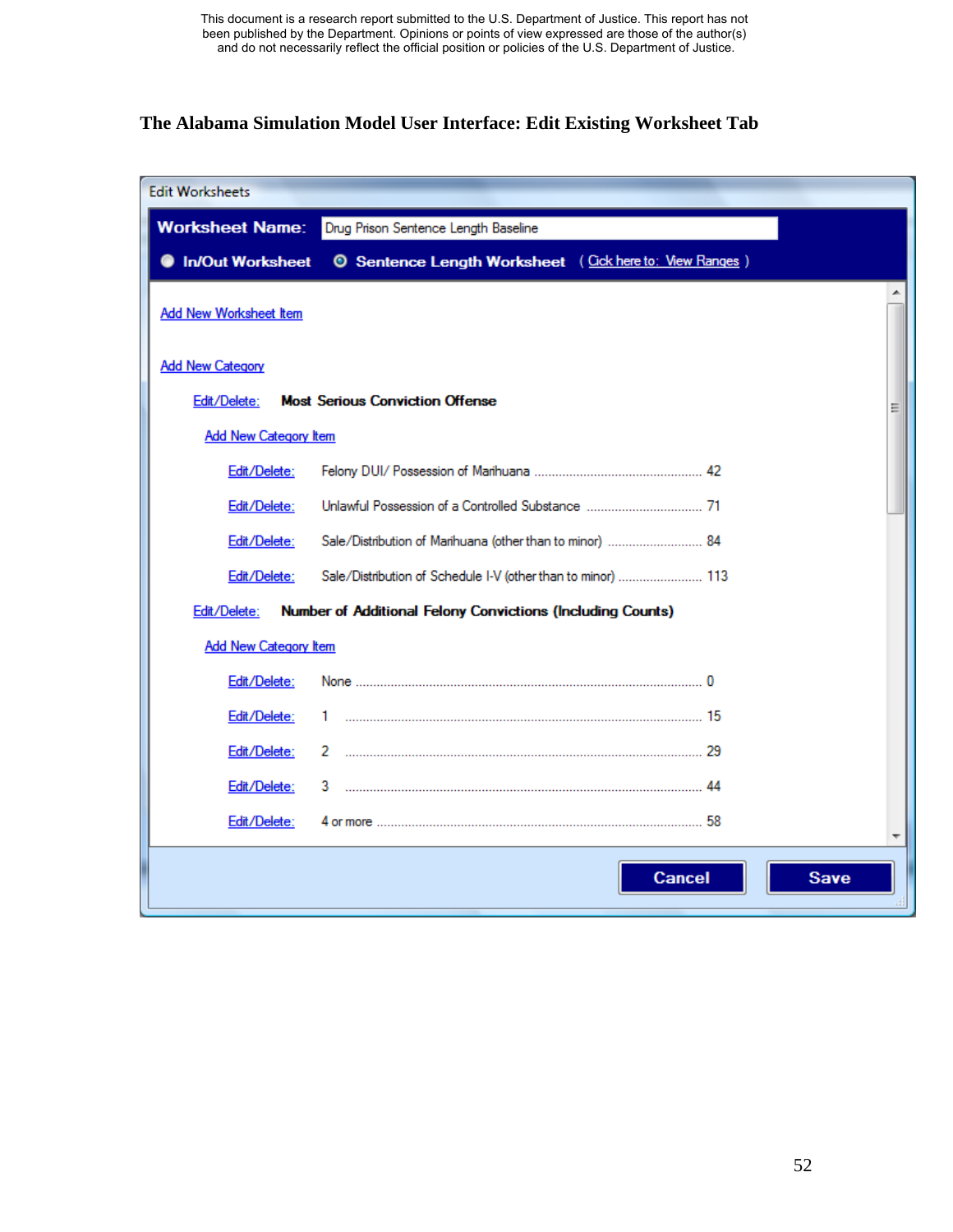## **The Alabama Simulation Model User Interface: Edit Existing Worksheet Tab – Edit Factor**

| <b>Edit Worksheets</b>       |                                                              |  |
|------------------------------|--------------------------------------------------------------|--|
| <b>Worksheet Name:</b>       | Drug Prison Sentence Length Baseline                         |  |
| In/Out Worksheet             | <b>Sentence Length Worksheet</b> (Cick here to: View Ranges) |  |
| Add New Worksheet Item       |                                                              |  |
| <b>Add New Category</b>      |                                                              |  |
| Edit/Delete:                 | <b>Most Serious Conviction Offense</b><br>Ξ                  |  |
| <b>Add New Category Item</b> |                                                              |  |
| Edit/Delete:                 | 42                                                           |  |
| Edit/Delete:                 | <b>Edit Worksheet Category</b><br>Unlay<br>71                |  |
| Edit/Delete:                 | Most Serious Conviction Offense<br>84<br>Sale/               |  |
| Edit/Delete:                 | Sale/<br>113<br><b>Delete</b><br><b>Save</b>                 |  |
| Edit/Delete:                 | Number of recomment retorty corretations (including counts)  |  |
| <b>Add New Category Item</b> |                                                              |  |
| Edit/Delete:                 |                                                              |  |
| Edit/Delete:                 | 1.                                                           |  |
| Edit/Delete:                 | 2                                                            |  |
| Edit/Delete:                 | 3<br>44                                                      |  |
| Edit/Delete:                 | 58<br>4 or more ………………………………………………………………………………               |  |
|                              | <b>Cancel</b><br><b>Save</b>                                 |  |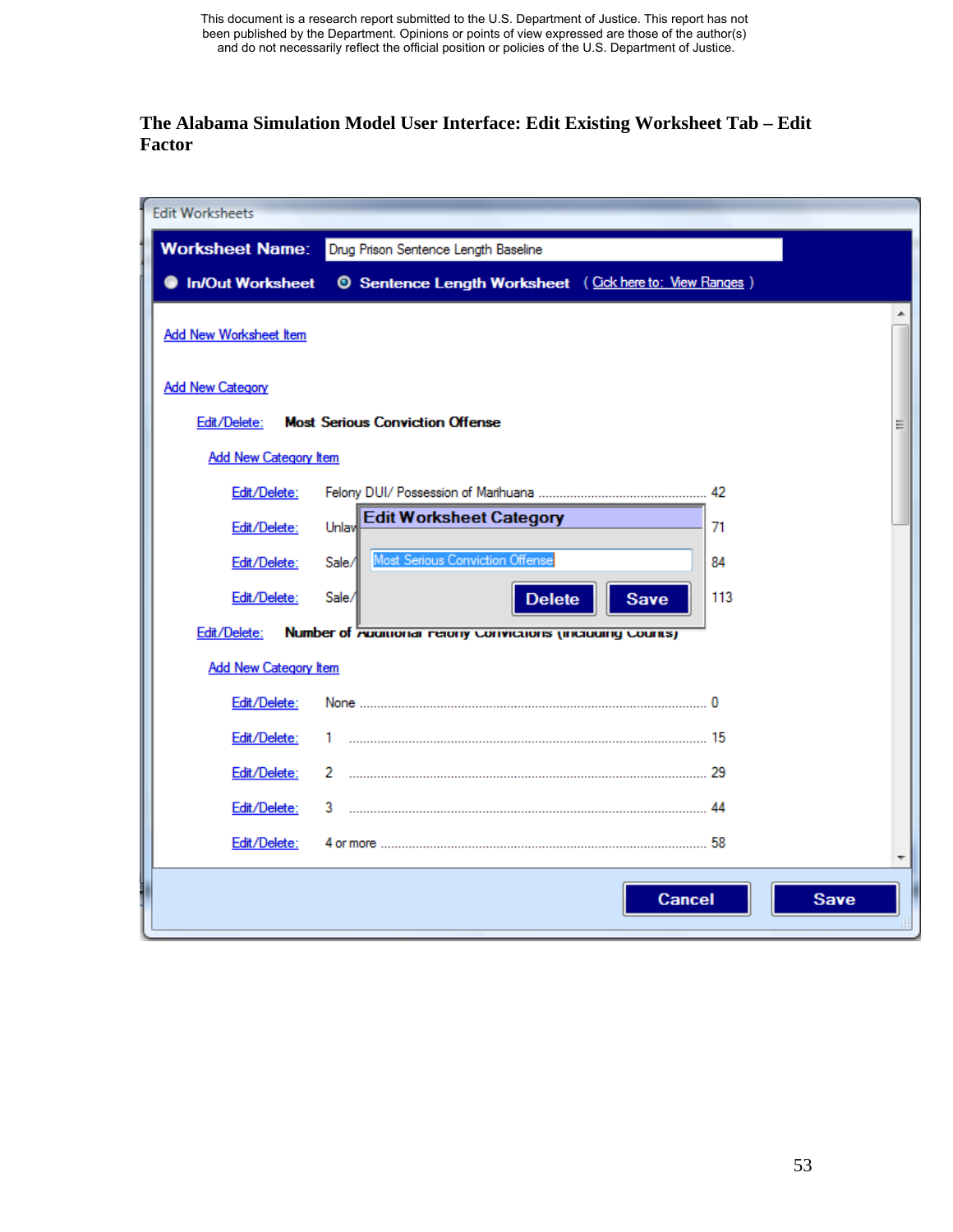This document is a research report submitted to the U.S. Department of Justice. This report has not been published by the Department. Opinions or points of view expressed are those of the author(s) and do not necessarily reflect the official position or policies of the U.S. Department of Justice.

## **APPENDIX B**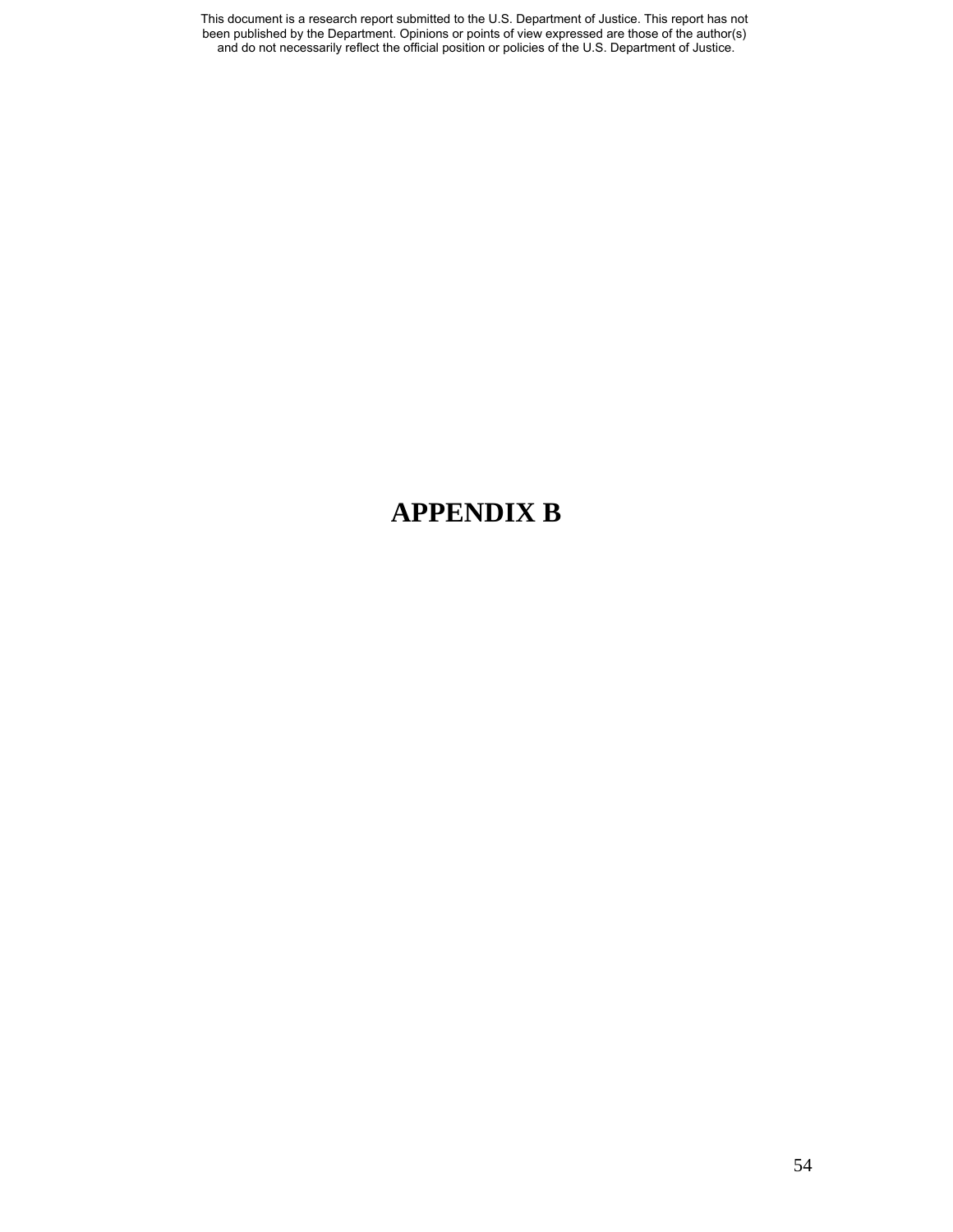#### Table 1. Variable List for ADOC General Information Table

| <b>Variable</b> | Label                                    |
|-----------------|------------------------------------------|
| yo_off          | <b>Youthful Offender Status</b>          |
| status          | <b>DOC Current Status Code</b>           |
| smt1            | Scars, Marks, Tatoos1                    |
| smt2            | Scars, Marks, Tatoos2                    |
| smt3            | Scars, Marks, Tatoos3                    |
| tot_cmt         | Number of Incarcerations                 |
| oth_conv        | Number of other Convictions or Sentences |
| fst_arst_yy     | <b>First Arrest Year</b>                 |
| fel_con_pty     | Number of felony crimes against property |
| fel_con_per     | Number of felony crimes against persons  |
| marital         | <b>Marital Status</b>                    |
| living_arg      | <b>Living Arrangements</b>               |
| reared_by       | Reared By                                |
| nbr_sibling     | Number of Siblings                       |
| nbr_depend      | Number of Dependents                     |
| educ_lvl        | <b>Education Level</b>                   |
| citizen         | Citizen                                  |
| veteran         | <b>Military Service</b>                  |
| milentr_dt_yr   | Military Entry Date_year                 |
| milentr_dt_mo   | Military Entry Date_month                |
| milentr_dt_da   | Military Entry Date_day                  |
| mildis_dt_yr    | Military Discharge Date_year             |
| mildis_dt_mo    | Military Discharge Date_month            |
| mildis_dt_da    | Military Discharge Date_day              |
| mil_dis_type    | Military Discharge Type                  |
| $arr_d t_y$     | Arrest Date_year                         |
| arr_dt_mo       | Arrest Date_month                        |
| arr_dt_da       | Arrest Date_day                          |
| pri_emp_occ     | Primary Employment                       |
| sec_emp_occ     | <b>Secondary Employment</b>              |
| pre_emp_cl      | <b>Employment Status</b>                 |
| inc_source      | <b>Income Source</b>                     |
| lst_trn_dt_yr   | Last Update Date_year                    |
| lst_trn_dt_mo   | Last Update Date_month                   |
| lst_trn_dt_da   | Last Update Date_day                     |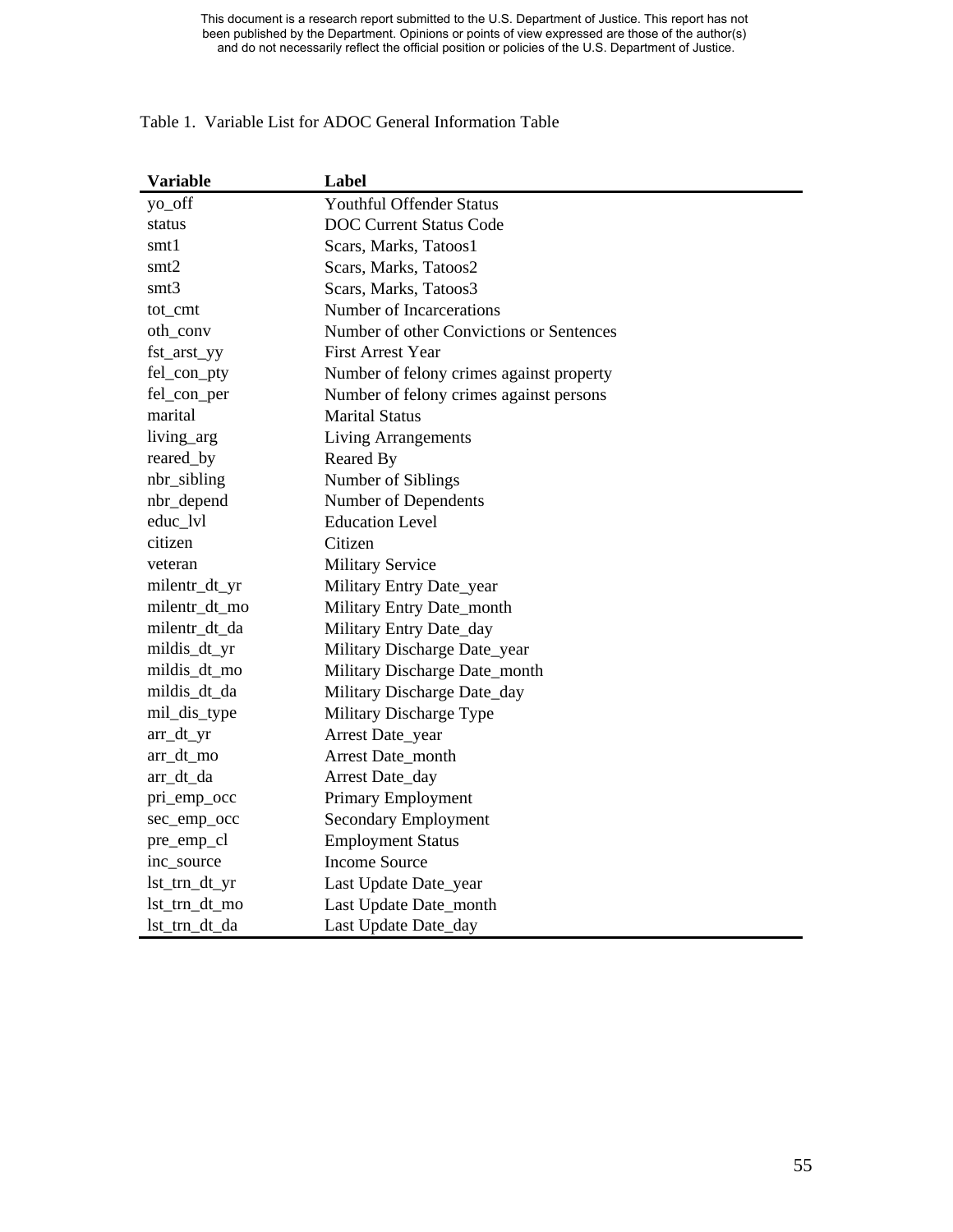#### Table 2. Variable List for ADOC Inmat e Table

| <b>Variable</b> | Label                           |
|-----------------|---------------------------------|
| admit_yr        | Admit Date_year                 |
| admit_mo        | Admit Date_month                |
| admit_da        | Admit Date_day                  |
| adm_type        | <b>Admit Type</b>               |
| reldt_yr        | Release Date_year               |
| reldt_mo        | Release Date_month              |
| reldt_da        | Release Date_day                |
| rel_type        | Release Type                    |
| cnty            | County where offense Committed  |
| ncic            | <b>NCIC Code</b>                |
| sent_yr         | Sentence Date_year              |
| sent_mo         | Sentence Date_month             |
| sent_da         | Sentence Date_day               |
| max_yrs         | Long Release Date_year          |
| max_mos         | Long Release Date_month         |
| max_dys         | Long Release Date_day           |
| mod_yrs         | Minimum Release Date_year       |
| mod_mos         | Minimum Release Date_month      |
| mod_dys         | Minimum Release Date_day        |
| dead_yr         | Dead Time_year                  |
| dead_mo         | Dead Time_month                 |
| dead_dy         | Dead Time_day                   |
| gtrec_yr        | Good Time Received_year         |
| gtrec_mo        | Good Time Received_month        |
| gtrec_da        | Good Time Received_day          |
| gtrev_yr        | Good Time Revoked_year          |
| gtrev_mo        | Good Time Revoked_month         |
| gtrev_da        | Good Time Revoked_day           |
| pretime         | Jail Days                       |
| cur_cust_st     | Custody ID                      |
| cur_cust_dt_yr  | Custody Date_year               |
| cur cust dt mo  | Custody Date_month              |
| cur_cust_dt_da  | Custody Date_day                |
| inst_nbr        | <b>Institutional ID</b>         |
| dorm            | Dorm ID                         |
| prog_dt_yr      | Progress Date_year              |
| prog_dt_mo      | Progress Date_month             |
| prog_dt_da      | Progress Date_day               |
| nxt_hrg_dt_yr   | Actual Hearing Date1_year       |
| nxt_hrg_dt_mo   | Actual Hearing Date1_month      |
| nxt_hrg_dt_da   | Actual Hearing Date1_day        |
| nxt_hrg_dec     | <b>Actual Hearing Decision1</b> |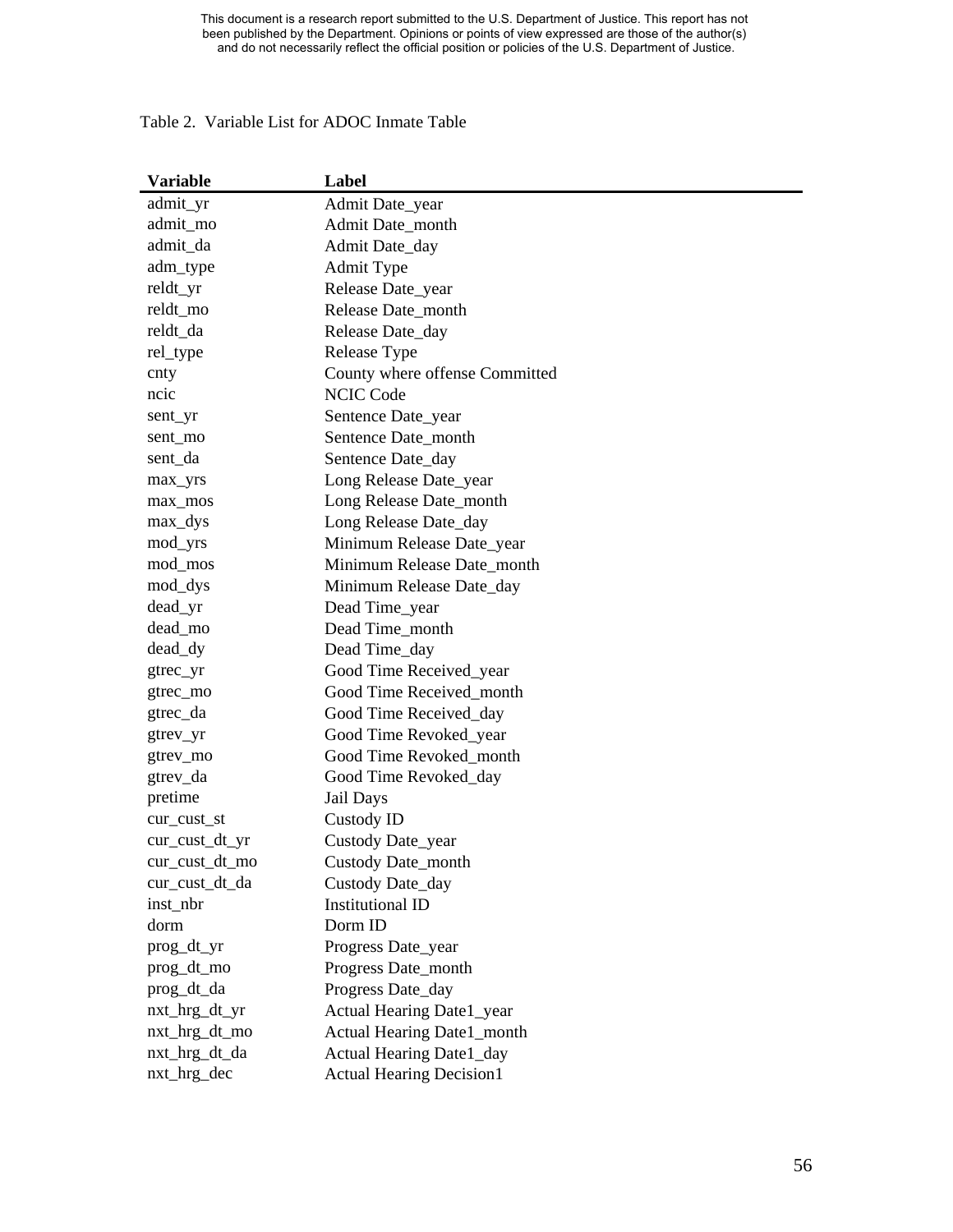orig\_parl\_dt\_yr Original Hearing Date year orig\_parl\_dt\_mo Original Hearing Date\_month orig\_parl\_dt\_da Original Hearing Date\_day next\_parl\_dt\_yr Scheduled Hearing Date\_year next\_parl\_dt\_mo Scheduled Hearing Date\_month next\_parl\_dt\_da Scheduled Hearing Date day last\_parl\_dt\_yr Next Parole Hearing Date\_year last\_parl\_dt\_mo Next Parole Hearing Date\_month last\_parl\_dt\_da Next Parole Hearing Date day parl\_hrg\_dt\_yr Actual Hearing Date2 year parl\_hrg\_dt\_mo Actual Hearing Date2\_month parl\_hrg\_dt\_da Actual Hearing Date2\_day parl\_hrg\_dec Actual Hearing Decision2 lst\_trn\_dt\_yr Update Date\_year lst\_trn\_dt\_mo Update Date\_month lst\_trn\_dt\_da Update Date\_day comments Comments cit\_review\_dt\_yr Correctional Institution Time Review Date\_year cit\_review\_dt\_mo Correctional Institution Time Review Date\_month cit\_review\_dt\_da Correctional Institution Time Review Date\_day cit\_begin\_dt\_yr Retro Correctional Institution Time Date\_year cit\_begin\_dt\_mo Retro Correctional Institution Time Date\_month cit\_begin\_dt\_da Retro Correctional Institution Time Date\_day tot\_yrs Total Term\_year tot\_mos Total Term\_month tot\_dys Total Term\_day readmit\_dt\_yr Readmit Date\_year readmit\_dt\_mo Readmit Date\_month readmit\_dt\_da Readmit Date\_day recap\_dt\_yr Recaptured Date\_year recap\_dt\_mo Recaptured Date\_month recap\_dt\_da Recaptured Date\_day parl\_rvk\_why Parole Revoked Reason parl\_rvk\_dt\_yr Parole Revoked Date\_year parl\_rvk\_dt\_mo Parole Revoked Date\_month parl\_rvk\_dt\_da Parole Revoked Date\_day t446\_cust\_dt\_yr Class Date\_year t446\_cust\_dt\_mo Class Date\_month t446\_cust\_dt\_da Class Date\_day tt446\_sent Inmate Sentenced under New Law tt446\_serving Inmate serving a New Law Sentence med\_exam\_dt\_yr Medical Exam Date\_year med exam dt mo Medical Exam Date month med\_exam\_dt\_da Medical Exam Date\_day comp\_dt\_yr Computation Date\_year comp\_dt\_mo Computation Date\_month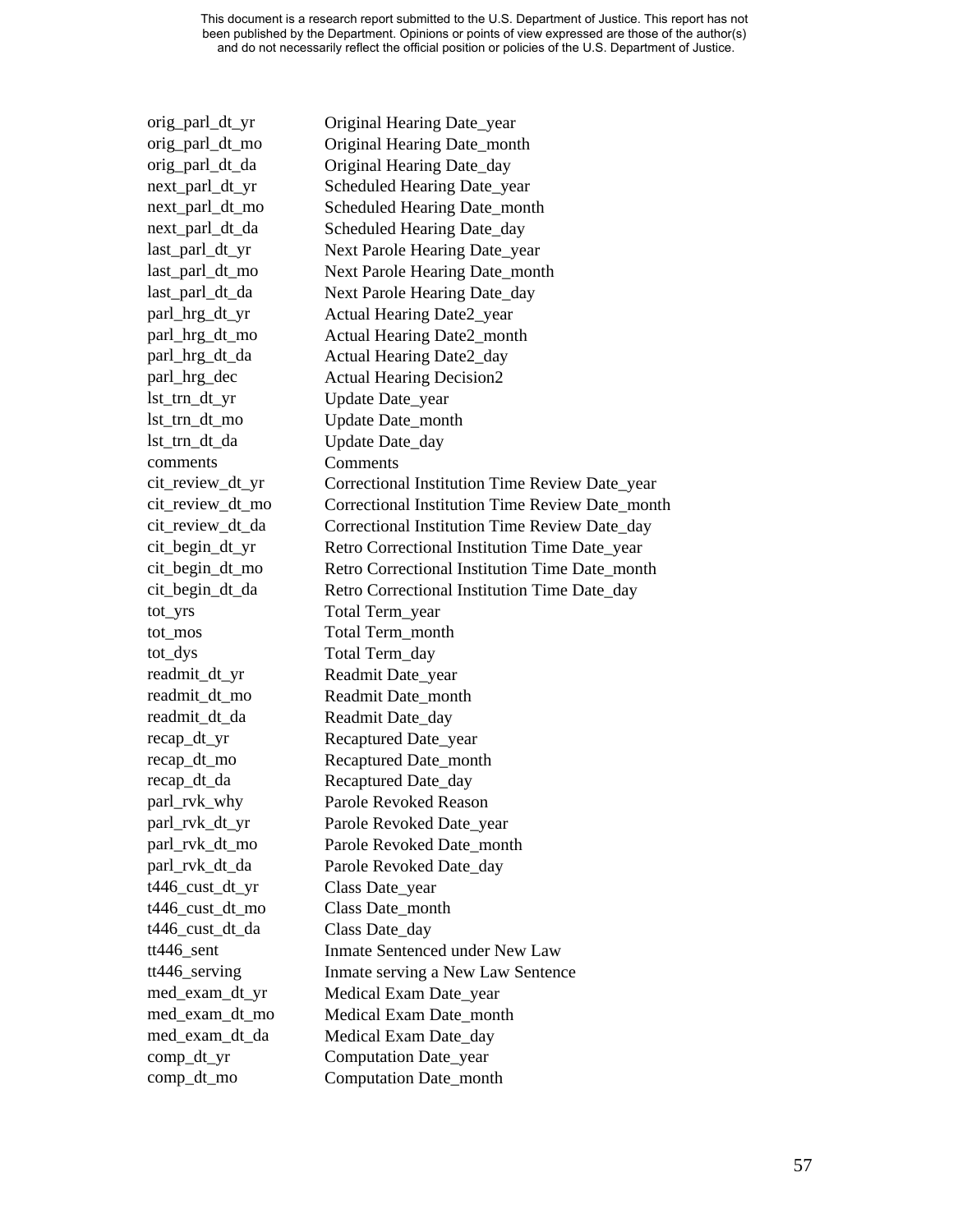This document is a research report submitted to the U.S. Department of Justice. This report has not been published by the Department. Opinions or points of view expressed are those of the author(s) and do not necessarily reflect the official position or policies of the U.S. Department of Justice.

| comp_dt_da     | Computation Date_day |
|----------------|----------------------|
| serving_cas    | <b>Serving Case</b>  |
| haboff         | Habitual Offender    |
| comp_boot_camp | Completed Boot Camp  |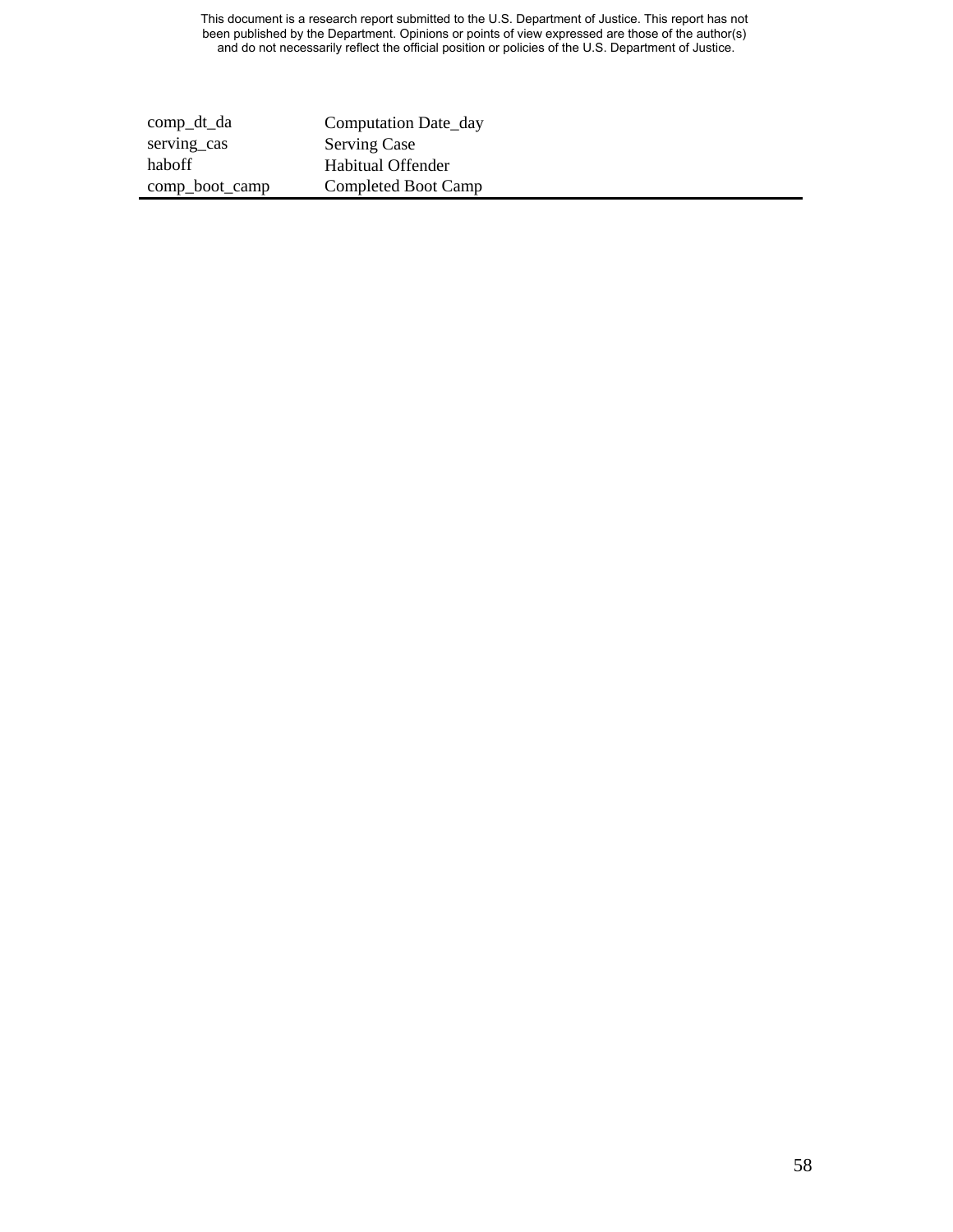#### Table 3. Variable List for ADOC Initial Sentence Table

| <b>Variable</b>                  | Label                                     |
|----------------------------------|-------------------------------------------|
| crim_cd                          | Casenumber Prefix                         |
| caseyy                           | Casenumber Year                           |
| goc                              | <b>General Offense Code</b>               |
| ncic                             | <b>NCIC Code</b>                          |
| sent_lit                         | Comments                                  |
| typ_cls                          | <b>Sentence Enhancement</b>               |
| county                           | County of Conviction                      |
| cc                               | <b>Consecutive or Concurrent Sentence</b> |
| $ct\_cst$                        | <b>Court Cost</b>                         |
| fine                             | Court fine                                |
| restut                           | Restitution                               |
| pre_time                         | Jail Days                                 |
| post_dt_yr                       | Posted Date_year                          |
| post_dt_mo                       | Posted Date_month                         |
| post_dt_da                       | Posted Date_day                           |
| trans_dt_yr                      | Transcript Received Date_year             |
| trans_dt_mo                      | Transcript Received Date_month            |
| trans_dt_da                      | <b>Transcript Received Date_day</b>       |
| $\text{eff}_\text{d}t_\text{yr}$ | Sentence Date_year                        |
| eff_dt_mo                        | Sentence Date_month                       |
| eff_dt_da                        | Sentence Date_day                         |
| term_yrs                         | <b>Sentence Term Years</b>                |
| term_mos                         | <b>Sentence Term Months</b>               |
| term_dys                         | Sentence Term Days                        |
| seq_nbr                          | Sequence Number                           |
| obts1                            | <b>Is LWOP</b>                            |
| $arr_d t_yr$                     | Arrest Date_year                          |
| arr_dt_mo                        | Arrest Date_month                         |
| arr_dt_da                        | Arrest Date_day                           |
| off_dt                           | Attorney's Fee                            |
| off_loc                          | <b>Offense Location</b>                   |
| ltd_dt_yr                        | Last Update Date_year                     |
| ltd_dt_mo                        | Last Update Date_month                    |
| ltd_dt_da                        | Last Update Date_day                      |
| s754                             | <b>Split Sentence</b>                     |
| act446                           | Sentence under New Law                    |
| off                              | Alabama Offense Code                      |
| offense#                         | Alabama Offense Code Literal              |
| pre_yr                           | <b>Mandatory Years</b>                    |
| pre_mo                           | <b>Mandatory Months</b>                   |
| pre_da                           | <b>Mandatory Days</b>                     |
| offhab                           | Habitual Offender                         |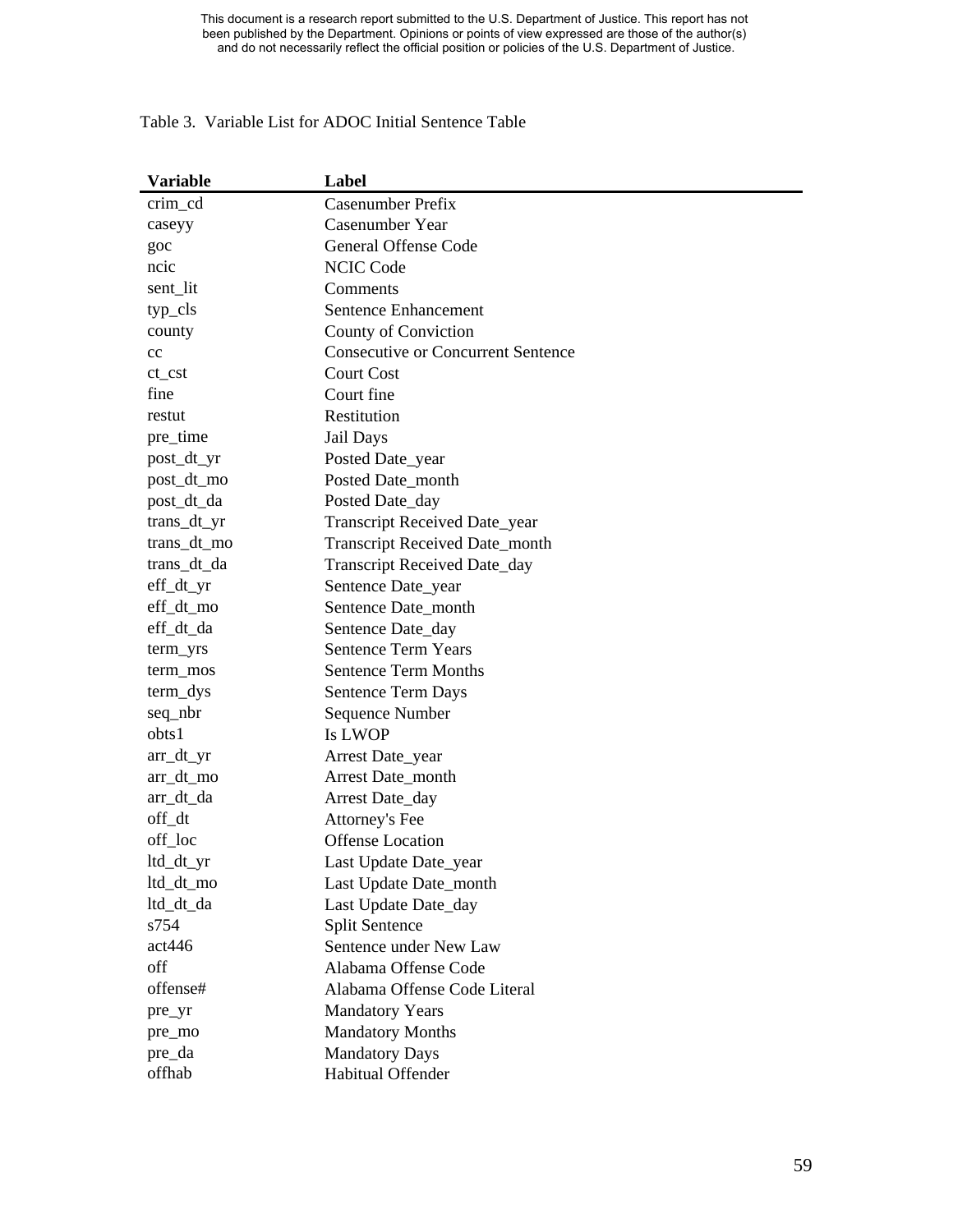This document is a research report submitted to the U.S. Department of Justice. This report has not been published by the Department. Opinions or points of view expressed are those of the author(s) and do not necessarily reflect the official position or policies of the U.S. Department of Justice.

restrict Restrictions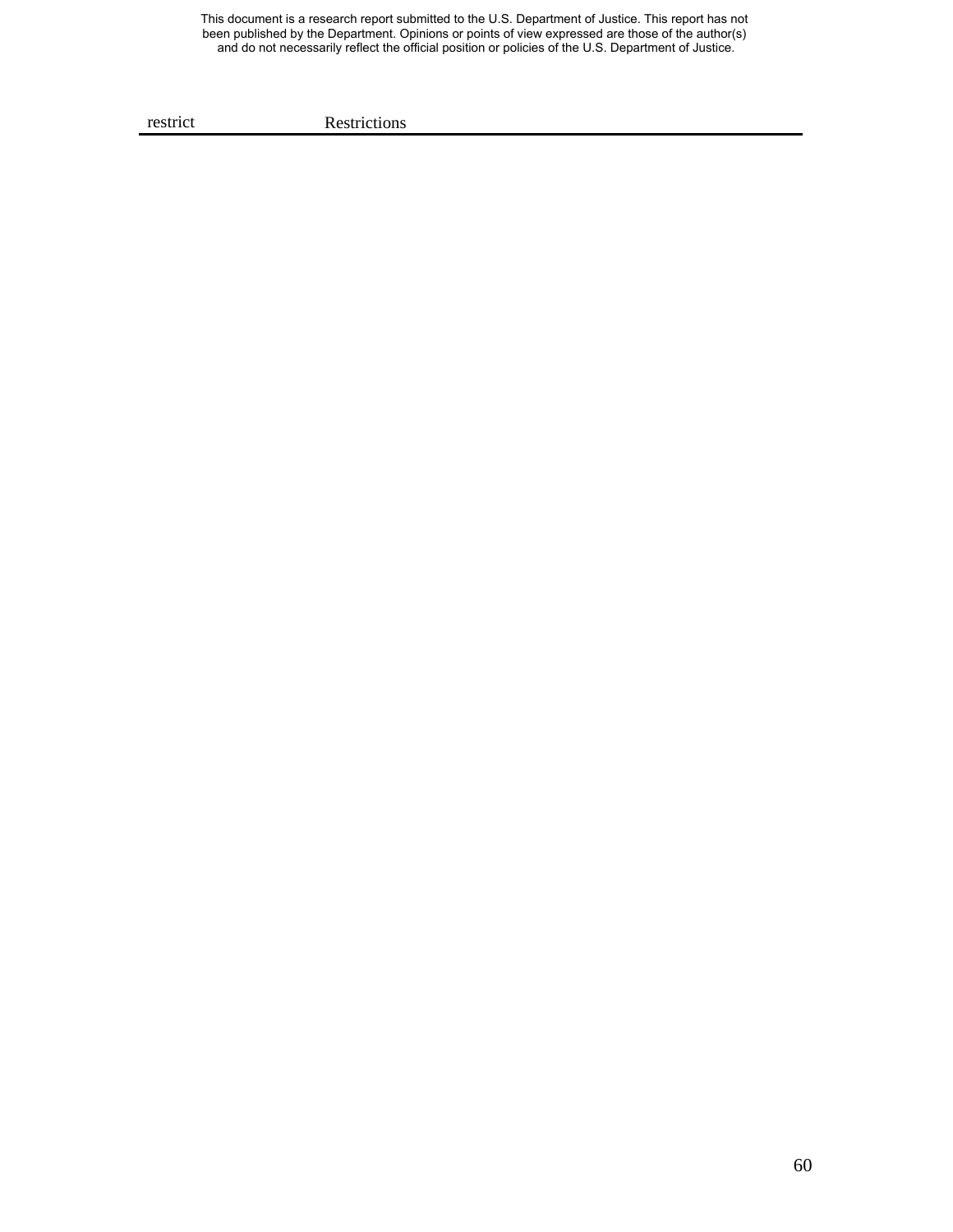| <b>Variable</b> | Label                                 |
|-----------------|---------------------------------------|
| req_reas        | <b>Cell Block Assignments</b>         |
| ver_dt_yr       | Insert Date_year                      |
| ver_dt_mo       | Insert Date_month                     |
| ver_dt_da       | Insert Date_day                       |
| tl_from         | <b>Transfered From Institution ID</b> |
| $t$ l_ $t$ o    | <b>Transfered To Institution ID</b>   |
| seq             | Sequence Number                       |
| ret_yr          | Return Date_year                      |
| ret_mo          | Return Date_month                     |
| ret_da          | Return Date_day                       |
| disc_pay        | Discharge Pay                         |
| recap_dt_yr     | Recapture Date_year                   |
| recap_dt_mo     | Recapture Date_month                  |
| recap_dt_da     | Recapture Date_day                    |
| xfr_type        | Single Cell number                    |
| ltd_dt_yr       | Update Date_year                      |
| ltd_dt_mo       | Update Date_month                     |
| ltd_dt_da       | Update Date_day                       |
| dorm_to         | ToDormID                              |
| dorm_fr         | FromDormID                            |
| toll_dt_yr      | Time Reinstated for Dead Time_year    |
| toll_dt_mo      | Time Reinstated for Dead Time_month   |
| toll_dt_da      | Time Reinstated for Dead Time_day     |
| move_yr         | Transfer Date_year                    |
| move_mo         | Transfer Date_month                   |
| move_da         | Transfer Date_day                     |
| rel_yr          | Release Date_year                     |
| rel_mo          | Release Date month                    |
| rel_da          | Release Date_day                      |
| comm            | Comments                              |

#### Table 4. Variable List for ADOC Transfer Leave Table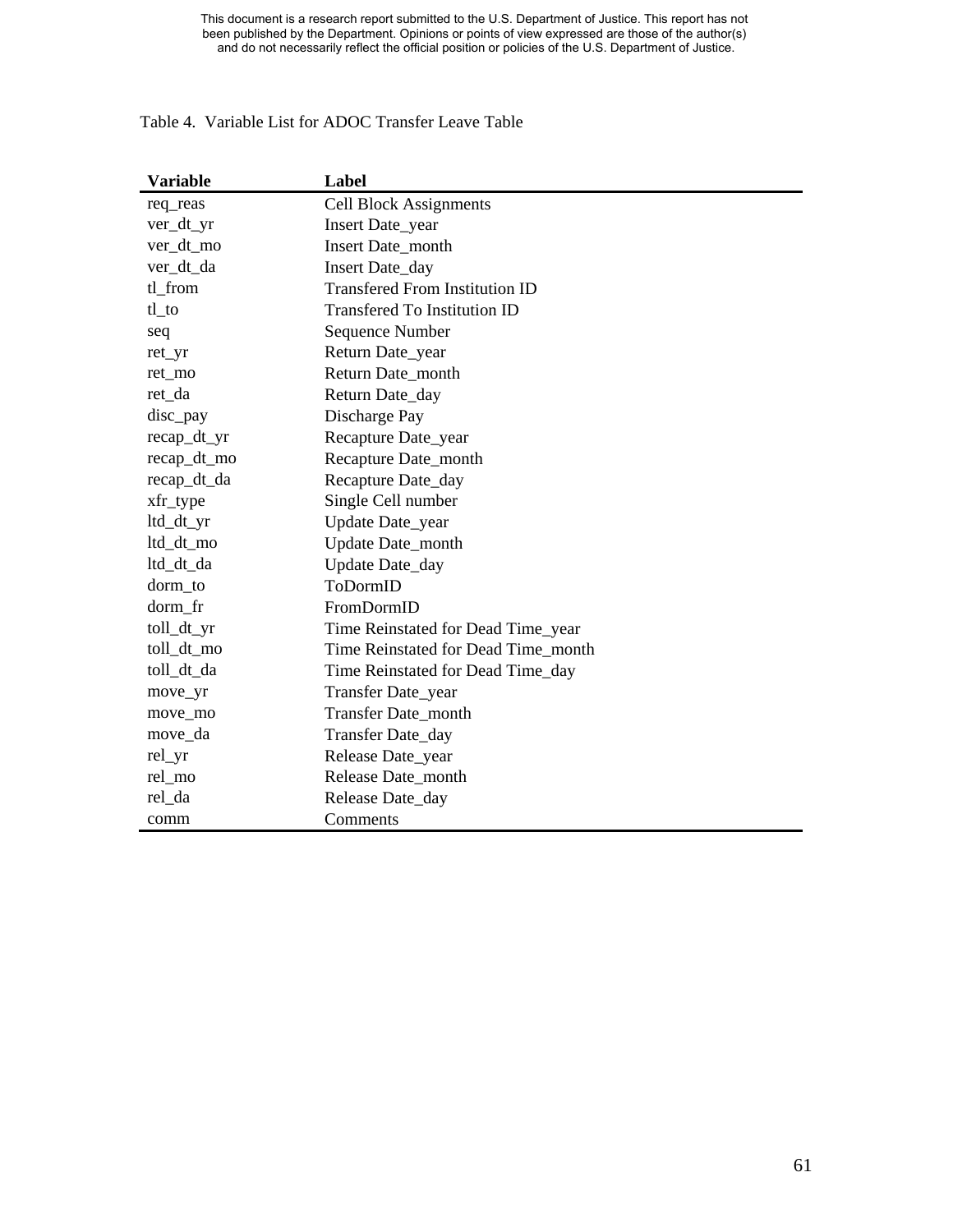## **Variable Label**  sex Sex race Race file\_yr Case Filing Year file\_type Charge at Filing Type casestat Defendant Status Code trial\_type Type of Trial jury\_dem Demand for Jury Trial jury\_typ Jury Type off\_dt\_yr Offense Date year off\_dt\_mo Offense Date\_month off\_dt\_da Offense Date\_day arr\_dt\_yr Arrest Date\_year arr\_dt\_mo Arrest Date\_month arr\_dt\_da Arrest Date\_day app\_dt\_yr Appeal Date\_year app\_dt\_mo Appeal Date\_month app\_dt\_da Appeal Date\_day file\_dt\_yr Filing Date\_year file\_dt\_mo Filing Date month file\_dt\_da Filing Date\_day rel\_dt\_yr Release Date\_year rel\_dt\_mo Release Date\_month rel\_dt\_da Release Date\_day ind\_dt\_yr Indictment Date\_year ind\_dt\_mo Indictment Date\_month ind\_dt\_da Indictment Date\_day ct act Court Action cadate\_dt\_yr Court Action Date\_year cadate\_dt\_mo Court Action Date\_month cadate\_dt\_da Court Action Date\_day indicts Number of Indictment Offenses msindoff Most Serious Offense at Indictment msind\_type Most Serious Offense at Indictment Type msind\_class Most Serious Offense at Indictment Class msind\_cat Most Serious Offense at Indictment Category msind score Most Serious Offense at Indictment Score convicts Number of Conviction Offenses con cts # Counts at Conviction (all offenses) msoff Most Serious Offense at Conviction msoff\_type Most Serious Offense Type msoff\_class Most Serious Offense at Conviction Class msoff\_cat Most Serious Offense at Conviction Category

#### Table 5. Variable List for AOC Disposition and Sentence Table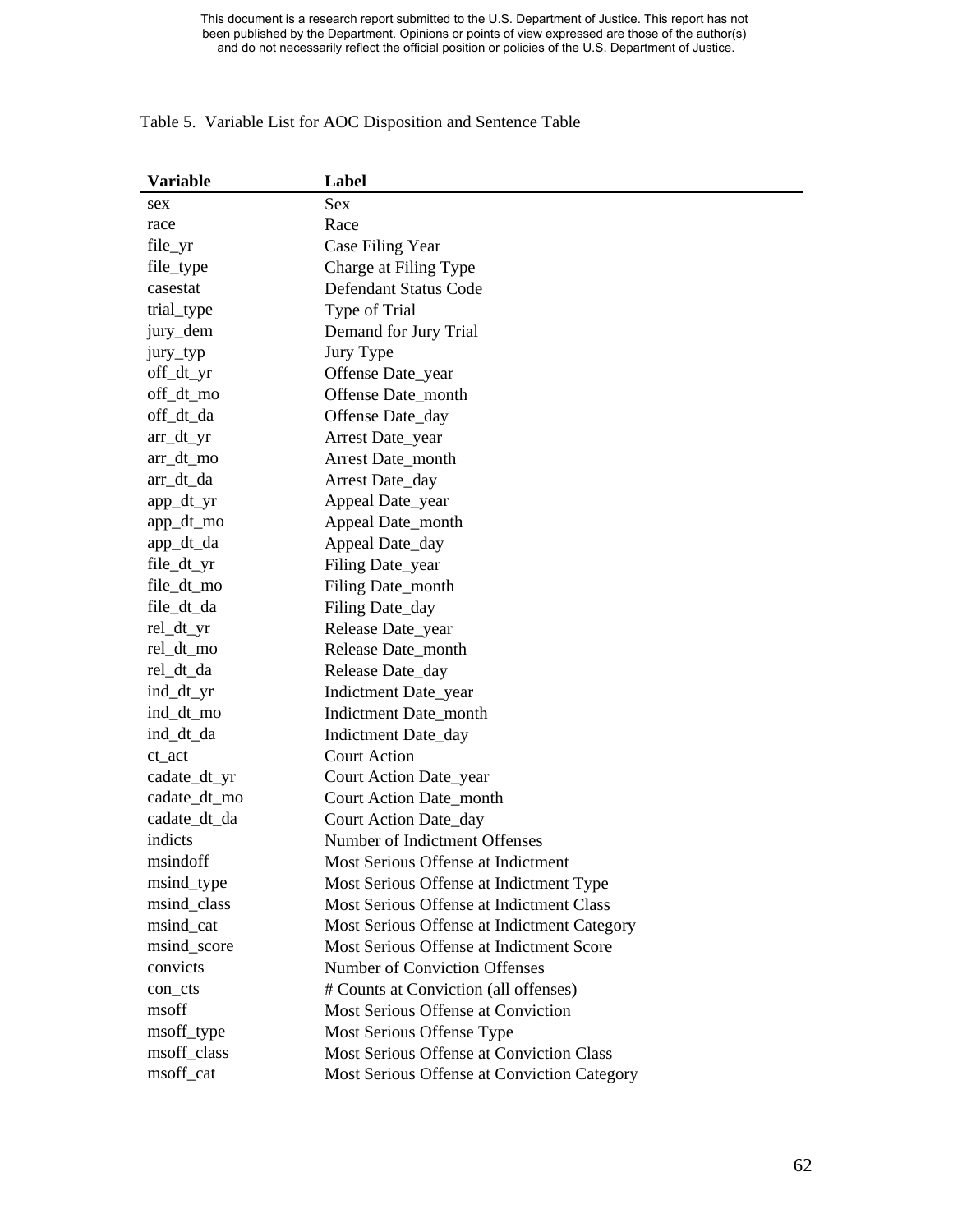| msoff_score | Most Serious Offense at Conviction Score     |
|-------------|----------------------------------------------|
| county      | <b>County of Conviction</b>                  |
| circuit     | Judicial Circuit                             |
| urban       | County is Urban (Census SMSA)                |
| sent_dt_yr  | Sentence Date_year                           |
| sent_dt_mo  | Sentence Date_month                          |
| sent_dt_da  | Sentence Date_day                            |
| beg_dt_yr   | Sentence Begin Date_year                     |
| beg_dt_mo   | Sentence Begin Date_month                    |
| beg_dt_da   | Sentence Begin Date_day                      |
| prob_dt_yr  | Probation Begin Date_year                    |
| prob_dt_mo  | Probation Begin Date_month                   |
| prob_dt_da  | Probation Begin Date_day                     |
| $up_d tyr$  | Last Update Date_year                        |
| up_dt_mo    | Last Update Date_month                       |
| up_dt_da    | Last Update Date_day                         |
| conf_imp    | Confinement-Imposed (mos)                    |
| conf_sus    | Confinement-Suspended (mos)                  |
| conf_tot    | Confinement-Total (mos)                      |
| jailcr      | Jail Credit (mos)                            |
| lic_susp    | License Suspended (mos)                      |
| prob_tot    | Probation-Total (mos)                        |
| gang_day    | # of Days Sentenced to Chain Gang            |
| boot_day    | # of Days Sentenced to Boot Camp             |
| emon_day    | # of Days Sentenced to Electronic Monitoring |
| bond_amt    | <b>Bond Amount</b>                           |
| hab_no      | # of Habitual Offender                       |
| fine_imp    | Fine Imposed                                 |
| fine_sus    | Fine Suspend                                 |
| drgf#       | Drug Docket Fees Flag                        |
| cserv#      | <b>Community Service Flag</b>                |
| costs#      | <b>Costs Flag</b>                            |
| fine#       | Fine Imposed Flag                            |
| $crime_v#$  | Crime Victim Flag                            |
| recoup#     | <b>Attorney Fees Flag</b>                    |
| wccs#       | $WC$ Fee $(85%)$ Flag                        |
| wcda#       | WC Fee (DA) Flag                             |
| $l\cos\#$   | Municipal Court Cost Flag                    |
| jfee#       | Jail Fee Flag                                |
| sus_fee#    | License Suspend Fee Flag                     |
| prelim#     | Preliminary Hearing Flag                     |
| drug#       | <b>Demand Reduction Penalty Flag</b>         |
| remb#       | Removal Bill Flag                            |
| hist#       | Criminal History Fee Flag                    |
| r1#         | <b>Restitution 1 Flag</b>                    |
| r2#         | <b>Restitution 2 Flag</b>                    |